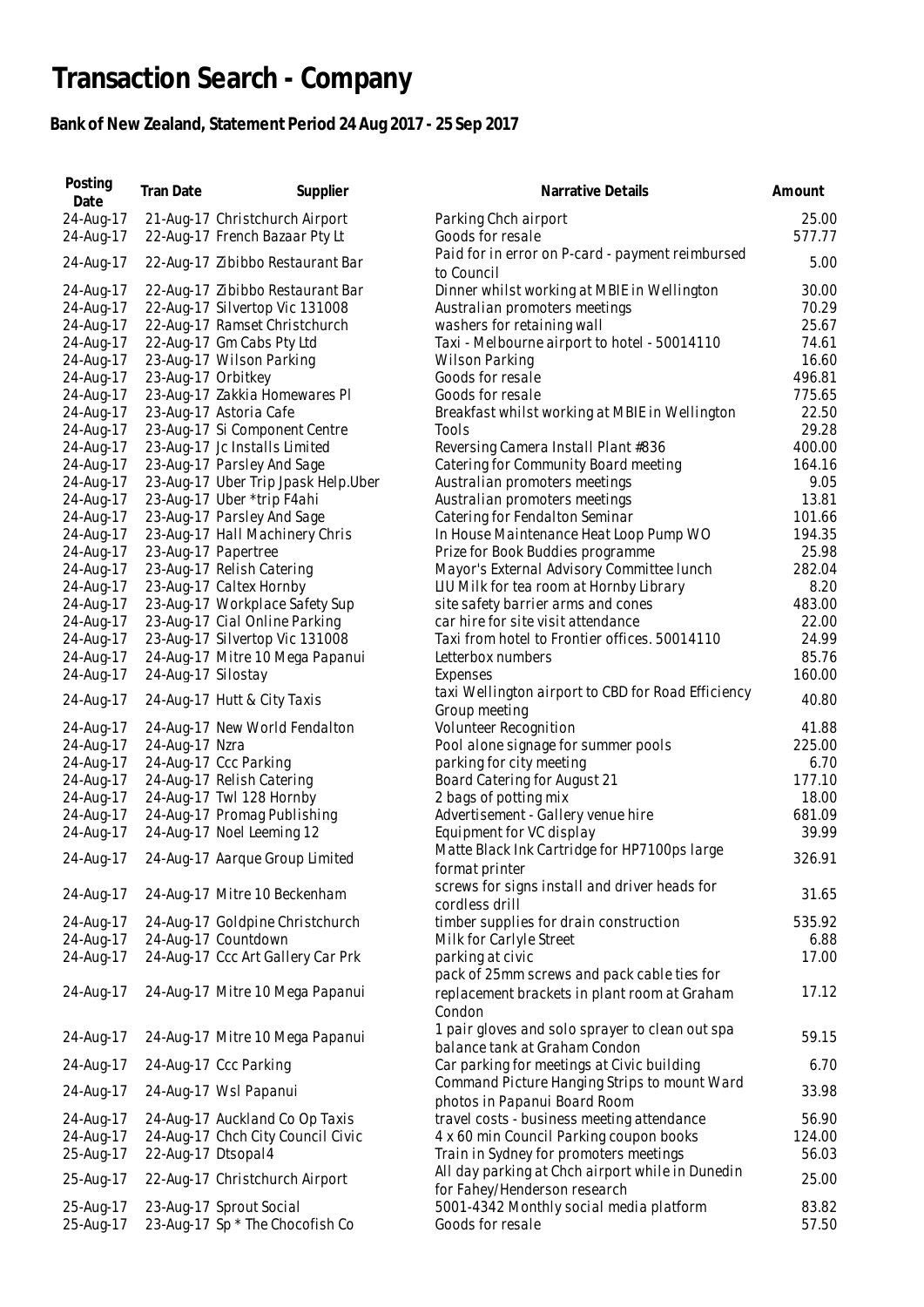| Posting<br>Date | <b>Tran Date</b>   | Supplier                            | Narrative Details                                                                      | Amount   |
|-----------------|--------------------|-------------------------------------|----------------------------------------------------------------------------------------|----------|
| 25-Aug-17       |                    | 23-Aug-17 Papaya Pty Limited        | Goods for resale                                                                       | 720.61   |
| 25-Aug-17       |                    | 23-Aug-17 Uber *trip Zi66u          | Melbourne Uber for promoters meeting                                                   | 99.50    |
| 25-Aug-17       |                    | 23-Aug-17 Cips Australia Pty        | Annual CIPS membership Aug 17 - Aug 18                                                 | 292.74   |
| 25-Aug-17       |                    | 23-Aug-17 Eb Canterbury Tech Su     | 3x Member Tickets to Canterbury Tech Summit                                            | 449.97   |
| 25-Aug-17       |                    | 24-Aug-17 Wilson Parking            | <b>Wilson Parking</b>                                                                  | 12.60    |
| 25-Aug-17       |                    | 24-Aug-17 Bunnings - 9482           | Bolts to repair slats in change rooms.                                                 | 8.56     |
| 25-Aug-17       |                    | 24-Aug-17 Paramount Pools & Spas    | defoamer and Trichlor mini tabs for Peacock<br>fountain                                | 171.00   |
| 25-Aug-17       |                    | 24-Aug-17 Saecowilson - Christch    | Grit Tank5 WO                                                                          | 95.36    |
| 25-Aug-17       |                    | 24-Aug-17 Saecowilson - Christch    | In House Maintenance - WO                                                              | 105.96   |
| 25-Aug-17       |                    | 24-Aug-17 Conference Innovators Ltd | Conference attendance cost for Asia Pacific Cycle<br>Conference 2017.                  | 1077.30  |
| 25-Aug-17       |                    | 24-Aug-17 Air Liquide               | 5-3-08-4208 gas and rental                                                             | 92.11    |
| 25-Aug-17       |                    | 24-Aug-17 Abcorp NZ Limited         | Coloured Cards for Group Fitness participation<br>and access                           | 248.40   |
| 25-Aug-17       |                    | 24-Aug-17 Uber *trip Kdtc2          | Sydney Uber for promoters meetings                                                     | 28.85    |
| 25-Aug-17       |                    | 24-Aug-17 Nz Safety Blackwoods      | PPE equipment                                                                          | 63.39    |
| 25-Aug-17       |                    | 24-Aug-17 Parkhouse Rd Garden       | Top soil lawns BG. X2 SCOOPS.                                                          | 45.00    |
|                 |                    |                                     | This is a training induction booklet about how                                         |          |
| 25-Aug-17       |                    | 24-Aug-17 Everyday Hero Pty Ltd     | city infrastructure works                                                              | 31.84    |
| 25-Aug-17       |                    | 24-Aug-17 Spark The Palms           | SD memory card for mobile phone                                                        | 19.99    |
| 25-Aug-17       |                    | 24-Aug-17 Nz Safety Blackwoods      | safety glasses                                                                         | 83.46    |
| 25-Aug-17       |                    | 24-Aug-17 Bunnings - 9476           | 2 outdoor wooden chairs, BBQ Utensils, 2 garden                                        | 297.26   |
|                 |                    |                                     | pots and plants                                                                        |          |
| 25-Aug-17       |                    | 24-Aug-17 Vulcan Steel Limited      | burglar black grill for CH racks                                                       | 131.10   |
| 25-Aug-17       |                    | 24-Aug-17 Southshore Marine Limited | Chain for gates                                                                        | 51.75    |
| 25-Aug-17       |                    | 24-Aug-17 Bunnings - 9482           | Tool and material for modifying sampling<br>equipment                                  | 130.21   |
| 25-Aug-17       |                    | 24-Aug-17 Bunnings - 9482           | Wheel barrow tube                                                                      | 19.98    |
| 25-Aug-17       |                    | 24-Aug-17 City Art Framing          | UV museum acrylic for QAG Nerli Ioan                                                   | 91.55    |
| 25-Aug-17       |                    | 24-Aug-17 New World Bishopdale      | Papanui-Innes Community Board Meeting held on                                          | 88.36    |
|                 |                    |                                     | 25 August 2017 in the Papanui Board Room                                               |          |
| 25-Aug-17       |                    | 24-Aug-17 Gold Band Taxis           | Taxi - CHC airport - home. 50014110                                                    | 52.00    |
| 25-Aug-17       |                    | 25-Aug-17 Twl 220 Riccarton         | 5308-4401 Frames & Ferns for Cirque backstage                                          | 156.00   |
| 25-Aug-17       |                    | 25-Aug-17 Mitre 10 Mega Hornby      | long-handled grass shear for carpark and track<br>edge maintenance at Charlesworth Res | 113.98   |
| 25-Aug-17       |                    | 25-Aug-17 New World South City      | Farewell Morning Tea                                                                   | 192.00   |
| 25-Aug-17       |                    | 25-Aug-17 Mona Vale                 | Farewell lunch for Chinese Consul General                                              | 179.50   |
| 25-Aug-17       |                    | 25-Aug-17 Uoc Parking Meters        | Parking while at Civic offices                                                         | 9.50     |
| 25-Aug-17       |                    | 25-Aug-17 Pgg Wrightson Chch        | silky blade 170mm sect D.                                                              | 34.99    |
| 25-Aug-17       |                    | 25-Aug-17 James Bull & Co           | Keys for Sign of Takahe                                                                | 253.30   |
| 25-Aug-17       |                    | 25-Aug-17 New World Halswell        | Coffee as coffee delivery delayed                                                      | 18.47    |
| 25-Aug-17       |                    | 25-Aug-17 Sanco Tooling Ltd         | festool sander and sanding disks for workshop                                          | 976.35   |
| 25-Aug-17       |                    | 25-Aug-17 Countdown                 | bbq food for mtb volunteer lunch.                                                      | 104.77   |
| 25-Aug-17       |                    | 25-Aug-17 Ascent Technology Ltd     | Brateck LPA36-446 Wall Mount                                                           | 80.33    |
| 25-Aug-17       |                    | 25-Aug-17 Ccc Art Gallery Car Prk   | parking civic                                                                          | 15.00    |
| 25-Aug-17       |                    | 25-Aug-17 Briscoes Chch Salisbury   | Plates and dished for Little River service centre<br>kitchen                           | 131.73   |
| 25-Aug-17       |                    | 25-Aug-17 Road Signs And Traffic    | x10 cones and printing & x4 safety bars for bus<br>lane enforcement.                   | 328.90   |
| 25-Aug-17       |                    | 25-Aug-17 Merivale Paper Plus       | Botanic Gardens library                                                                | 176.40   |
| 25-Aug-17       |                    | 25-Aug-17 Mitre 10 Rangiora         | Equipment box for CTOC van                                                             | 255.99   |
| 28-Aug-17       |                    | 23-Aug-17 Surveymonkey.Com          | Survey Monkey Subscription for the library                                             | 355.49   |
| 28-Aug-17       | 23-Aug-17 Dtsopal2 |                                     | Train - Sydney CBD - airport. 50014110                                                 | 22.44    |
| 28-Aug-17       |                    | 23-Aug-17 The Boy Who Cried Wolf    | Coffee - Live Nation Australia. 50014130                                               | 22.56    |
| 28-Aug-17       |                    | 23-Aug-17 Leftbank Right Pl         | Lunch - 50014110                                                                       | 41.52    |
| 28-Aug-17       |                    | 23-Aug-17 Macchiato Bar             | Lunch - 50014110                                                                       | 63.98    |
| 28-Aug-17       |                    | 24-Aug-17 Pp*martha Jean            | Credit Voucher (AUD 17.22) Pp*martha Jean                                              | $-18.42$ |
| 28-Aug-17       |                    | 24-Aug-17 Metro Hotel On Pitt       | Accommodation in Sydney for Promoters<br>meetings                                      | 233.54   |
| 28-Aug-17       |                    | 24-Aug-17 Www.Aliexpress.Com        | Visitor Host Flashlights                                                               | 51.47    |
| 28-Aug-17       |                    | 24-Aug-17 International Association | ITPP Transaction Receipt from International                                            | 177.75   |
|                 |                    |                                     | Association Information Tech Asset.                                                    |          |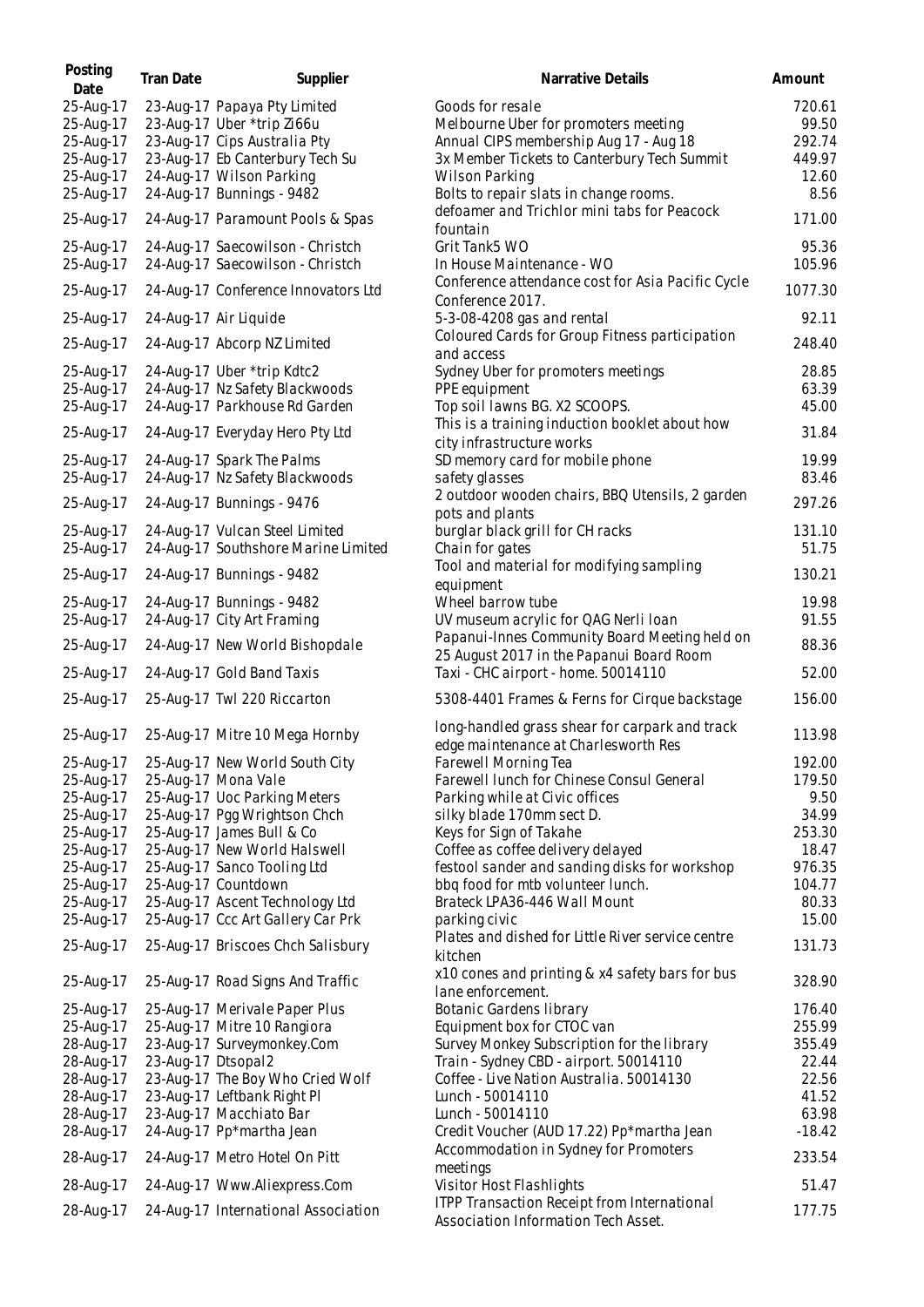| Posting<br>Date        | <b>Tran Date</b> | Supplier                                                          | Narrative Details                                                                  | Amount           |
|------------------------|------------------|-------------------------------------------------------------------|------------------------------------------------------------------------------------|------------------|
| 28-Aug-17              |                  | 24-Aug-17 Paypal *buildingnet                                     | Compliance Forum 2017                                                              | 448.50           |
| 28-Aug-17              |                  | 24-Aug-17 Christchurch Airport                                    | <b>CHCH Airport Parking</b>                                                        | 25.00            |
| 28-Aug-17              |                  | 24-Aug-17 Metro Hotel On Pitt                                     | Coffee - 50014110                                                                  | 6.74             |
| 28-Aug-17              |                  | 24-Aug-17 Clock Hotel                                             | Coffee 50014130                                                                    | 26.94            |
| 28-Aug-17              |                  | 24-Aug-17 The Naked Duck Hyde                                     | Breakfast - TEG. 50014130                                                          | 70.14            |
| 28-Aug-17              |                  | 24-Aug-17 Clock Hotel                                             | Lunch 50014130                                                                     | 125.15           |
| 28-Aug-17              |                  | 24-Aug-17 French Bazaar Pty Lt                                    | Giftware for resale in the B G V C Giftshop                                        | 914.14           |
| 28-Aug-17              |                  | 25-Aug-17 Wilson Parking                                          | <b>Wilson Parking</b>                                                              | 6.60             |
| 28-Aug-17              |                  | 25-Aug-17 Wilson Parking                                          | Wilson Parking                                                                     | 8.60             |
| 28-Aug-17              |                  | 25-Aug-17 Aramo Coffee Limited                                    | Breakfast while attending Senior Building<br>Officials Forum.                      | 39.70            |
| 28-Aug-17              |                  | 25-Aug-17 Hynds Pipe Systems Limite                               | In House Maintenance - WO                                                          | 12.52            |
| 28-Aug-17              |                  | 25-Aug-17 Saecowilson - Christch                                  | In House Maintenance WO Grit Tank 5 etc -                                          | 116.99           |
| 28-Aug-17              |                  | 25-Aug-17 Dotmar Engineering Plast                                | In House Maintenance -                                                             | 122.95           |
| 28-Aug-17              |                  | 25-Aug-17 Bunnings - 9476                                         | \$99.60 to Materials & Equipment 5-3-08-<br>4208\$24.64 to Vbase Touch 5-3-08-4401 | 124.34           |
| 28-Aug-17              |                  | 25-Aug-17 Christchurch Airport                                    | parking at Chch airport while at REG Leadership<br>Group meeting                   | 50.00            |
| 28-Aug-17              |                  | 25-Aug-17 Wilson Parking                                          | NRL meeting with ChcNZ                                                             | 4.60             |
| 28-Aug-17              |                  | 25-Aug-17 Createsend.Com Ema                                      | Newsline 25/08/2017                                                                | 81.99            |
| 28-Aug-17              |                  | 25-Aug-17 Usave Car & Truck Rentals                               | Truck Hire for removals at NB Hub                                                  | 15.00            |
| 28-Aug-17              |                  | 25-Aug-17 Usave Car & Truck Rentals                               | Truck Hire for removals at NB Hub                                                  | 25.49            |
| 28-Aug-17              |                  | 25-Aug-17 Bunnings - 9476                                         | Electrical gear for CDCentre teams trailers                                        | 332.37           |
| 28-Aug-17              | 25-Aug-17 Inati  |                                                                   | Lunch meeting (VIP artist)                                                         | 59.00            |
| 28-Aug-17              |                  | 25-Aug-17 Quotable Value Nz                                       | Annual Subscription to QV Costbuilder Software                                     | 209.00           |
| 28-Aug-17              |                  | 25-Aug-17 Thomson Reuters                                         | Copy of Building Act (book)                                                        | 98.90            |
| 28-Aug-17              |                  | 25-Aug-17 Christchurch Airport                                    | <b>CHCH Airport Parking</b>                                                        | 25.00            |
| 28-Aug-17              |                  | 25-Aug-17 Amalga Taxis 3-888-000                                  | Taxi in Wellington from JMC Meeting to airport                                     | 48.70            |
| 28-Aug-17              |                  | 25-Aug-17 Art New Zealand 2009 Ltd                                | Magazine subscription                                                              | 70.00            |
| 28-Aug-17              |                  | 25-Aug-17 Go Wireless Nz                                          | Replacement Nano Station                                                           | 165.08           |
| 28-Aug-17              |                  | 25-Aug-17 Bunnings - 9482                                         | Sports Field making pegs for Parks Team<br>Giftware for resale in B G V C Giftshop | 350.64<br>352.48 |
| 28-Aug-17<br>28-Aug-17 |                  | 25-Aug-17 Old Mill Road Limite<br>26-Aug-17 Auckland Co Op Taxis  | To supplier from trade fair                                                        | 17.10            |
| 28-Aug-17              | 26-Aug-17 Safran |                                                                   | food                                                                               | 32.00            |
| 28-Aug-17              |                  | 26-Aug-17 Tokyo Club                                              | Food                                                                               | 33.00            |
| 28-Aug-17              |                  | 26-Aug-17 Auckland Co Op Taxis                                    | from one supplier to another supplier                                              | 48.90            |
| 28-Aug-17              |                  | 26-Aug-17 Qualaroo, Inc.                                          | <b>ITDC Qualaroo Inc Surveys</b>                                                   | 524.34           |
| 28-Aug-17              |                  | 26-Aug-17 New World Halswell                                      | Vic Park Community Planting Day Morning Tea                                        | 56.91            |
| 28-Aug-17              | 26-Aug-17 Safran |                                                                   | Meal                                                                               | 30.00            |
| 28-Aug-17              |                  | 26-Aug-17 Tokyo Club                                              | Meal                                                                               | 31.00            |
| 28-Aug-17              |                  | 26-Aug-17 First Direct Taxis                                      | Home - ChCh Airport                                                                | 57.90            |
| 28-Aug-17              |                  | 26-Aug-17 Alert Taxis Limited                                     | Auckland showroom Taxi                                                             | 71.50            |
| 28-Aug-17              |                  | 27-Aug-17 Jones The Grocer Newmarke                               | Food                                                                               | 22.50            |
| 28-Aug-17              |                  | 27-Aug-17 Reliable Cabs                                           | Auckland taxi - meeting re NRL                                                     | 79.90            |
| 28-Aug-17              |                  | 27-Aug-17 Bp Connect Edgeware                                     | KidsFest 2017 - Volunteer - Gift Cards                                             | 150.00           |
| 28-Aug-17              |                  | 27-Aug-17 New World Northwood                                     | Groynes community planting catering 26/08 TFC<br>water + drinks etc                | 31.11            |
| 28-Aug-17              |                  | 27-Aug-17 New World Northwood                                     | volunteer support Roto K planting day<br>Replacement shelving unit in YA area for  | 101.28           |
| 28-Aug-17<br>28-Aug-17 |                  | 27-Aug-17 Twl 178 Barrington<br>27-Aug-17 Supervalue Sumner       | PlayStation games<br>morning tea supplies for mtb working bee                      | 15.00<br>14.06   |
| 28-Aug-17              |                  | 27-Aug-17 Mitre 10 Mega Papanui                                   | Brushes for polyurethaning floor                                                   | 4.56             |
| 28-Aug-17              |                  | 27-Aug-17 Mitre 10 Mega Papanui                                   | Shovel, Safety mask and sandpaper block for                                        | 137.84           |
| 28-Aug-17              |                  | 27-Aug-17 Auckland Showgrounds Cate                               | polyurethaning floor<br>Meal                                                       | 11.00            |
| 28-Aug-17              |                  | 27-Aug-17 Jones The Grocer Newmarke                               | Meal                                                                               | 21.50            |
|                        |                  |                                                                   | matrex coldpatch pothole repair for driveway                                       |                  |
| 28-Aug-17              |                  | 28-Aug-17 Placemakers Riccarton                                   | repairs                                                                            | 215.96           |
| 28-Aug-17              |                  | 28-Aug-17 Mitre 10 Mega Papanui                                   | string line for plant bed prep and spray bottle for<br>weed control                | 29.98            |
| 28-Aug-17<br>28-Aug-17 |                  | 28-Aug-17 Pak N Save Wainoni<br>28-Aug-17 Selwyn Village Pharmacy | 5-3-08-4160<br>Isopropyl alcohol for mask cleaning                                 | 42.11<br>7.50    |
| 28-Aug-17              |                  | 28-Aug-17 Mitre 10 Beckenham                                      | 20 L Drinking Water Container; funnel; chuck key                                   | 38.37            |
| 28-Aug-17              |                  | 28-Aug-17 Freshchoice City Mkt                                    | Unit Meeting material                                                              | 23.47            |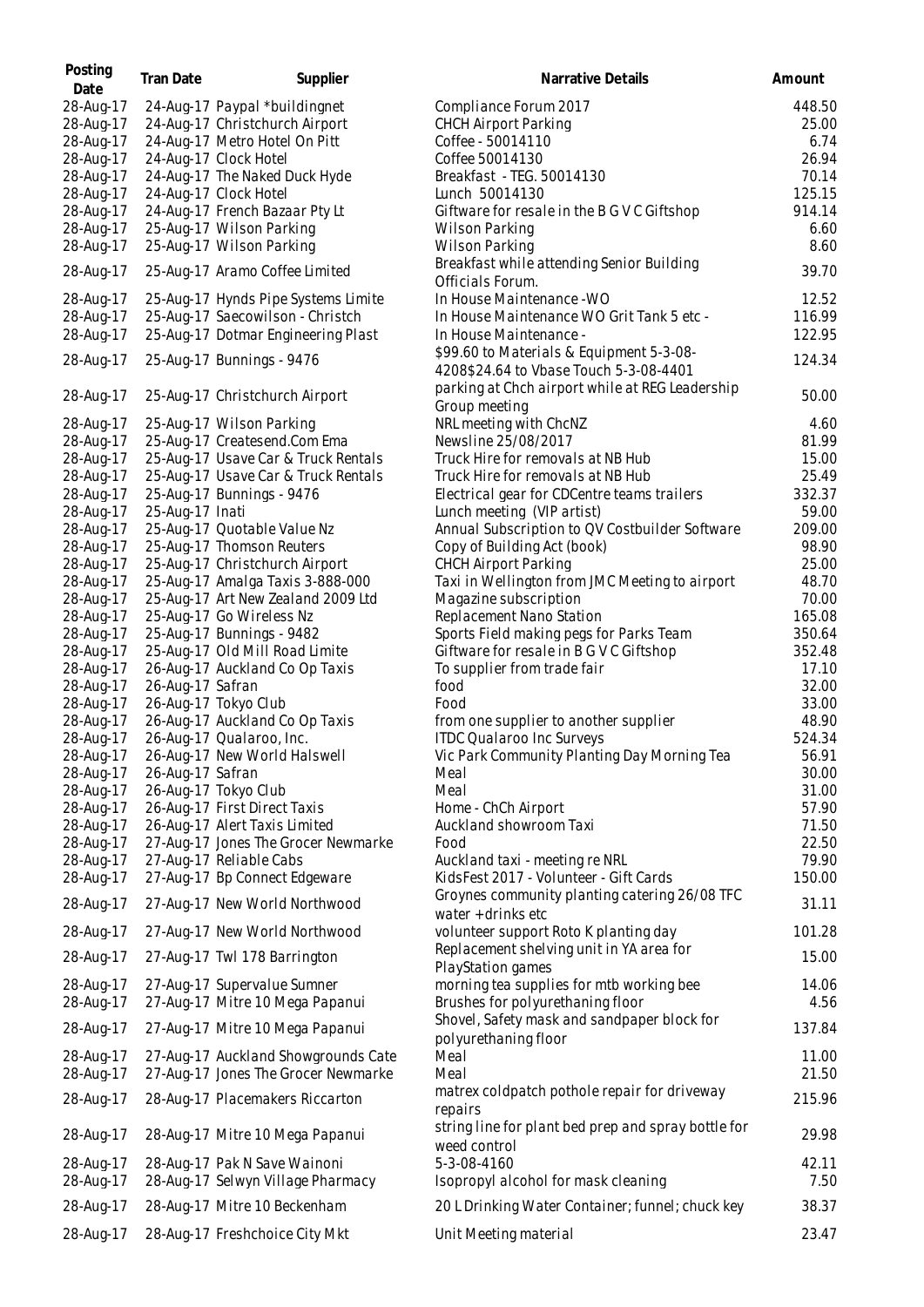| Posting<br>Date                                                                         | <b>Tran Date</b>    | Supplier                                                                                                                                                                                                         | Narrative Details                                                                                                                                                                                                           | Amount                                                       |
|-----------------------------------------------------------------------------------------|---------------------|------------------------------------------------------------------------------------------------------------------------------------------------------------------------------------------------------------------|-----------------------------------------------------------------------------------------------------------------------------------------------------------------------------------------------------------------------------|--------------------------------------------------------------|
| 28-Aug-17                                                                               |                     | 28-Aug-17 The Chain Man Ltd                                                                                                                                                                                      | load testing for strap hangers and j-hooks                                                                                                                                                                                  | 258.75                                                       |
| 28-Aug-17                                                                               |                     | 28-Aug-17 Freshchoice City Mkt                                                                                                                                                                                   | Farm Baked Biscuits for morning and afternoon                                                                                                                                                                               | 11.37                                                        |
| 28-Aug-17<br>28-Aug-17<br>28-Aug-17                                                     | 28-Aug-17 Briscoes  | 28-Aug-17 Countdown<br>28-Aug-17 Shaky Isles Newmarket                                                                                                                                                           | tea catering for CCC/CCL workshop<br>Grocery items for re sale in the shop<br>New curtains for homstead<br>Meal                                                                                                             | 57.70<br>105.00<br>26.00                                     |
| 29-Aug-17<br>29-Aug-17<br>29-Aug-17                                                     |                     | 27-Aug-17 Archies Restaurant & Piz<br>27-Aug-17 Archies Restaurant & Piz<br>28-Aug-17 Wilson Parking                                                                                                             | Food<br>Meal<br><b>Wilson Parking</b>                                                                                                                                                                                       | 27.50<br>33.50<br>4.60                                       |
| 29-Aug-17<br>29-Aug-17<br>29-Aug-17                                                     |                     | 28-Aug-17 Auckland Co Op Taxis<br>28-Aug-17 Nz Post Stamps Centr<br>28-Aug-17 Kmart - Riccarton                                                                                                                  | late night, from supplier visit to hotel<br>stamps for resale in BG Visitor Centre shop<br>coat hangers for BGVC function room                                                                                              | 37.50<br>1023.00<br>6.00                                     |
| 29-Aug-17<br>29-Aug-17                                                                  |                     | 28-Aug-17 Smc Pneumatics (NZ)<br>28-Aug-17 Egmont Commercial Lt M/O                                                                                                                                              | In House Maintenance WO<br>gloves and labels for plant production<br>Parking for Financial modelling meeting and NRL                                                                                                        | 22.97<br>169.12                                              |
| 29-Aug-17                                                                               |                     | 28-Aug-17 Wilson Parking                                                                                                                                                                                         | meeting with the Mayor<br>Place names of banks peninsula for landscape                                                                                                                                                      | 10.60                                                        |
| 29-Aug-17                                                                               |                     | 28-Aug-17 Scorpio Books                                                                                                                                                                                          | library<br>6 x containers for chemical/tools + 10 x 5L                                                                                                                                                                      | 59.99                                                        |
| 29-Aug-17                                                                               |                     | 28-Aug-17 Stowers Containment Solut                                                                                                                                                                              | containers for chemical                                                                                                                                                                                                     | 354.71                                                       |
| 29-Aug-17                                                                               |                     | 28-Aug-17 Bunnings - 9476                                                                                                                                                                                        | KidsFest Lantern Parade 2017 - Event Equipment                                                                                                                                                                              | 215.00                                                       |
| 29-Aug-17<br>29-Aug-17<br>29-Aug-17<br>29-Aug-17                                        |                     | 28-Aug-17 Little Penang<br>28-Aug-17 New World Wellington City<br>28-Aug-17 Createsend.Com Ema<br>28-Aug-17 Bunnings - 9482                                                                                      | Dinner Wgtn Gov Procure<br>Breakfast x3 Wgtn Gove Procure<br>Friends Of Art Gallery email<br>2 x heaters to replace broken ones                                                                                             | 19.90<br>27.98<br>17.79<br>39.80                             |
| 29-Aug-17<br>29-Aug-17                                                                  |                     | 28-Aug-17 T/L Netmaking<br>28-Aug-17 Stationeryonline.Co.Nz                                                                                                                                                      | 6 fyke nets for pest fishing Travis wetland<br>x6 green wiro folders with pockets not avail from                                                                                                                            | 712.76<br>14.38                                              |
| 29-Aug-17                                                                               |                     | 28-Aug-17 Auldhouse Computer                                                                                                                                                                                     | contracted stationery supplier<br>Registration fee to attend a Time Management<br>training Course                                                                                                                           | 569.25                                                       |
| 29-Aug-17                                                                               |                     | 28-Aug-17 Auldhouse Computer                                                                                                                                                                                     | Registration fee to attend a Time Management<br>training Course                                                                                                                                                             | 569.25                                                       |
| 29-Aug-17                                                                               |                     | 28-Aug-17 Hurrell Holdings Ltd                                                                                                                                                                                   | Group Star Awards - 1 engraving and 1 trophy                                                                                                                                                                                | 103.50                                                       |
| 29-Aug-17                                                                               |                     | 28-Aug-17 Windsor Gallery                                                                                                                                                                                        | Cost of Framing 2 Certificates of Honorary<br>Citizenship                                                                                                                                                                   | 377.60                                                       |
| 29-Aug-17                                                                               |                     | 28-Aug-17 New World St Martins                                                                                                                                                                                   | morning tea for eastenders tracks working bee                                                                                                                                                                               | 25.44                                                        |
| 29-Aug-17                                                                               |                     | 28-Aug-17 Courier Post Christchurch                                                                                                                                                                              | Courier tickets for monthly water samples for<br>Council Pools                                                                                                                                                              | 57.00                                                        |
| 29-Aug-17                                                                               |                     | 28-Aug-17 Eastgate Post Shop                                                                                                                                                                                     | NZ Post - pre paid courier for the return of CCC<br>property                                                                                                                                                                | 18.50                                                        |
| 29-Aug-17                                                                               |                     | 28-Aug-17 Bp Connect Fendalton                                                                                                                                                                                   | petrol beause fuel card hard expired                                                                                                                                                                                        | 157.08                                                       |
| 29-Aug-17                                                                               | 29-Aug-17 A 2 Z     |                                                                                                                                                                                                                  | 5308-4401 Vbase Touch extras for FOH theming                                                                                                                                                                                | 19.10                                                        |
| 29-Aug-17                                                                               |                     | 29-Aug-17 Animates Papanui                                                                                                                                                                                       | Replenishment of weed in goldfish tank which<br>was old.                                                                                                                                                                    | 10.00                                                        |
| 29-Aug-17                                                                               |                     | 29-Aug-17 Countdown                                                                                                                                                                                              | coffee for McCormacks & Charlesworth Reserve<br>volunteers                                                                                                                                                                  | 24.95                                                        |
| 29-Aug-17                                                                               |                     | 29-Aug-17 Baked On Wheels                                                                                                                                                                                        | food                                                                                                                                                                                                                        | 7.00                                                         |
| 29-Aug-17                                                                               |                     | 29-Aug-17 Chch City Libraries Lyt                                                                                                                                                                                | top up of Diamond Harbour ferry Metro cards for<br>staff use                                                                                                                                                                | 50.00                                                        |
| 29-Aug-17<br>29-Aug-17<br>29-Aug-17<br>29-Aug-17<br>29-Aug-17<br>29-Aug-17<br>29-Aug-17 | 29-Aug-17 Site Safe | 29-Aug-17 Twl 178 Barrington<br>29-Aug-17 Armstrong Locksmiths<br>29-Aug-17 Chch City Council Civic<br>29-Aug-17 Ccc Art Gallery Car Prk<br>29-Aug-17 Raeward Fresh Marshland<br>29-Aug-17 Mitre 10 Mega Papanui | dish washing liquid for BGVC staff messroom<br>Community Centre keys<br>Parking coupons for CCC business<br>Parking - Lyttelton RMC Meeting<br>Milk for BLFP tearoom<br>Heaters for 142a Winters Road<br>Site Safe Training | 10.00<br>32.50<br>62.00<br>4.00<br>15.96<br>560.00<br>114.31 |
| 29-Aug-17                                                                               |                     | 29-Aug-17 Ccc Art Gallery Car Prk                                                                                                                                                                                | Parking at Civic                                                                                                                                                                                                            | 14.00                                                        |
| 29-Aug-17                                                                               |                     | 29-Aug-17 N Z W W A                                                                                                                                                                                              | Attendance at Water NZ Pipelines 2017 Workshop                                                                                                                                                                              | 250.00                                                       |
| 29-Aug-17<br>29-Aug-17<br>29-Aug-17                                                     |                     | 29-Aug-17 Countdown<br>29-Aug-17 Larson Juhl<br>29-Aug-17 Convention Management                                                                                                                                  | Milk for Carlyle<br>Herbarium<br>2 x Tickets to attend SOLGM Annual Summit                                                                                                                                                  | 3.44<br>57.47<br>2700.00                                     |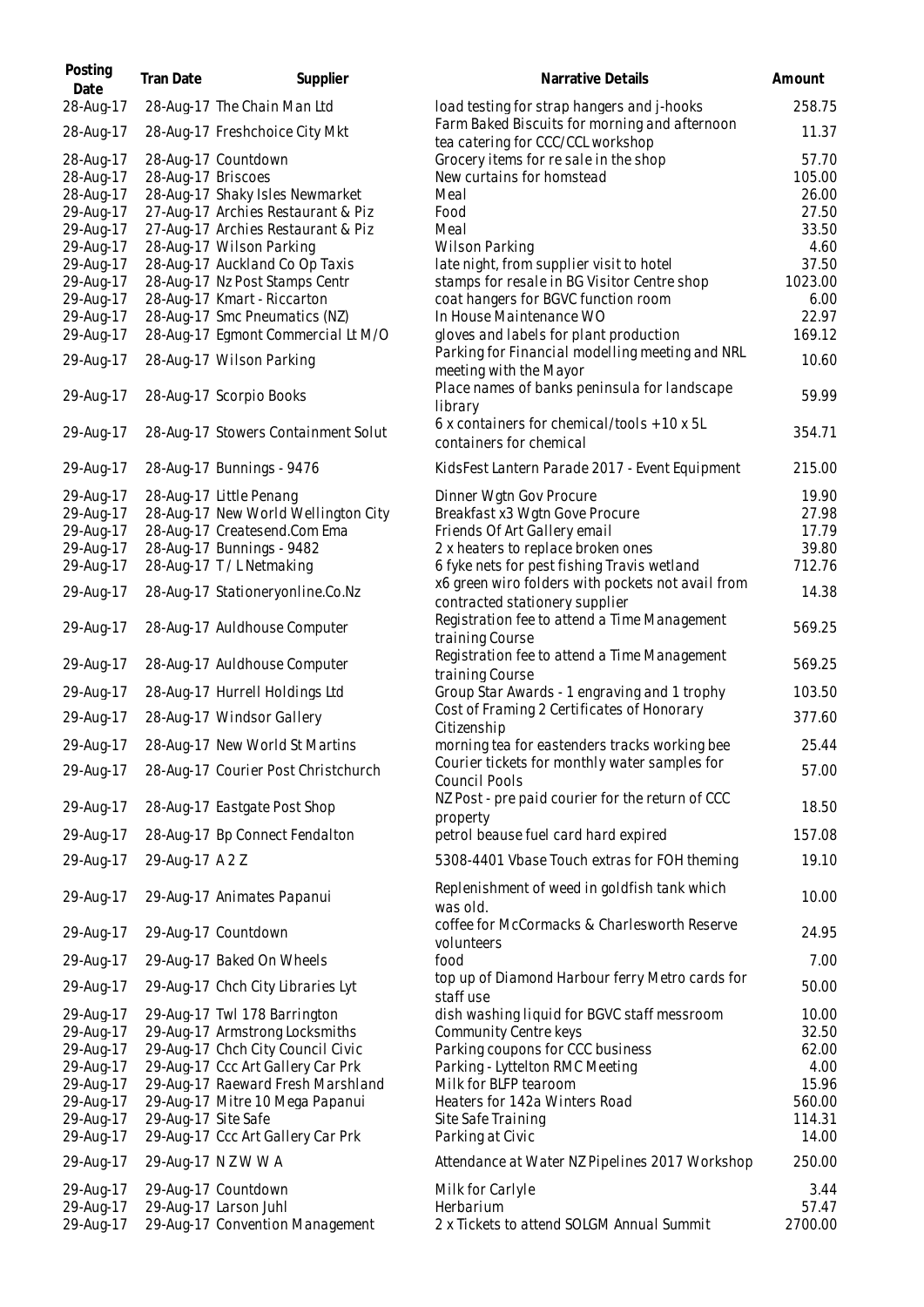| Posting<br>Date | <b>Tran Date</b> | Supplier                            | Narrative Details                                                                | Amount   |
|-----------------|------------------|-------------------------------------|----------------------------------------------------------------------------------|----------|
| 29-Aug-17       |                  | 29-Aug-17 Placemakers Cranford      | Sports Field making pegs for Parks Team (Paint)                                  | 102.47   |
| 29-Aug-17       |                  | 29-Aug-17 Auckland Showgrounds Cate | Meal                                                                             | 7.00     |
| 29-Aug-17       |                  | 29-Aug-17 Auckland Co Op Taxis      | Auckland Taxi                                                                    | 18.70    |
| 29-Aug-17       |                  | 29-Aug-17 Auckland Co Op Taxis      | Auckland - to Airport                                                            | 38.60    |
| 30-Aug-17       |                  | 27-Aug-17 Paypal *seventhartp       | download of film being screened at gallery                                       | 9.31     |
| 30-Aug-17       |                  | 28-Aug-17 Hoo*hootsuite Media Inc.  | Hootsuite media license                                                          | 93.38    |
|                 |                  |                                     | bulk order of IT Consumables HDMI/DVI to VGA                                     |          |
| 30-Aug-17       |                  | 28-Aug-17 Www.Aliexpress.Com        | adapters/converters, phone chargers, screen<br>replacement                       | 708.33   |
| 30-Aug-17       |                  | 28-Aug-17 Pmi - Membership          | PMI membership                                                                   | 281.61   |
| 30-Aug-17       |                  | 28-Aug-17 Fs *inreal Enscape        | Enscape license                                                                  | 73.23    |
| 30-Aug-17       |                  | 29-Aug-17 Saecowilson - Christch    | In House Maintenance - WO                                                        | 31.69    |
| 30-Aug-17       |                  | 29-Aug-17 Nz Safety Blackwoods      | H & S Sign "No Entry" - WO                                                       | 76.01    |
| 30-Aug-17       |                  | 29-Aug-17 Mainland Fasteners Ltd    | Establish Emergency Trailer - WO                                                 | 149.50   |
| 30-Aug-17       |                  | 29-Aug-17 Burnsco Marine            | Emergency Mobile Trailer - WO                                                    | 223.92   |
| 30-Aug-17       |                  | 29-Aug-17 Wilson Parking            | Parking for meeting                                                              | 8.60     |
| 30-Aug-17       |                  | 29-Aug-17 Wilson Parking            | Parking - Training at Civic                                                      | 12.60    |
| 30-Aug-17       |                  | 29-Aug-17 Createsend.Com Ema        | Cycling newsletter August                                                        | 36.55    |
| 30-Aug-17       |                  | 29-Aug-17 Createsend.Com Ema        | NZ Cup and Show Week 29 August 2017                                              | 89.01    |
| 30-Aug-17       |                  | 29-Aug-17 Happyhire                 | toliet hire for gruffalo                                                         | 275.00   |
|                 |                  |                                     | 3x safety boots required for staff to enter New                                  |          |
| 30-Aug-17       |                  | 29-Aug-17 Nz Safety Blackwoods      | Central Library Building Site                                                    | 382.19   |
| 30-Aug-17       |                  | 29-Aug-17 Nz Safety Blackwoods      | 4x safety boots required for staff to enter New<br>Central Library Building Site | 509.56   |
| 30-Aug-17       |                  | 29-Aug-17 Bbs Timbers Christchurch  | cedar for sample stretcher                                                       | 69.99    |
| 30-Aug-17       |                  | 29-Aug-17 Action Powder Coatin      | powdercoat grill for CH racks                                                    | 179.40   |
| 30-Aug-17       |                  | 29-Aug-17 New World St Martins      | staff morning tea supplies                                                       | 21.86    |
| 30-Aug-17       |                  | 29-Aug-17 Cyclone Cycles & Mowers L | fuel caps for fuel cans                                                          | 34.80    |
| 30-Aug-17       |                  | 29-Aug-17 The Service Company Ltd C | toilet cleaning and hand wash chemicals                                          | 401.06   |
| 30-Aug-17       |                  | 29-Aug-17 Capital Taxi              | Taxi in Wellington from JMC Meeting to airport                                   | 46.00    |
| 30-Aug-17       |                  | 29-Aug-17 McCormack&mckellar Auctio | colonial picture frame for collection                                            | 330.07   |
| 30-Aug-17       |                  | 29-Aug-17 Freeparking               | Domain purchase for 2 years                                                      | 63.91    |
| 30-Aug-17       |                  | 29-Aug-17 Smart Sushi Onehunga      | Meal                                                                             | 9.20     |
| 30-Aug-17       |                  | 29-Aug-17 Blue Star Taxis           | ChCh Airport - Home                                                              | 64.20    |
|                 |                  |                                     | Taxi to Chch Airport to attend Executive Learning                                |          |
| 30-Aug-17       |                  | 30-Aug-17 Gold Band Taxis           | Group in Sydney                                                                  | 50.80    |
| 30-Aug-17       |                  | 30-Aug-17 Gold Band Taxis           | Taxi whilst working at MBIE in Wellington.                                       | 35.90    |
| 30-Aug-17       |                  | 30-Aug-17 Green Cabs Ltd            | Taxi whilst working at MBIE in Wellington.                                       | 45.20    |
| 30-Aug-17       |                  | 30-Aug-17 Ccc Parking               | Parking                                                                          | 3.50     |
|                 |                  | Payment - Personal - Payment -      |                                                                                  |          |
| 30-Aug-17       | 30-Aug-17        | Thank You                           | Payment - Personal Payment - Thank You                                           | $-18.49$ |
| 30-Aug-17       |                  | 30-Aug-17 Hilton Haulage            | Freight costs for moving Tiny Hut from New                                       | 356.50   |
|                 |                  |                                     | Brighton to Shrley Boys High School                                              |          |
| 30-Aug-17       |                  | 30-Aug-17 Permark Industries Ltd    | Planter ID Tags - Transitional Project                                           | 403.47   |
| 30-Aug-17       |                  | 30-Aug-17 Hammer Hardware           | Eye screws for nest boxes                                                        | 7.50     |
| 30-Aug-17       |                  | 30-Aug-17 Cactus Outdoor Limited    | Repairs to uniform shorts and back pack                                          | 120.00   |
| 30-Aug-17       |                  | 30-Aug-17 Four Square Akaroa        | Milk for morning tea and tissues for colds, spills<br>etc.                       | 7.45     |
| 31-Aug-17       |                  | 28-Aug-17 Christchurch Airport      | NRL meeting - airport parking                                                    | 56.00    |
| 31-Aug-17       |                  | 28-Aug-17 Singaporeai 2420026321    | Taxes - CAGF dinner - chef travel                                                | 418.60   |
| 31-Aug-17       |                  | 28-Aug-17 Singaporeai 2420026323    | Taxes - CAGF dinner - chef travel                                                | 418.60   |
| 31-Aug-17       |                  | 28-Aug-17 Singaporeai 2420026327    | Taxes - CAGF dinner - chef travel                                                | 418.60   |
| 31-Aug-17       |                  | 28-Aug-17 Officevibe                | ITDC Officevibe monthly sub 2017-08                                              | 1054.14  |
| 31-Aug-17       |                  | 29-Aug-17 Conference And Educati    | 10th International Urban Design Conference                                       | 921.76   |
| 31-Aug-17       |                  | 29-Aug-17 Surveymonkey.Com          | Survey Monkey monthly subscription                                               | 36.84    |
| 31-Aug-17       |                  | 29-Aug-17 Paknsave Moorhouse        | Biscuits for training box<br>Registration Fees for Environment Institute of      | 44.77    |
| 31-Aug-17       |                  | 29-Aug-17 Environment Institute     | Australia and NZ Inc. Conference 2017                                            | 1118.48  |
| 31-Aug-17       |                  | 29-Aug-17 Safari Bks Online-Flow    | ITII Safari BooksOnline 2017-08                                                  | 55.26    |
| 31-Aug-17       |                  | 29-Aug-17 Paymate*barcode Produc    | consumables                                                                      | 313.95   |
| 31-Aug-17       |                  | 30-Aug-17 Spotto Nsw                | Taxi from Sydney Airport to Coogee - Executive<br>Learning Group                 | 61.20    |
| 31-Aug-17       |                  | 30-Aug-17 Juniper Restaurant        | Dinner whilst working at MBIE in Wellington                                      | 36.00    |
| 31-Aug-17       |                  | 30-Aug-17 George Henry & Co Ltd     | Workshop Supplies - WO                                                           | 193.20   |
| 31-Aug-17       |                  | 30-Aug-17 George Henry & Co Ltd     | Workshop Consumables - WO                                                        | 249.00   |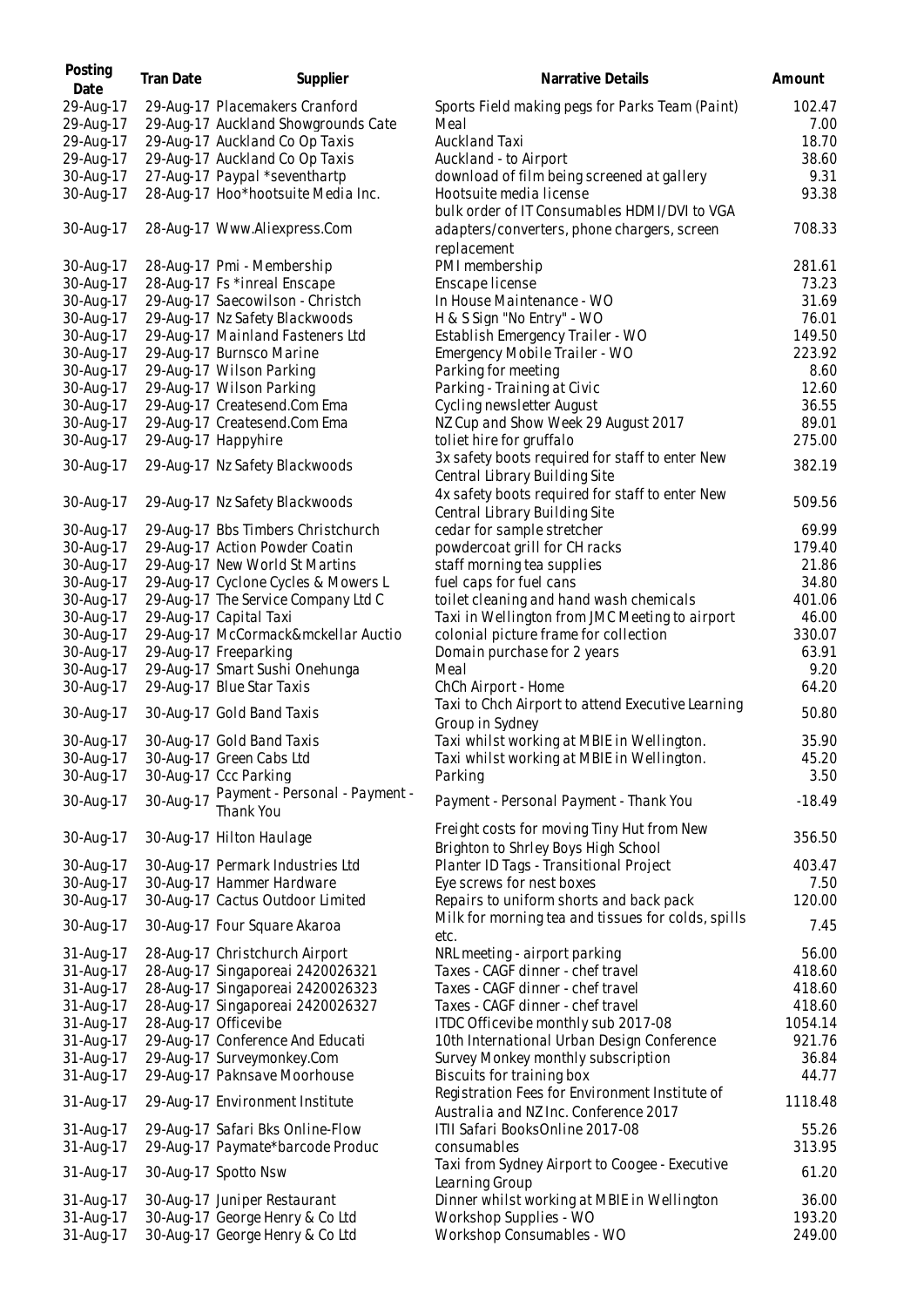| Posting<br>Date          | <b>Tran Date</b> | Supplier                                                           | Narrative Details                                                                                      | Amount           |
|--------------------------|------------------|--------------------------------------------------------------------|--------------------------------------------------------------------------------------------------------|------------------|
| 31-Aug-17                |                  | 30-Aug-17 Westfield Gift Voucher                                   | 5-0-02-4130 Westfield Voucher                                                                          | 100.00           |
| 31-Aug-17                |                  | 30-Aug-17 Bunnings - 9482                                          | Wire brush for cleaning filter lint pots, Frost<br>cloth to trial glare reduction in leisure pool area | 44.86            |
| 31-Aug-17                |                  | 30-Aug-17 Createsend.Com Ema                                       | Halswell-Hornby-Riccarton Community Board<br>(September Draft)                                         | 9.99             |
| 31-Aug-17                |                  | 30-Aug-17 Hose Supplies                                            | Repair fittings for air line at Pioneer                                                                | 21.66            |
| 31-Aug-17                |                  | 30-Aug-17 Plumbing World #80                                       | Various PVC pipe fittings for repair filter cleaning<br>pole at Jellie Park                            | 56.08            |
| 31-Aug-17                |                  | 30-Aug-17 Catalyst It                                              | Cloud services fee for smartView                                                                       | 4.56             |
| 31-Aug-17<br>31-Aug-17   |                  | 30-Aug-17 Lestrange Art Gallery<br>31-Aug-17 Parsley And Sage      | T-shirts for Matuku Takotako: Sumner Centre<br>Board Meeting Catering - 28 Aug 2017                    | 375.00<br>202.69 |
| 31-Aug-17                |                  | 31-Aug-17 Blue Star Taxis                                          | Taxi whilst working at MBIE in Wellington.                                                             | 40.00            |
| 31-Aug-17                |                  | 31-Aug-17 Wgtn Combined Taxis                                      | Taxi whilst working at MBIE in Wellington.                                                             | 41.20            |
| 31-Aug-17                |                  | 31-Aug-17 Twl 175 South City                                       | In House Maintenance - Scarborough Repeater                                                            | 19.00            |
| 31-Aug-17                |                  | 31-Aug-17 Armstrong Locksmiths                                     | Community Centre key                                                                                   | 18.00            |
| 31-Aug-17                |                  | 31-Aug-17 Nzrc Online Shop                                         | First Aid Revalidation                                                                                 | 130.00           |
| 31-Aug-17                | 31-Aug-17        | Payment - Personal - Payment -<br>Thank You                        | Repayment - Accidental Personal Use 20/07/17                                                           | $-80.00$         |
| 31-Aug-17                |                  | 31-Aug-17 Noel Leeming 12                                          | Lifeproof cover for Iphone                                                                             | 99.99            |
| 31-Aug-17                |                  | 31-Aug-17 Shirley Service Centre                                   | parking coupons                                                                                        | 310.00           |
| 31-Aug-17                |                  | 31-Aug-17 New World South City                                     | Catering for HDM - Consultants Panel: Partnering<br>Workshop Place Holder                              | 266.00           |
| 31-Aug-17                |                  | 31-Aug-17 Wise Quality NZ Ltd<br>31-Aug-17 Briscoes Chch Salisbury | Key Cut                                                                                                | 9.90<br>54.99    |
| 31-Aug-17<br>31-Aug-17   |                  | 31-Aug-17 Placemakers Cranford                                     | bathroom scales for wieghing small crates<br>woodfiller, araldite for workshop                         | 76.34            |
| 31-Aug-17                |                  | 31-Aug-17 Countdown                                                | Essentials for Sister Cities Plenary; Iollies,<br>serviettes and paper cups                            | 16.36            |
| 31-Aug-17                |                  | 31-Aug-17 Mitre 10 Beckenham                                       | general assortment of new nails                                                                        | 30.24            |
| 31-Aug-17                |                  | 31-Aug-17 Fab Plastics Limited                                     | Fab plastics - Anytime library replacement parts                                                       | 51.75            |
| 31-Aug-17                |                  | 31-Aug-17 Deane Apparel                                            | work uniforms                                                                                          | 117.07           |
| 31-Aug-17                |                  | 31-Aug-17 Wet & Forget Limited                                     | 5 No. 101 Wet & Forget for Jellie Park                                                                 | 900.00           |
| 31-Aug-17                |                  | 31-Aug-17 F2c*fmanz                                                | FMANZ Membership                                                                                       | 201.25           |
| 31-Aug-17                |                  | 31-Aug-17 Wsl South City                                           | Toner cartridges for CTOC control room                                                                 | 280.00           |
| $1-Sep-17$               |                  | 29-Aug-17 Dnh*godaddy.Com Nzd                                      | ITTI cccbookings.ccc.govt.nz SSL 3 years 2017-11                                                       | 362.22           |
| $1-Sep-17$               |                  | 29-Aug-17 Christchurch Airport                                     | Airport Car Parking CHCH 29-08-2017                                                                    | 25.00            |
| $1-Sep-17$               |                  | 30-Aug-17 Paypal *partylights                                      | 5308-4401 Concourse Theming fairy lights                                                               | 293.25           |
| $1-Sep-17$               |                  | 30-Aug-17 Productplan.Com                                          | IT ProductLine Annual subscription for Corporate<br>Calendar                                           | 580.40           |
| $1-Sep-17$<br>$1-Sep-17$ |                  | 30-Aug-17 Pmi - Membership<br>30-Aug-17 Pmi - Membership           | PMI chapter membership<br>PMI membership                                                               | 85.36            |
| $1-Sep-17$               |                  | 30-Aug-17 Pmi - Membership                                         | PMI Membership                                                                                         | 183.51<br>283.09 |
| $1-Sep-17$               |                  | 31-Aug-17 Createsend.Com Ema                                       | 5001-4312 EDM Event Info                                                                               | 21.87            |
| $1-Sep-17$               |                  | 31-Aug-17 Bunnings - 9476                                          | 5308-4401 Plastic & tape for front doors theming                                                       | 49.24            |
| $1-Sep-17$               |                  | 31-Aug-17 Dhl Express                                              | Goods for resale                                                                                       | 151.93           |
| $1-Sep-17$               |                  | 31-Aug-17 Blacks Fasteners Lt                                      | In House Maintenance - WO                                                                              | 14.50            |
| $1-Sep-17$               |                  | 31-Aug-17 The Service Company Ltd C                                | H & S Consumables - WO                                                                                 | 33.24            |
| $1-Sep-17$               |                  | 31-Aug-17 Nz Safety Blackwoods                                     | <b>PPE Boots</b>                                                                                       | 191.90           |
| $1-Sep-17$               |                  | 31-Aug-17 Saecowilson - Christch                                   | In House Maintenance - Grit Tank5                                                                      | 207.78           |
| $1-Sep-17$               |                  | 31-Aug-17 Saecowilson - Christch                                   | In House Maintenance - WO                                                                              | 340.77<br>799.29 |
| $1-Sep-17$<br>$1-Sep-17$ |                  | 31-Aug-17 Drills Taps & Dies Limite<br>31-Aug-17 Bunnings - 9476   | Workshop Consumables - WO<br>5-3-08-4401 Covering windows at Arena entrance                            | 72.08            |
| $1-Sep-17$               |                  | 31-Aug-17 Williams Auto Kaiapoi Dis                                | (Cirque)<br>Van repairs for WOF                                                                        | 309.90           |
|                          |                  |                                                                    | 4 x Natural History of Canterbury books for 4 x                                                        |                  |
| $1-Sep-17$               |                  | 31-Aug-17 Piccadilly Bookshop                                      | staff farewell gifts<br>IPENZ seminar "Wind load on structures" for -                                  | 139.96           |
| $1-Sep-17$               | 31-Aug-17 Ipenz  |                                                                    | assistant structural engineer                                                                          | 575.00           |
| $1-Sep-17$<br>1-Sep-17   |                  | 31-Aug-17 Createsend.Com Ema<br>31-Aug-17 Createsend.Com Ema       | Coastal-Burwood Community Board September<br>Friends Of Art Gallery email                              | 10.44<br>17.45   |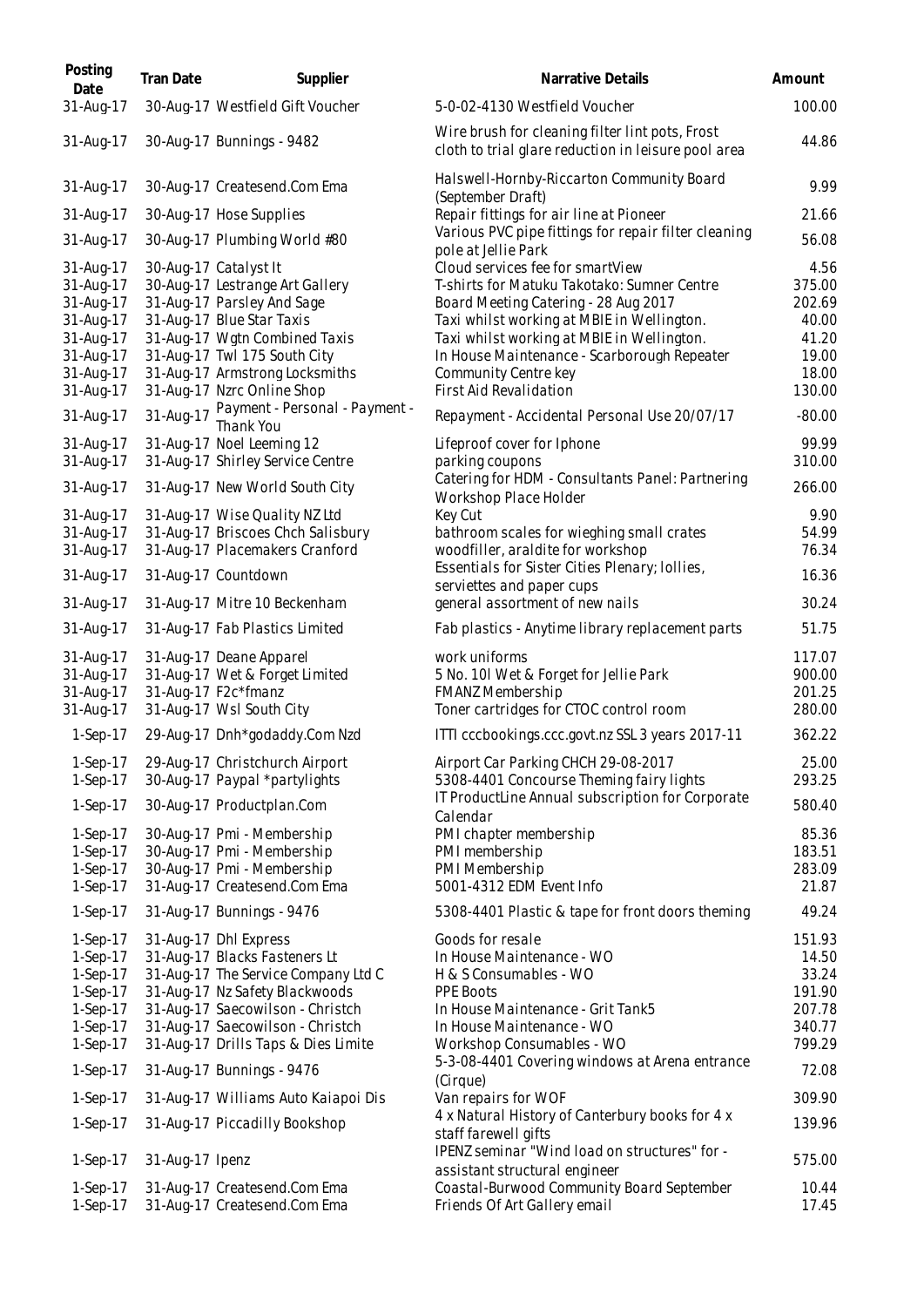| Posting<br>Date | <b>Tran Date</b>  | Supplier                            | Narrative Details                                                                    | Amount  |
|-----------------|-------------------|-------------------------------------|--------------------------------------------------------------------------------------|---------|
| 1-Sep-17        |                   | 31-Aug-17 Createsend.Com Ema        | Council takes precautions ahead of forecast rain                                     | 17.49   |
| $1-Sep-17$      |                   | 31-Aug-17 Officemax                 | Stationary for HDM - Consultants Panel:<br>Partnering Workshop Place Holder          | 180.41  |
| $1-Sep-17$      |                   | 31-Aug-17 The Service Company Ltd C | cleaning products for Port Hills offices                                             | 336.01  |
| $1-Sep-17$      |                   | 31-Aug-17 Omni Tech Riccarton       | Cover for new smart phone for camp                                                   | 59.00   |
| 1-Sep-17        |                   | 31-Aug-17 Ecocentral Ltd            | dump fees                                                                            | 9.81    |
| 1-Sep-17        |                   | 31-Aug-17 The Sauce Kitchen Ltd     | Mayor's office team building day                                                     | 255.60  |
| 1-Sep-17        |                   | 31-Aug-17 Conference Innovators Ltd | Asia Pacific Cycle Congress - October 2017                                           | 1077.30 |
| $1-Sep-17$      |                   | 31-Aug-17 Unichem Brighton Village  | Temp monitoring of equipment                                                         | 17.98   |
| $1-Sep-17$      |                   | 31-Aug-17 Ross Galt Lock & Key      | replacement paddlocks for park security                                              | 882.00  |
| 1-Sep-17        |                   | 31-Aug-17 Uoa Civil & Env Eng       | Seismic Performance of Structure-Foundation-Soil                                     | 1000.00 |
| $1-Sep-17$      |                   | 31-Aug-17 P B Tech Online 095269200 | <b>Systems</b><br>PBTech - Lightning to VGA Adapter for PKL                          | 93.02   |
| $1-Sep-17$      | 31-Aug-17 Crisp   |                                     | carrots and greens for rabbits and pigs                                              | 34.95   |
| 1-Sep-17        |                   | 31-Aug-17 Smiths Hire               | water pump                                                                           | 60.00   |
| $1-Sep-17$      |                   | 31-Aug-17 Christchurch Cleaning Sup | item for general cleaning jobs                                                       | 103.52  |
| $1-Sep-17$      |                   |                                     |                                                                                      | 30.50   |
|                 |                   | 31-Aug-17 Karaka Trading Company Li | Meeting in Wellington - refreshments                                                 |         |
| 1-Sep-17        |                   | 31-Aug-17 Computer Dynamics Ltd     | Fibre patch cables and Velcro ties                                                   | 195.34  |
| 1-Sep-17        |                   | 1-Sep-17 Fendalton Supervalue       | Finish tablets for staff room                                                        | 28.47   |
| 1-Sep-17        |                   | 1-Sep-17 F2c*fmanz                  | Membership of Facilities Management NZ                                               | 201.25  |
| 1-Sep-17        |                   | 1-Sep-17 Distinction Dunedin        | Parking/Breakfast at conference                                                      | 94.50   |
| $1-Sep-17$      |                   | 1-Sep-17 Ccc Parking                | Parking for meetings                                                                 | 6.70    |
| 1-Sep-17        |                   | 1-Sep-17 Battery Masta Ltd          | Duracell Alkaline battery                                                            | 82.80   |
| 1-Sep-17        |                   | 1-Sep-17 Ferrymead Mitre 10 Mega    | paint                                                                                | 66.64   |
| 1-Sep-17        |                   | 1-Sep-17 Countdown                  | Programming resources                                                                | 10.22   |
| 1-Sep-17        |                   | 1-Sep-17 Four Square Akaroa         | tea, coffee, milk, cleaning products etc                                             | 46.25   |
| 1-Sep-17        |                   | 1-Sep-17 Wet & Forget Limited       | 5 No. 10L Wet & Forget for Waltham Pool                                              | 900.00  |
| 1-Sep-17        |                   | 1-Sep-17 Just Incredible Barring    | 2x Card for Koha for community speakers                                              | 2.00    |
| 1-Sep-17        |                   | 1-Sep-17 Freshchoice Barrington     | Methylated spirits & staffroom cutlery                                               | 18.82   |
| $1-Sep-17$      |                   | 1-Sep-17 Z Barrington               | 2x Petrol Vouchers for Koha for community<br>speakers                                | 80.00   |
| $1-Sep-17$      |                   | 1-Sep-17 Belfast Vet Clinic         | Vet account payment - Consult and treat Horse +<br>Vacc for goat Bonnie              | 359.10  |
| 1-Sep-17        |                   | 1-Sep-17 Southern Inst Technolog    | Level 4 certificate in project management course                                     | 283.00  |
| $1-Sep-17$      |                   | 1-Sep-17 Placemakers Riccarton      | Tools (Screw Drivers set)                                                            | 39.00   |
| 1-Sep-17        |                   | 1-Sep-17 Placemakers Riccarton      | Tools (Complete tool kit)                                                            | 747.61  |
|                 |                   |                                     | ITCC GoFormz Health Licensing monthly sub 2017-                                      |         |
| $4-Sep-17$      | 30-Aug-17 Goformz |                                     | 08                                                                                   | 90.34   |
| 4-Sep-17        |                   | 30-Aug-17 Runscope.Com              | ITII Runscope Small Plan 2017-08 Annual fee                                          | 113.28  |
| 4-Sep-17        |                   | 31-Aug-17 Facebk *p9gprcwa32        | 5001-4342 Social Media Advertising                                                   | 277.15  |
| 4-Sep-17        |                   | 31-Aug-17 Facebk *5szxtd24y2        | promoted post on instagram                                                           | 6.16    |
| 4-Sep-17        |                   | 31-Aug-17 Facebk *2szxtd24y2        | facebook promotions for gallery events                                               | 222.26  |
| $4-Sep-17$      |                   | 31-Aug-17 Christchurch Airport      | Airport Parking whilst in Wellington for ACC<br>meeting with CCHL                    | 25.00   |
| $4-Sep-17$      |                   | 31-Aug-17 The Black Dog Cafe        | Breakfast at conference                                                              | 14.00   |
| 4-Sep-17        |                   | 31-Aug-17 Facebk *3gngbdsut2        | Rec & Sport Facebook posts                                                           | 5.47    |
| 4-Sep-17        |                   | 31-Aug-17 Facebk *e7cjhdwcr2        | Dog registration, Libraries and Neighbourhood<br>Week Facebook posts                 | 78.64   |
| 4-Sep-17        |                   | 31-Aug-17 Facebk *czpz2dst62        | Sport & Rec, Botanic Gardens, Neighbourhood<br>Week, Crusaders Parade, Transport for | 109.76  |
| 4-Sep-17        |                   | 31-Aug-17 Facebk *tybxnaj932        | Canterbury<br>Kids swimming Facebook posts                                           | 200.00  |
|                 |                   |                                     | Sport & Rec, Botanic Gardens, Libraries,                                             |         |
| 4-Sep-17        |                   | 31-Aug-17 Facebk *bzpz2dst62        | Neighbourhood Week, Jellie Park Hydroslide,<br>Crusaders Parade                      | 680.51  |
| 4-Sep-17        |                   | 31-Aug-17 Facebk *dpyssc2n32        | social media boost for facebook for Botanic<br>Gardens                               | 3.01    |
| 4-Sep-17        |                   | 31-Aug-17 Facebk *bpyssc2n32        | social media boost for Botanic Gardens                                               | 17.99   |
| 4-Sep-17        |                   | 31-Aug-17 Facebk *ec8hrdezs2        | Facebook campaign                                                                    | 176.17  |
| 4-Sep-17        |                   | 31-Aug-17 Facebk *g5a5jdatp2        | Facebook TI Advertising                                                              | 56.17   |
| 4-Sep-17        |                   | 1-Sep-17 Wilson Parking             | Wilson Parking                                                                       | 4.60    |
| 4-Sep-17        |                   | 1-Sep-17 Createsend.Com Ema         | 5001-4312 EDM Event Info                                                             | 24.24   |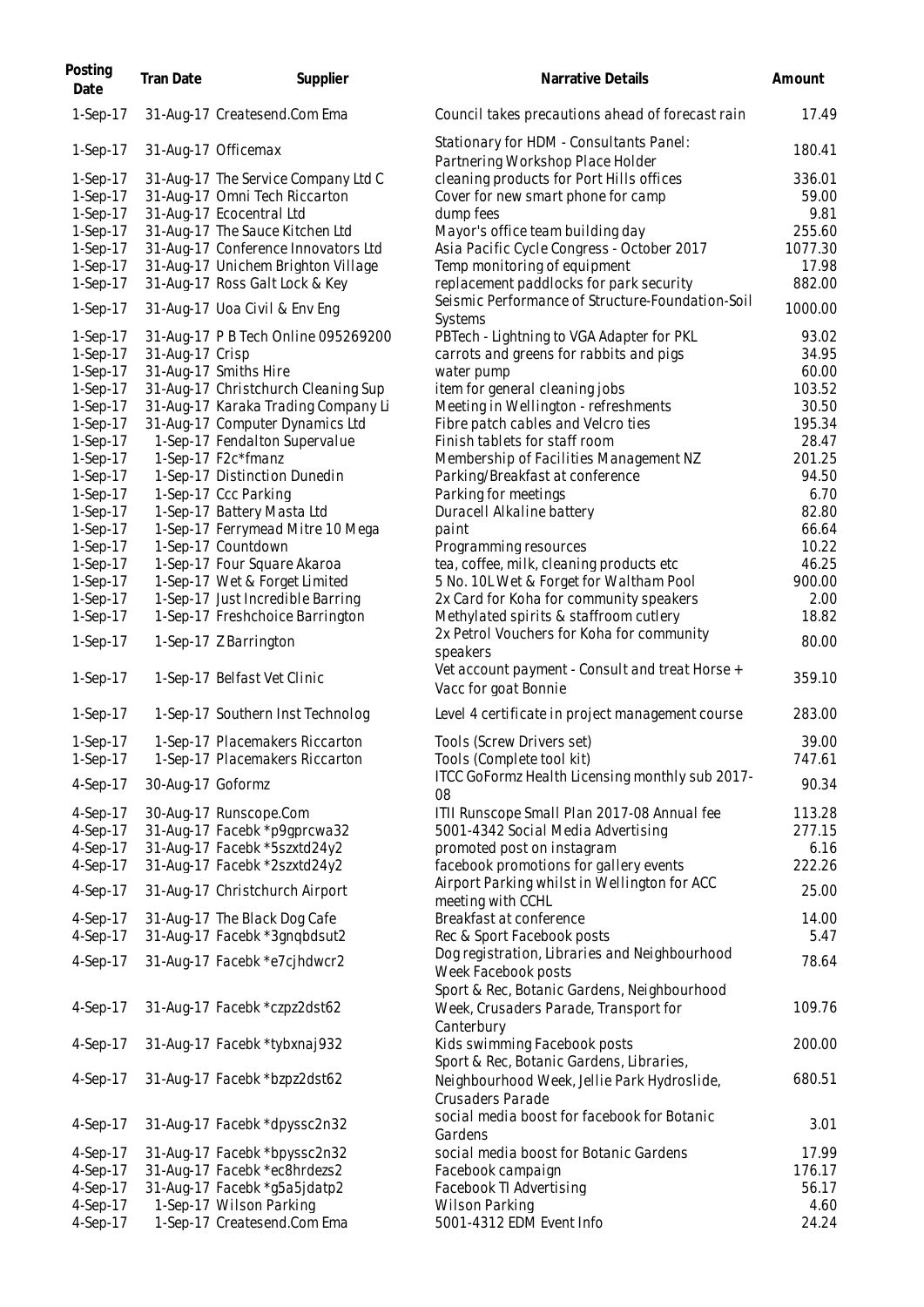| Posting<br>Date          | <b>Tran Date</b> | Supplier                                             | Narrative Details                                                                      | Amount          |
|--------------------------|------------------|------------------------------------------------------|----------------------------------------------------------------------------------------|-----------------|
| 4-Sep-17                 |                  | 1-Sep-17 Bunnings - 9476                             | 5308-4401 batteries for concourse theming lights                                       | 29.96           |
| 4-Sep-17                 |                  | 1-Sep-17 Blue Star Taxis                             | Taxi from Chch International airport - Executive<br>Learning Group                     | 56.80           |
| 4-Sep-17                 |                  | 1-Sep-17 Workplace Safety Sup                        | H & S Consumables - WO                                                                 | 423.20          |
| 4-Sep-17                 |                  | 1-Sep-17 Christchurch Airport                        | Airport parking whilst in Auckland for LGFA<br>Director interviews                     | 25.00           |
| 4-Sep-17                 |                  | 1-Sep-17 Reliable Cabs                               | Taxi Auckland City to Airport when in Auckland<br>for LGFA Director interviews         | 75.00           |
| 4-Sep-17                 |                  | 1-Sep-17 Reliable Cabs                               | Taxi Auckland Airport to City for LGFA Interviews                                      | 85.00           |
| 4-Sep-17                 |                  | 1-Sep-17 Wilson Parking                              | Parking                                                                                | 2.60            |
| 4-Sep-17                 |                  | 1-Sep-17 Www.Hamabeads.Co.Uk                         | Hamabeads for Horizons: 2D to 3D, afterschool<br>and holiday programmes                | 251.70          |
| $4-Sep-17$               |                  | 1-Sep-17 Createsend.Com Ema                          | Westmorland works - residents groups                                                   | 7.11            |
| 4-Sep-17                 |                  | 1-Sep-17 Createsend.Com Ema                          | Westmorland works - cycling community                                                  | 7.57            |
| 4-Sep-17                 |                  | 1-Sep-17 Createsend.Com Ema                          | Update for central city business group 1<br>September 2017                             | 8.20            |
| 4-Sep-17                 |                  | 1-Sep-17 Createsend.Com Ema                          | Banks Peninsula Community Board September                                              | 8.55            |
| $4-Sep-17$               |                  | 1-Sep-17 Createsend.Com Ema                          | Graffiti Newsletter 1 September 2017                                                   | 13.57           |
| 4-Sep-17                 |                  | 1-Sep-17 Createsend.Com Ema                          | Weather update - forecast looking better                                               | 22.99           |
| 4-Sep-17                 |                  | 1-Sep-17 Createsend.Com Ema                          | Newsline 01/09/2017                                                                    | 81.88           |
| $4-Sep-17$               |                  | 1-Sep-17 Createsend.Com Ema                          | NZ Cup and Show Week 1 September 2017                                                  | 86.74           |
| 4-Sep-17                 |                  | 1-Sep-17 Bunnings - 9476                             | Duct tape x 2 rolls                                                                    | 49.58           |
| 4-Sep-17                 |                  | 1-Sep-17 Bunnings - 9476                             | Lopper bypass and glove garden size8 BG                                                | 127.81          |
| $4-Sep-17$<br>$4-Sep-17$ |                  | 1-Sep-17 Fulcrumapp.Com<br>1-Sep-17 Tenancy Practice | Supply of data capture tool for CWW assets<br>Online Training Video - Meth Testing and | 321.91<br>79.35 |
| 4-Sep-17                 |                  | 1-Sep-17 Ezibuy Ltd - Chch                           | Residential Tenancies<br>Koha for Sand Mandala closing ceremony-                       | 50.00           |
|                          |                  |                                                      | Maatakiwi<br>Koha for the Sand Mandala shared morning tea                              |                 |
| 4-Sep-17<br>4-Sep-17     | 1-Sep-17 Ipenz   | 1-Sep-17 Just Desserts                               | with team and monks.<br>NZMUGS Conference 2017                                         | 58.00<br>517.50 |
|                          |                  |                                                      | Catering for Joint Waste Meetings with other                                           |                 |
| 4-Sep-17                 |                  | 1-Sep-17 Pulp Kitchen Catering                       | Councils                                                                               | 371.31          |
| $4-Sep-17$               |                  | 1-Sep-17 Bunnings - 9482                             | Ply board/ drill bits                                                                  | 161.23          |
| 4-Sep-17                 |                  | 1-Sep-17 Conference Innovators Ltd                   | APCC registration 1 day                                                                | 461.70          |
| 4-Sep-17                 |                  | 2-Sep-17 Kiwi Eftpos Hire                            | 5001-4325 Merch pack for brand activation                                              | 230.00          |
| 4-Sep-17                 |                  | 2-Sep-17 Google*svcsapps Antarc                      | The Antarctic Office gmail account subscription                                        | 78.69           |
| 4-Sep-17                 |                  | 2-Sep-17 Mitre 10 Mega Hornby                        | Tarpaulins to protect stock from leaking roof                                          | 191.12          |
| 4-Sep-17                 |                  | 2-Sep-17 Yogaglo.Com                                 | Yogaglo training tool for instructors.<br>Essentials for Sister Cities Plenary; mints, | 25.76           |
| 4-Sep-17                 |                  | 2-Sep-17 New World South City                        | chocolate fish and chocolate bars for 8 guest<br>speakers                              | 46.87           |
| $4-Sep-17$               |                  | 2-Sep-17 Central Innovation                          | <b>ITCC ArchiCAD Monthly sub</b>                                                       | 339.25          |
| $4-Sep-17$               |                  | 2-Sep-17 Pakn Save Rangiora                          | Grocerys for the resale in the shop                                                    | 4.00            |
| 4-Sep-17                 |                  | 2-Sep-17 Pakn Save Rangiora                          | Grocery items for resale in the shop                                                   | 55.27           |
| 4-Sep-17                 |                  | 2-Sep-17 Jb Hi-Fi Riccarton                          | Hard Drive                                                                             | 229.00          |
| 4-Sep-17                 |                  | 3-Sep-17 Briscoes Riccarton                          | Cake slice for staffroom                                                               | 10.19           |
| 4-Sep-17                 |                  | 3-Sep-17 On The Spot Cashmere                        | Morning tea biscuits for mtb volunteers                                                | 11.10           |
| 4-Sep-17                 |                  | 3-Sep-17 Amazon Web Services                         | Hosting services fee for CBD Development 3D<br>Model                                   | 1.82            |
| 4-Sep-17                 |                  | 4-Sep-17 Mitre 10 Mega Papanui                       | Misc items for Jellie Ops                                                              | 25.94           |
| $4-Sep-17$               |                  | 4-Sep-17 Countdown                                   | Cotton buds for Landscape Lesson Term 3 2017                                           | 15.00           |
| 4-Sep-17                 |                  | 4-Sep-17 Ccc Art Gallery Car Prk                     | Parking - Urumau Consultation meeting                                                  | 11.00           |
| 4-Sep-17                 |                  | 4-Sep-17 Four Square Akaroa                          | Milk, catering Akaroa Service Centre                                                   | 14.15           |
| 4-Sep-17                 |                  | 4-Sep-17 Fresh Choice Parklands                      | staff room expenses - coffee, tea, sugar, milk                                         | 59.76           |
| 4-Sep-17                 |                  | 4-Sep-17 Ferrymead Mitre 10 Mega                     | paint                                                                                  | 17.88           |
| 4-Sep-17                 |                  | 4-Sep-17 Ccc Parking                                 | Parking for interviews                                                                 | 16.00           |
| 4-Sep-17                 |                  | 4-Sep-17 Countdown                                   | Catering for Local Welfare Committee meeting                                           | 14.12           |
| 4-Sep-17                 |                  | 4-Sep-17 Just Incredible Nb                          | texture, flashing balls for Southern Centre                                            | 40.93           |
|                          |                  |                                                      | Linwood Central Heathcote Community Board                                              | 27.04           |
| 4-Sep-17<br>4-Sep-17     |                  | 4-Sep-17 Countdown<br>4-Sep-17 New World South City  | meeting catering 4 September 2017<br>Lunch provided for external advisory group        | 43.69           |
|                          |                  |                                                      |                                                                                        |                 |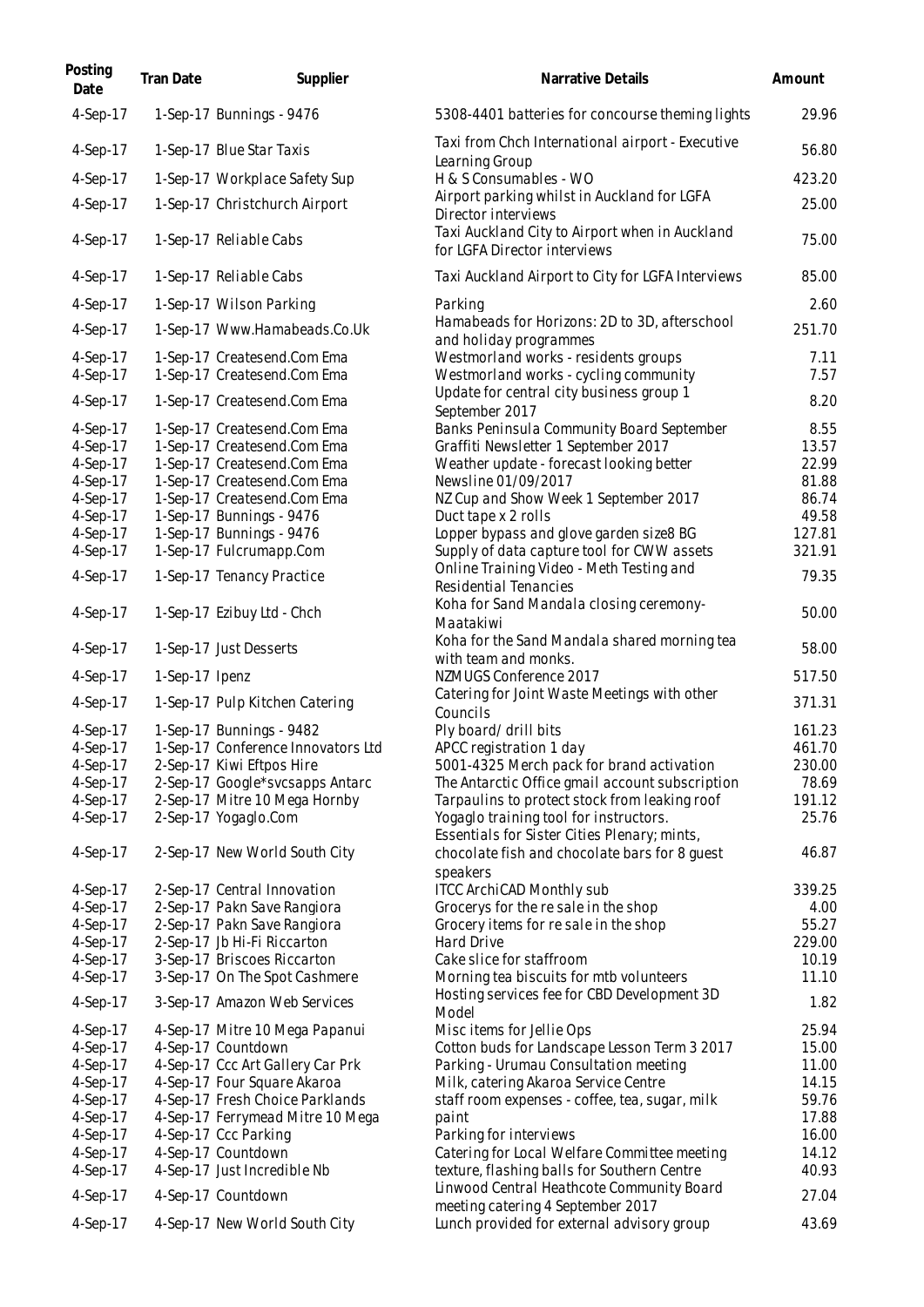| Posting<br>Date | <b>Tran Date</b> | Supplier                          | Narrative Details                                                                         | Amount   |
|-----------------|------------------|-----------------------------------|-------------------------------------------------------------------------------------------|----------|
| $4-Sep-17$      |                  | 4-Sep-17 New World South City     | Disposable plates and cups for councillors use                                            | 11.49    |
| 4-Sep-17        |                  | 4-Sep-17 Nzls Cle - Zeald         | Evidence Act seminar - NZ Law Society                                                     | 205.00   |
| 4-Sep-17        |                  | 4-Sep-17 New World South City     | Opening food 4 Sept.                                                                      | 119.73   |
| 4-Sep-17        |                  | 4-Sep-17 Ccc Art Gallery Car Prk  | Parking at Civic                                                                          | 13.00    |
| 4-Sep-17        |                  | 4-Sep-17 Caltex Redwood           | Milk for Redwood Library Staffroom                                                        | 8.98     |
| 4-Sep-17        |                  | 4-Sep-17 Pak N Save Northlands    | Papanui Library - for Youth Group sessions held<br>on Mondays.                            | 28.61    |
| 4-Sep-17        |                  | 4-Sep-17 Countdown                | Milk for Carlyle                                                                          | 6.88     |
| $4-Sep-17$      |                  | 4-Sep-17 Placemakers Cranford     | picnic table repairs /replacement                                                         | 128.50   |
| 4-Sep-17        |                  | 4-Sep-17 Repco Fitzgerald Ave     | Contact cleaner & Bus lane beacon light.                                                  | 103.49   |
| 5-Sep-17        |                  | 4-Sep-17 Wilson Parking           | Wilson Parking                                                                            | 8.60     |
| 5-Sep-17        |                  | 4-Sep-17 Spotify P035502ec8       | Gallery spotify account monthly fee                                                       | 14.99    |
| 5-Sep-17        |                  | 4-Sep-17 Rosdale Manufacturing    | Goods for resale                                                                          | 296.40   |
| 5-Sep-17        |                  | 4-Sep-17 Super Cheap Auto         | In House Maintenance - WO Ponds Compressor                                                | 119.00   |
| 5-Sep-17        |                  | 4-Sep-17 Super Cheap Auto         | In House Maintenance - Ponds Compressor                                                   | 238.00   |
| 5-Sep-17        |                  | 4-Sep-17 Saecowilson - Christch   | Credit Voucher Saecowilson - In House<br>Maintenance - Grit Tank5                         | $-68.82$ |
| 5-Sep-17        | 4-Sep-17 Ucsa    |                                   | Antarctic Season Opening - venue hire                                                     | 375.40   |
| 5-Sep-17        |                  | 4-Sep-17 Nz Safety Blackwoods     | new hard hat                                                                              | 20.74    |
| 5-Sep-17        |                  | 4-Sep-17 Createsend.Com Ema       | Spreydon-Cashmere Community Board September                                               | 7.15     |
| 5-Sep-17        |                  | 4-Sep-17 Createsend.Com Ema       | Papanui-Innes Community Board September                                                   | 7.15     |
| 5-Sep-17        |                  | 4-Sep-17 Createsend.Com Ema       | Fendalton-Waimairi-Harewood Community Board<br>Newsletter September                       | 9.52     |
| 5-Sep-17        |                  | 4-Sep-17 Dept Internal Affairs    | Photo Purchased for Heritage Week form the<br>Alexander Turnball Library                  | 30.00    |
| 5-Sep-17        |                  | 4-Sep-17 Dept Internal Affairs    | Photos purchased from the Alexander Turnball<br>Library for Heritage Week 2017            | 150.00   |
| 5-Sep-17        |                  | 4-Sep-17 Dans Produce             | LCH Community Board meeting and Greater<br>Linwood Forum catering 4 September 2017        | 18.91    |
| 5-Sep-17        |                  | 4-Sep-17 Aromaunga Baxter Flowers | A wreath for the Mayor to be laid at the Fire<br>Fighters' Memorial event on 11 September | 130.00   |
| 5-Sep-17        |                  | 4-Sep-17 Pulp Kitchen Catering    | Catering - Christchurch West Melton Water<br>Management Zone Committee                    | 300.59   |
| 5-Sep-17        |                  | 4-Sep-17 Computer Dynamics Ltd    | Display port to HDMI 2 m cable: VR kit                                                    | 57.27    |
| 5-Sep-17        |                  | 4-Sep-17 Nz Safety Blackwoods     | Hi Vis work jacket                                                                        | 86.25    |
| 5-Sep-17        |                  | 4-Sep-17 Bunnings - 9482          | Safety gear for new employee                                                              | 304.55   |
| 5-Sep-17        |                  | 4-Sep-17 Ecocentral Ltd           | Rubbush truck dump                                                                        | 372.86   |
| 5-Sep-17        |                  | 5-Sep-17 Mrc Global (NZ) Ltd      | In House Maintenance - Ponds Compressor                                                   | 15.41    |
| 5-Sep-17        |                  | 5-Sep-17 Mrc Global (NZ) Ltd      | In House Maintenance - Ponds Compressor                                                   | 150.18   |
| 5-Sep-17        |                  | 5-Sep-17 Trowel Trades Chch       | Painting materials                                                                        | 130.51   |
| 5-Sep-17        |                  | 5-Sep-17 Mitre 10 Beckenham       | Safety power plug box                                                                     | 30.98    |
| 5-Sep-17        |                  | 5-Sep-17 Noel Leeming 12          | Chords for cell phone and cell battery pack                                               | 64.97    |
|                 |                  |                                   | charging                                                                                  |          |
| 5-Sep-17        |                  | 5-Sep-17 Wsl South City           | A3 L shaped pockets for Design                                                            | 13.98    |
| 5-Sep-17        |                  | 5-Sep-17 Mitre 10 Mega Papanui    | washers and screws for teddy bear signs                                                   | 4.46     |
| 5-Sep-17        |                  | 5-Sep-17 Countdown                | Catering for Beyond the Bin Catering                                                      | 40.29    |
| 5-Sep-17        |                  | 5-Sep-17 Twl 123 Eastgate         | cleaning products - whanau room and staff room                                            | 14.00    |
| 5-Sep-17        |                  | 5-Sep-17 Twl 123 Eastgate         | Activity equipment and cleaning product                                                   | 37.10    |
| 5-Sep-17        |                  | 5-Sep-17 Paper Plus Eastgate      | Jigsaw puzzle roll and storage for customer<br>library use                                | 39.99    |
| 5-Sep-17        |                  | 5-Sep-17 Placemakers Riccarton    | black spray paint, clear wax, furniture oil, fuller<br>combi square for workshop          | 119.94   |
| 5-Sep-17        |                  | 5-Sep-17 Canterbury Teamwear      | Cycle safe team uniform orders                                                            | 899.30   |
| 5-Sep-17        |                  | 5-Sep-17 F2c*fmanz                | Annual Registration for FMANZ                                                             | 201.25   |
| $6-Sep-17$      |                  | 3-Sep-17 Christchurch Airport     | carparking - CHC-AKL                                                                      | 96.00    |
| $6-Sep-17$      | 4-Sep-17 Inati   |                                   | dinner with gallery sponsors                                                              | 157.00   |
| $6-Sep-17$      | 4-Sep-17 Innz    |                                   | Annual corporate (4 members) subscription<br><b>Interpretation Network NZ</b>             | 275.00   |
| $6-Sep-17$      |                  | 4-Sep-17 Formassembly.Com         | ITDC FormAssembly 2017-09 monthly fee                                                     | 373.94   |
| $6-Sep-17$      |                  | 5-Sep-17 Createsend.Com Ema       | 5001-4312 EDM Event Info                                                                  | 24.28    |
| $6-Sep-17$      |                  | 5-Sep-17 Createsend.Com Ema       | 5308-4160 EDM Guest Survey                                                                | 39.28    |
| $6-Sep-17$      |                  | 5-Sep-17 Hose Supplies            | Ponds Compressor WO                                                                       | 11.66    |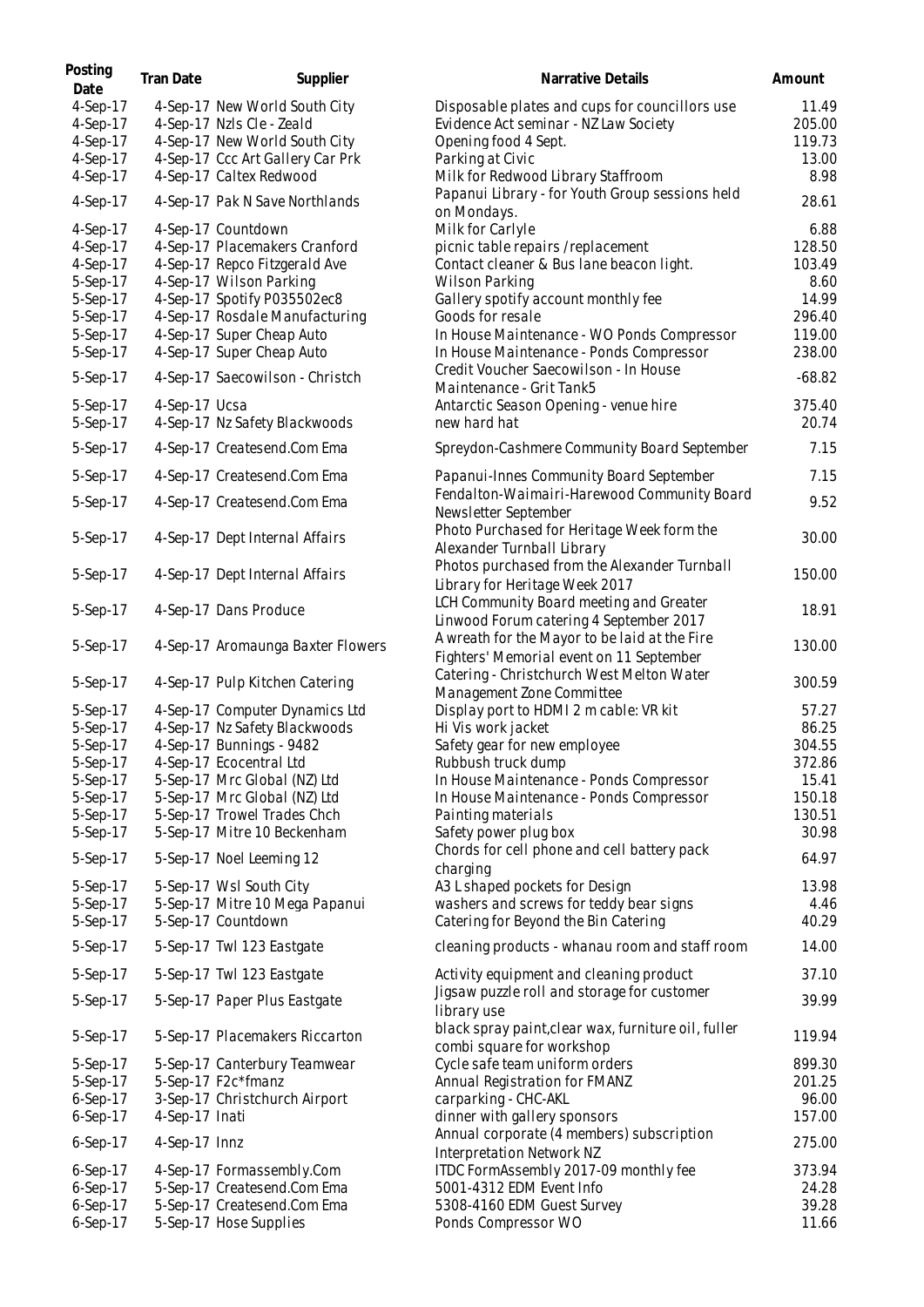| Posting<br>Date | <b>Tran Date</b> | Supplier                           | Narrative Details                                                                                 | Amount   |
|-----------------|------------------|------------------------------------|---------------------------------------------------------------------------------------------------|----------|
| $6-Sep-17$      |                  | 5-Sep-17 Mrc Global (NZ) Ltd       | Ponds Compressor WO                                                                               | 53.03    |
| $6-Sep-17$      |                  | 5-Sep-17 Blacks Fasteners Lt       | Ponds Compressor WO                                                                               | 138.00   |
| $6-Sep-17$      |                  | 5-Sep-17 Blacks Fasteners Lt       | Grit Tank 1 Check - WO                                                                            | 44.28    |
| $6-Sep-17$      |                  | 5-Sep-17 Blacks Fasteners Lt       | Workshop Supplies - WO                                                                            | 101.89   |
| $6-Sep-17$      |                  | 5-Sep-17 Humes Pipeline Syste      | Pllant Drainage WO                                                                                | 170.30   |
| $6-Sep-17$      |                  | 5-Sep-17 Saecowilson - Christch    | Grit Tank5 - WO                                                                                   | 636.66   |
|                 |                  |                                    |                                                                                                   |          |
| $6-Sep-17$      |                  | 5-Sep-17 \$\$\$ Save               | Journal                                                                                           | 11.00    |
| $6-Sep-17$      |                  | 5-Sep-17 Bunnings - 9476           | CRC for maintenace                                                                                | 22.05    |
| $6-Sep-17$      |                  | 5-Sep-17 Eccocentral Ltd           | Disposal of confiscated stereos                                                                   | 14.72    |
| 6-Sep-17        |                  | 5-Sep-17 Bunnings - 9482           | item for park grinder to remove bolt and gate job<br>HDMI/VGA adapter for Boardroom for Community | 44.29    |
| 6-Sep-17        |                  | 5-Sep-17 Global Pc Riccarton       | Board meetings                                                                                    | 119.00   |
| $6-Sep-17$      |                  | 6-Sep-17 Paper Plus New Brighton   | Holiday programming                                                                               | 11.24    |
| $6-Sep-17$      |                  | 6-Sep-17 James Bull & Co           | Cut key for Cathedral container                                                                   | 72.00    |
| $6-Sep-17$      |                  | 6-Sep-17 James Bull & Co           | Purchased lock for Cathedral container                                                            | 86.78    |
| $6-Sep-17$      |                  | 6-Sep-17 Fairfax Media (Ps)        | Press Subscription - Staff Room                                                                   | 275.81   |
| $6-Sep-17$      |                  | 6-Sep-17 Flower Addict             | Best wishes Bouquet                                                                               | 49.00    |
| $6-Sep-17$      |                  | 6-Sep-17 Wsl South City            | Liquid chalk for window design                                                                    | 7.95     |
| $6-Sep-17$      |                  | 6-Sep-17 Pak N Save Northlands     | Pak n Sav account                                                                                 | 536.60   |
| $6-Sep-17$      |                  | 6-Sep-17 Freshchoice Barrington    | kitchen supplies                                                                                  | 23.55    |
| $6-Sep-17$      |                  | 6-Sep-17 Twl 123 Eastgate          | Bubble mixture for BabyTime                                                                       | 31.10    |
| $6-Sep-17$      |                  | 6-Sep-17 Ccc Parking               | Parking for meeting                                                                               | 6.70     |
| $6-Sep-17$      |                  | 6-Sep-17 Ferrymead Mitre 10 Mega   | Materials for modifying sampling equipment                                                        | 15.62    |
|                 |                  |                                    | replacement for 2 broken bowls and some                                                           | 13.00    |
| 6-Sep-17        |                  | 6-Sep-17 Twl 123 Eastgate          | permanent plastic cups                                                                            |          |
| 6-Sep-17        |                  | 6-Sep-17 Ccc Art Gallery Car Prk   | Parking at Civic                                                                                  | 13.00    |
| $6-Sep-17$      |                  | 6-Sep-17 Auckland Co Op Taxis      | Taxi from airport to conference                                                                   | 85.80    |
| $6-Sep-17$      |                  | 6-Sep-17 Auckland Co Op Taxis      | Taxi from conference to Airport                                                                   | 86.80    |
| $6-Sep-17$      |                  | 6-Sep-17 Placemakers Riccarton     | Garden tools                                                                                      | 148.32   |
| $6-Sep-17$      |                  | 6-Sep-17 Sydenham Bakery           | Catering for Hoon Hay network meeting 6                                                           | 88.40    |
|                 |                  |                                    | September 2017.                                                                                   |          |
| 7-Sep-17        |                  | 5-Sep-17 Eb Digital Realities      | 5-0-08-4120 Attendance at Digital Realities VR/AR<br>seminar                                      | 12.70    |
| 7-Sep-17        |                  | 5-Sep-17 Sp * Ideo Lp              | <b>Training Course</b>                                                                            | 855.81   |
| 7-Sep-17        |                  | 5-Sep-17 Apnic Pty Ltd             | ITTI APNIC Historical Resource Maintenance                                                        | 227.60   |
|                 |                  |                                    | annual fee to 2018-08                                                                             |          |
| 7-Sep-17        |                  | 5-Sep-17 Skr*abebooks.Co 444ysk    | Library book                                                                                      | 37.76    |
| 7-Sep-17        |                  | 5-Sep-17 Skr*abebooks.Co 444ysl    | Library book                                                                                      | 92.29    |
| 7-Sep-17        |                  | 5-Sep-17 The International Fine    | Giftware for resale in B G V C Giftshop                                                           | 784.40   |
| 7-Sep-17        |                  | 6-Sep-17 Createsend.Com Ema        | 5001-4312 EDM Event Info                                                                          | 23.01    |
| 7-Sep-17        |                  | 6-Sep-17 Createsend.Com Ema        | 5001-4312 EDM Event Info                                                                          | 23.28    |
| 7-Sep-17        |                  | 6-Sep-17 Gooses Screen Design 2007 | Uniforms for Fitness Centre Pioneer and Duty<br>Team                                              | 570.47   |
| $7-Sep-17$      |                  | 6-Sep-17 Hirepool Christchurch     | Credit Voucher Hirepool Christchurch                                                              | $-67.14$ |
| 7-Sep-17        |                  | 6-Sep-17 Hirepool Christchurch     | hire of compactor for drinking fountain surround -<br>nth Hagley Park                             | 140.00   |
| $7-Sep-17$      |                  | 6-Sep-17 George Henry & Co Ltd     | Ponds Compressor - WO                                                                             | 4.60     |
| 7-Sep-17        |                  | 6-Sep-17 Wilson Parking            | Wilson Parking - Meeting                                                                          | 12.60    |
| 7-Sep-17        |                  | 6-Sep-17 Mrc Global (NZ) Ltd       | Ponds Compressor - WO                                                                             | 14.13    |
| 7-Sep-17        |                  | 6-Sep-17 Smc Pneumatics (NZ)       | Ponds Compressor - WO                                                                             | 28.98    |
|                 |                  |                                    | Membership subscribtion for Inst of Directors                                                     |          |
| 7-Sep-17        |                  | 6-Sep-17 Institute Of Directo      | Sept 2017<br>Sustainability Trial 2017-2018 - Presenter                                           | 485.00   |
| 7-Sep-17        |                  | 6-Sep-17 Boulevard Cafe & Bar      | Catering                                                                                          | 13.20    |
| 7-Sep-17        |                  | 6-Sep-17 Wilson Parking            | Parking                                                                                           | 12.60    |
| 7-Sep-17        |                  | 6-Sep-17 Createsend.Com Ema        | Gymnastics Class - no class 7/09/17                                                               | 8.02     |
| 7-Sep-17        |                  | 6-Sep-17 Createsend.Com Ema        | Linwood-Central-Heathcote Community Board<br>September                                            | 20.02    |
| 7-Sep-17        |                  | 6-Sep-17 Createsend.Com Ema        | Art Gallery email                                                                                 | 113.41   |
| 7-Sep-17        |                  | 6-Sep-17 Urban Paving Harewood     | Fire Fighters Reserve paver                                                                       | 27.60    |
| 7-Sep-17        |                  | 6-Sep-17 Anderson & Hill           | Gear for town crew.                                                                               | 57.60    |
| 7-Sep-17        |                  | 6-Sep-17 Bunnings - 9476           | tools etc                                                                                         | 737.67   |
| 7-Sep-17        |                  | 6-Sep-17 Conference Innovators Ltd | Attend Asia-Pacific Cycle Congress 2017                                                           | 1077.30  |
| 7-Sep-17        |                  | 6-Sep-17 Wilson Parking            | Parking                                                                                           | 8.60     |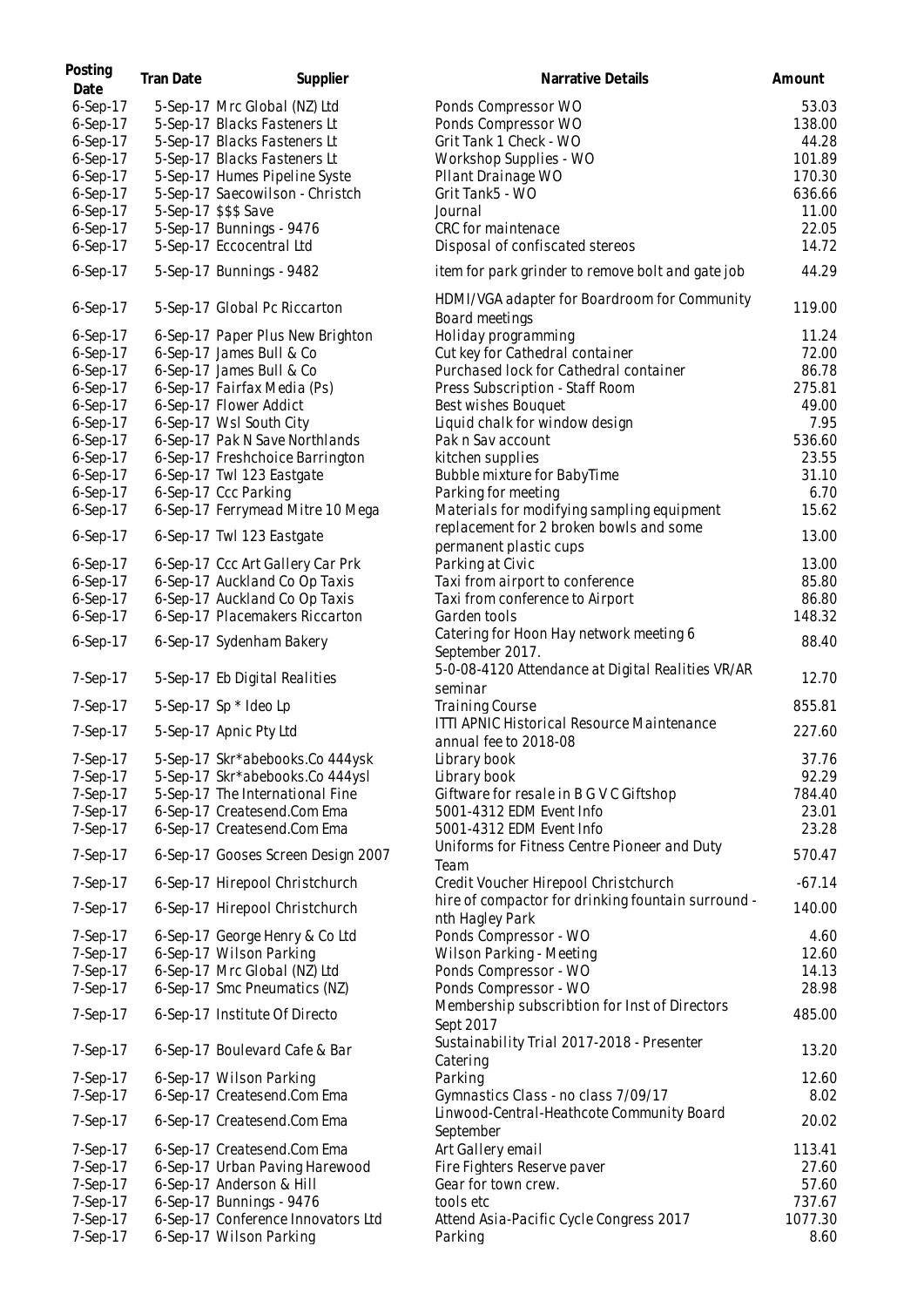| Posting<br>Date      | Tran Date | Supplier                                                      | Narrative Details                                                                                 | Amount          |
|----------------------|-----------|---------------------------------------------------------------|---------------------------------------------------------------------------------------------------|-----------------|
| 7-Sep-17<br>7-Sep-17 |           | 6-Sep-17 Nz Safety Blackwoods<br>6-Sep-17 Jemmetts Power Tool | spec, pheos, smlclrhc/affor workshop<br>new batteries and gas canister for nail gun               | 22.08<br>310.50 |
| 7-Sep-17             |           | 6-Sep-17 Countdown Online Shopping                            | Catering - biscuits for multiple<br>meetingsConsumables - first aid kit replacements              | 191.96          |
| 7-Sep-17             |           | 6-Sep-17 Nz Safety Blackwoods                                 | Replacement earmuff for maintenance staff.                                                        | 44.89           |
| 7-Sep-17             |           | 6-Sep-17 Bunnings - 9482                                      | Ply wood / sanding belts                                                                          | 167.96          |
| 7-Sep-17             |           | 6-Sep-17 Oderings Nurseries                                   | Plants for section A and A+                                                                       | 350.70          |
| 7-Sep-17             |           | 6-Sep-17 Corporate Consumable                                 | Logitech C170 Webcam x 2                                                                          | 62.10           |
| 7-Sep-17             |           | 6-Sep-17 Corporate Consumable                                 | Logitech MX Master Wireless Bluetooth Mouse IT<br>Task.                                           | 133.40          |
| 7-Sep-17             |           | 6-Sep-17 Corporate Consumable                                 | V Ferrari Handshoe Medium Right Handed Mouse -<br><b>Black Task 1129546</b>                       | 187.40          |
| 7-Sep-17             |           | 6-Sep-17 Corporate Consumable                                 | Jabra Evolve 75 Stereo MS Headset with Charging<br><b>Stand Task</b>                              | 399.05          |
| 7-Sep-17             |           | 6-Sep-17 Jaycar Pty Ltd                                       | Speaker cables for speaker equipment SO                                                           | 22.20           |
| 7-Sep-17             |           | 6-Sep-17 Wilson Parking                                       | Car parking for day course at CCC                                                                 | 12.60           |
| 7-Sep-17             |           | 6-Sep-17 Abebooks.Com                                         | Library book                                                                                      | 31.62           |
| 7-Sep-17             |           | 7-Sep-17 Briscoes Riccarton                                   | 5016-4847 Office Staffroom Sandwich Press                                                         | 86.97           |
| 7-Sep-17             |           | 7-Sep-17 Supervalue Lyttelton                                 | Network Meeting - Sept 2017                                                                       | 17.25           |
| 7-Sep-17             |           | 7-Sep-17 Z Moorhouse                                          | gas bottle refill for path weed control burner x 3                                                | 107.70          |
|                      |           |                                                               | 9kg bottles<br>Credit Voucher Ferrymead Mitre 10 Mega                                             |                 |
| 7-Sep-17             |           | 7-Sep-17 Ferrymead Mitre 10 Mega                              | <b>Workshop Consumables</b>                                                                       | $-10.00$        |
| 7-Sep-17             |           | 7-Sep-17 Perry Metal Protection                               | Emergency Generator Trailer - WO                                                                  | 114.95          |
| 7-Sep-17             |           | 7-Sep-17 Ferrymead Mitre 10 Mega                              | Workshop Consumables - WO                                                                         | 267.44          |
| 7-Sep-17             |           | 7-Sep-17 Ccc Parking                                          | Parking for meeting at Civic                                                                      | 3.60            |
| 7-Sep-17             |           | 7-Sep-17 Raeward Fresh Tower                                  | 5-3-08-4160 Fruit, bliss balls etc to keep Arena<br>team going                                    | 46.27           |
| 7-Sep-17             |           | 7-Sep-17 Easytek New Zealand                                  | <b>Bird Repellant</b>                                                                             | 176.64          |
| 7-Sep-17             |           | 7-Sep-17 Parsley And Sage                                     | Catering for Community Board meeting                                                              | 51.87           |
| 7-Sep-17             |           | 7-Sep-17 New World Northwood                                  | Plains milk 6 x 1lt long life 1x2lt Std                                                           | 15.39           |
| 7-Sep-17             |           | 7-Sep-17 Fishpond Co NZ                                       | Children's Programming supplies                                                                   | 63.97           |
| 7-Sep-17             |           | 7-Sep-17 Bnz Service Fee                                      | Bank service fee for using credit card to purchase<br>an image from Auckland City Council         | 0.27            |
| 7-Sep-17             |           | 7-Sep-17 Acc Libraries Jms                                    | Image purchased for Heritage Week 2017                                                            | 15.50           |
| 7-Sep-17             |           | 7-Sep-17 Parsley And Sage                                     | Catering for Board Meeting                                                                        | 58.19           |
| 7-Sep-17             |           | 7-Sep-17 Victoria Florists                                    | Flowers from the Board                                                                            | 75.00           |
| 7-Sep-17             |           | 7-Sep-17 Wsl Hornby                                           | 2 packs of printing paper and 2018 diary                                                          | 24.97           |
| 7-Sep-17             |           | 7-Sep-17 Cial Online Parking                                  | Airport parking                                                                                   | 30.00           |
|                      |           |                                                               | Parking Coupons for Fendalton Waimairi                                                            |                 |
| 7-Sep-17             |           | 7-Sep-17 Chch City Council Civic                              | Harewood and Papanui Innes elected members<br>for visits to Civic                                 | 124.00          |
| 7-Sep-17             |           | 7-Sep-17 Ccc Art Gallery Car Prk                              | Parking at Civic                                                                                  | 14.00           |
| 7-Sep-17             |           | 7-Sep-17 Wsl Papanui                                          | Printing for Papanui-Innes Community Board.                                                       | 8.00            |
| 7-Sep-17             |           | 7-Sep-17 Burwood Produce                                      | bird seed and saw dust                                                                            | 66.70           |
| 8-Sep-17             |           | 6-Sep-17 Fulcrumapp.Com                                       | subscription to mobile app for Urban Rangers to<br>caluclate soil purchase                        | 71.15           |
| 8-Sep-17             |           | 6-Sep-17 Paypal *cakesbyanna                                  | Catering - exhibiton opening                                                                      | 120.00          |
| 8-Sep-17             |           | 6-Sep-17 Paypal *ergostyle                                    | kneeling chair                                                                                    | 413.43          |
| 8-Sep-17             |           | 6-Sep-17 Fiddlesticks                                         | Council contribution to the catering for farewell                                                 | 150.00          |
| 8-Sep-17             |           | 6-Sep-17 Amazon Mktplace Pmts                                 | Library book                                                                                      | 233.18          |
| 8-Sep-17             |           | 7-Sep-17 Createsend.Com Ema                                   | 5001-4312 EDM Event Info                                                                          | 22.03           |
| 8-Sep-17             |           |                                                               |                                                                                                   | 56.00           |
|                      |           | 7-Sep-17 Fosters Outdoor Power                                | chainsaw chain oil x 5lts                                                                         |                 |
| 8-Sep-17             |           | 7-Sep-17 Hall Machinery Chris                                 | In House Maintenance - WO                                                                         | 438.15          |
| 8-Sep-17             |           | 7-Sep-17 Reliable Cabs                                        | Taxi Airport to City for LGFA Interviews                                                          | 85.00           |
| 8-Sep-17<br>8-Sep-17 |           | 7-Sep-17 Reliable Cabs<br>7-Sep-17 Hirepool Christchurch      | Taxi Auckland City to Airport LGFA Interviews<br>5-3-15-4160 For preparation of grass entrance to | 85.00<br>114.11 |
|                      |           |                                                               | staff carpark pre Sept 8th events                                                                 |                 |
| 8-Sep-17             |           | 7-Sep-17 Elite Fitness - Christchu                            | Fitness equipment maintenance                                                                     | 89.85           |
| 8-Sep-17             |           | 7-Sep-17 Fitnessgear4u                                        | Fitness equipment maintenance                                                                     | 121.00          |
| 8-Sep-17             |           | 7-Sep-17 Wilson Parking                                       | Parking                                                                                           | 2.60            |
| 8-Sep-17             |           | 7-Sep-17 Createsend.Com Ema                                   | Update for central city business group 7<br>September 2017                                        | 8.20            |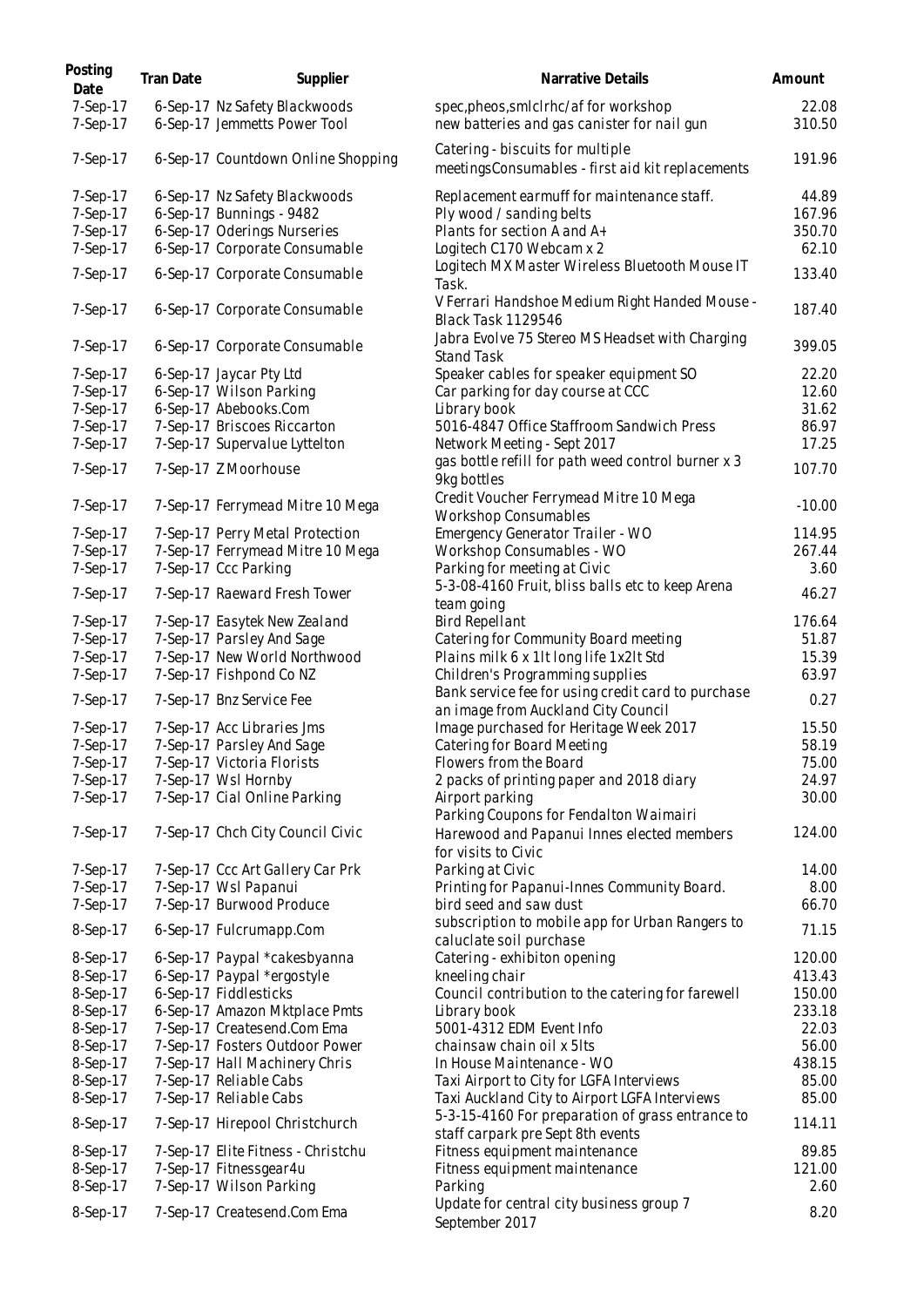| Posting<br>Date        | <b>Tran Date</b> | Supplier                                                        | Narrative Details                                                                                   | Amount          |
|------------------------|------------------|-----------------------------------------------------------------|-----------------------------------------------------------------------------------------------------|-----------------|
| 8-Sep-17<br>8-Sep-17   |                  | 7-Sep-17 Createsend.Com Ema<br>7-Sep-17 Createsend.Com Ema      | Heathcote River flood mitigation update<br>Swimsmart Newsletter - September 2017                    | 17.01<br>43.57  |
| 8-Sep-17               |                  | 7-Sep-17 Toyworld Tower Junction                                | items for SC pin art, lamp fibre optic hairy<br>stretchy caterpillar lacing bead expanding sphere   | 117.94          |
| 8-Sep-17               |                  | 7-Sep-17 Aromaunga Baxter Flowers                               | koha for two presenters from Caring for Carers<br>and Delta Trust who spoke at an Older Adults Info | 10.00           |
| 8-Sep-17               |                  | 7-Sep-17 Caltex Hornby                                          | session<br>Milk for staffrooom                                                                      | 8.20            |
| 8-Sep-17               |                  | 7-Sep-17 Takeoff Espresso                                       | Airport coffee EV                                                                                   | 4.50            |
| 8-Sep-17               |                  | 7-Sep-17 Post House                                             | evening meal                                                                                        | 49.75           |
| 8-Sep-17               |                  | 7-Sep-17 Cheap Cabs                                             | taxi from airport to hotel                                                                          | 68.30           |
| 8-Sep-17               |                  | 7-Sep-17 Dawes Grain & Stock Fd                                 | carrots 4 rabbits and big animal                                                                    | 26.00           |
| 8-Sep-17               |                  | 7-Sep-17 Oobe Riccarton                                         | cord for I pad to charge                                                                            | 35.00           |
| 8-Sep-17               |                  | 7-Sep-17 Wilson Parking                                         | Car parking for day course at CCC                                                                   | 12.60           |
| 8-Sep-17               |                  | 7-Sep-17 Catalyst It                                            | Hosting services fee for smartView.                                                                 | 4.58            |
| 8-Sep-17               |                  | 7-Sep-17 Scorpio Books                                          | Library book                                                                                        | 119.95          |
| 8-Sep-17               |                  | 8-Sep-17 Map World                                              | Map for Community Board                                                                             | 169.00          |
| 8-Sep-17               |                  | 8-Sep-17 Fresh Choice Parklands                                 | Supermarket voucher for Parkland's staff milk                                                       | 20.00           |
| 8-Sep-17               |                  | 8-Sep-17 Ccc Art Gallery Car Prk                                | Parking - meeting                                                                                   | 8.00            |
| 8-Sep-17               |                  | 8-Sep-17 Armstrong Locksmiths                                   | extra keys for Sir John Mac Library                                                                 | 31.20           |
| 8-Sep-17               |                  | 8-Sep-17 Relish Catering                                        | catering for board meeting 4 September 2017                                                         | 160.20          |
| 8-Sep-17<br>8-Sep-17   |                  | 8-Sep-17 Uoc Parking Meters<br>8-Sep-17 Ccc Art Gallery Car Prk | Parking while at civic for meetings                                                                 | 8.00<br>18.00   |
| 8-Sep-17               |                  | 8-Sep-17 Columbus Coffee Ellers                                 | Parking at Civic<br>ev event                                                                        | 4.50            |
| 8-Sep-17               |                  | 8-Sep-17 Columbus Coffee Ellers                                 | ev event                                                                                            | 6.50            |
| 8-Sep-17               |                  | 8-Sep-17 Gardenmakers                                           | HQP Crusher Kurashiki Pathway Repair                                                                | 64.00           |
| 8-Sep-17               |                  | 8-Sep-17 Noble-Adams Machinery                                  | sprayer serviced                                                                                    | 194.17          |
| 8-Sep-17               | 8-Sep-17 Skybus  |                                                                 | Sky Bus Auckland 8-09-2017                                                                          | 32.00           |
| 8-Sep-17               |                  | 8-Sep-17 Countdown                                              | Milk for Carlyle                                                                                    | 6.88            |
| 8-Sep-17               |                  | 8-Sep-17 Ascent Technology Ltd                                  | Polycom phone - wrong unit - returned - to be<br>credited                                           | 246.80          |
| 8-Sep-17               |                  | 8-Sep-17 Masterpet Corp Ltd                                     | Dog food order - part order to tide us over while<br>new food supplier details finalised.           | 450.02          |
| 8-Sep-17               |                  | 8-Sep-17 Ccc Parking                                            | CCC parking for meeting at CCC 8 Sep 2017                                                           | 3.60            |
| 8-Sep-17               |                  | 8-Sep-17 Staples New Zealand Ltd                                | Spine labels                                                                                        | 88.77           |
| 8-Sep-17               |                  | 8-Sep-17 Countdown                                              | milk                                                                                                | 5.60            |
| 8-Sep-17               |                  | 8-Sep-17 Twl 123 Eastgate                                       | mirror for work room                                                                                | 6.00            |
| 11-Sep-17              |                  | 6-Sep-17 Paypal *alex                                           | DVD of film Ever the Land screened at the Mix.                                                      | 39.49           |
| 11-Sep-17              |                  | 6-Sep-17 Pret A Manger - T3                                     | Water and lemon drink at Changi airport on way<br>to London                                         | 9.89            |
| 11-Sep-17              |                  | 6-Sep-17 Christchurch Airport                                   | Airport car parking for the day                                                                     | 25.00           |
| 11-Sep-17              |                  | 7-Sep-17 Christchurch Airport                                   | Airport parking - Auckland travel for LGFA<br>interview                                             | 25.00           |
| 11-Sep-17              |                  | 7-Sep-17 Trumba Corporation                                     | trumba licence                                                                                      | 185.30          |
| 11-Sep-17              |                  | 7-Sep-17 Sodexo Ltd The Nat Gal<br>7-Sep-17 Gm Cabs Pty Ltd     | Lunch while in London                                                                               | 17.21           |
| 11-Sep-17<br>11-Sep-17 | 7-Sep-17 Issuu   |                                                                 | ARC meeting Melbourne taxi<br>ISSUU annual subscription for ChCh City Libraries                     | 87.23<br>598.90 |
| 11-Sep-17              |                  | 7-Sep-17 Cicchetti Piccadilly                                   | Meal - London                                                                                       | 17.78           |
| 11-Sep-17              |                  | 7-Sep-17 Cmt (UK) Ltd - Glasgow                                 | Taxi - London                                                                                       | 132.77          |
| 11-Sep-17              |                  | 7-Sep-17 Christchurch Airport                                   | Airport Parking                                                                                     | 50.00           |
| 11-Sep-17              |                  | 7-Sep-17 Gus*spot Messenger                                     | GPS locator beacon service charge                                                                   | 295.14          |
| 11-Sep-17              |                  | 7-Sep-17 Dnh*godaddy.Com Nzd                                    | ITTI adfs.test.ccc.govt.nz Std SSL 3 years                                                          | 235.44          |
| 11-Sep-17              |                  | 7-Sep-17 Gus*spot Messenger                                     | Spot Tracker CTOC1 - Monthly Fee                                                                    | 27.07           |
| 11-Sep-17              |                  | 8-Sep-17 Wilson Parking                                         | Wilson Parking - Meeting                                                                            | 8.60            |
| 11-Sep-17              |                  | 8-Sep-17 Createsend.Com Ema                                     | 5308-4160 EDM Guest Survey                                                                          | 17.82           |
| 11-Sep-17              |                  | 8-Sep-17 Createsend.Com Ema                                     | 5308-4160 EDM Guest Survey                                                                          | 20.02           |
| 11-Sep-17              |                  | 8-Sep-17 Createsend.Com Ema                                     | 5001-4312 EDM Event Info                                                                            | 21.94           |
| 11-Sep-17              |                  | 8-Sep-17 Createsend.Com Ema                                     | 5001-4312 EDM Event Info                                                                            | 24.69           |
| 11-Sep-17              |                  | 8-Sep-17 Bunnings - 9476                                        | 3x grabbers for volunteer rubbish pick up                                                           | 26.91<br>37.43  |
| 11-Sep-17<br>11-Sep-17 |                  | 8-Sep-17 Seal Imports Chch<br>8-Sep-17 Bp 2go Linwood           | In House Maintenance - WO<br>Petrol Container Waterblaster                                          | 40.65           |
| 11-Sep-17              |                  | 8-Sep-17 Egmont Commercial Lt M/O                               | 45L bags for growing on trees                                                                       | 537.05          |
| 11-Sep-17              |                  | 8-Sep-17 The Service Company Ltd C                              | Bulk laundry detergent                                                                              | 190.90          |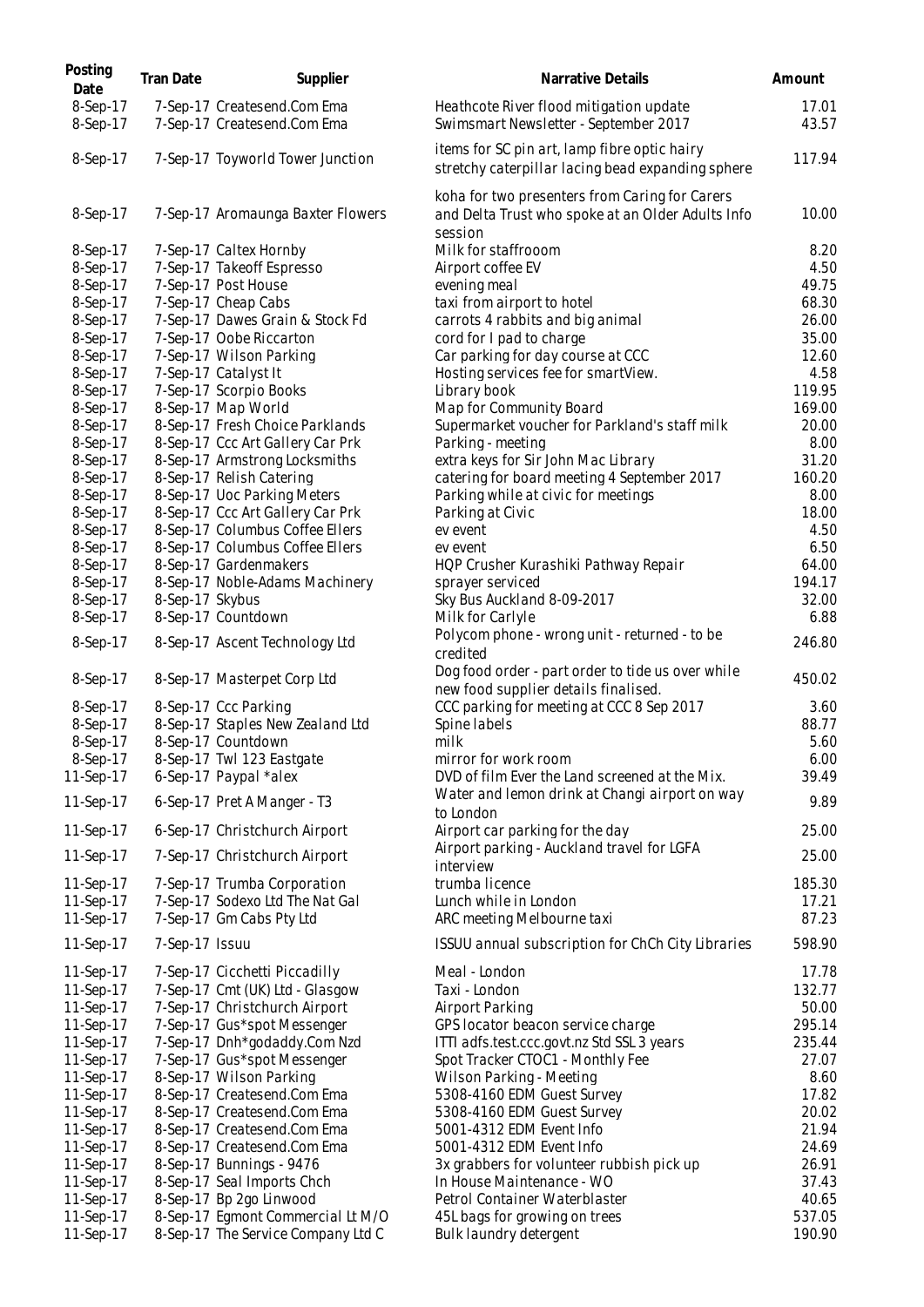| Posting<br>Date | <b>Tran Date</b> | Supplier                           | Narrative Details                                                                                           | Amount    |
|-----------------|------------------|------------------------------------|-------------------------------------------------------------------------------------------------------------|-----------|
| 11-Sep-17       |                  | 8-Sep-17 Wh3w Trade Me Pay Now     | 360 camera for accommodation photos to put on<br>new websites on google maps.                               | 301.99    |
| 11-Sep-17       |                  | 8-Sep-17 Tate Catering             | Lunch in London                                                                                             | 13.57     |
| 11-Sep-17       |                  | 8-Sep-17 Cabcard Services (        | Taxi in London                                                                                              | 19.09     |
| 11-Sep-17       |                  | 8-Sep-17 Lul Ticket Machine        | Credit on Oystercard (Underground travel) in<br>London                                                      | 37.42     |
| 11-Sep-17       |                  | 8-Sep-17 Createsend.Com Ema        | Update for central city business group 8<br>September 2017                                                  | 8.29      |
| 11-Sep-17       |                  | 8-Sep-17 Createsend.Com Ema        | Newsline 08/09/2017                                                                                         | 81.66     |
| 11-Sep-17       |                  | 8-Sep-17 Akaroa Shuttle            | Walking Festival 2017 Transport                                                                             | 1040.00   |
| 11-Sep-17       |                  | 8-Sep-17 London Taxi Journe        | Taxi - London                                                                                               | 10.61     |
| 11-Sep-17       |                  | 8-Sep-17 Verifone Taxi/private     | Taxi - London                                                                                               | 14.00     |
| 11-Sep-17       |                  | 8-Sep-17 London Taxi Journe        | Taxi - London                                                                                               | 16.09     |
| 11-Sep-17       |                  | 8-Sep-17 Nz Post Internationa      | customs clearance fee for pest fish nets                                                                    | 229.44    |
| 11-Sep-17       |                  | 8-Sep-17 Nz Safety Blackwoods      | Health and Safety Clothing                                                                                  | 129.43    |
| 11-Sep-17       |                  | 8-Sep-17 Nz Safety Blackwoods      | Health and Safety clothing                                                                                  | 210.05    |
| 11-Sep-17       |                  | 8-Sep-17 Bunnings - 9482           | Pliers / silicone sealant                                                                                   | 183.01    |
| 11-Sep-17       |                  | 8-Sep-17 Austins Food Design Event | ev event                                                                                                    | 3.00      |
| 11-Sep-17       |                  | 8-Sep-17 The Bach                  | ev event                                                                                                    | 4.50      |
| 11-Sep-17       |                  | 8-Sep-17 Christchurch Airport      | taxi from hotel to event                                                                                    | 50.00     |
| 11-Sep-17       |                  | 8-Sep-17 Corporate Cabs Limit      | taxi to airport                                                                                             | 50.40     |
| 11-Sep-17       |                  | 8-Sep-17 Corporate Cabs Limit      | taxi collection                                                                                             | 56.40     |
| 11-Sep-17       |                  | 8-Sep-17 Wilson Parking            | Car parking for meetings at Civic building                                                                  | 10.60     |
| 11-Sep-17       |                  | 8-Sep-17 Christchurch Airport      | Airport Car Parking CHCH 12-09-2017                                                                         | 25.00     |
| 11-Sep-17       |                  | 8-Sep-17 Paypal *pminz             | <b>PMP Training</b>                                                                                         | 120.00    |
| 11-Sep-17       |                  | 8-Sep-17 Paypal *pminz             | <b>PMP Training</b>                                                                                         | 120.00    |
| 11-Sep-17       |                  | 8-Sep-17 P B Tech Online 095269200 | Polycom phone ordered - charge cancelled                                                                    | 293.27    |
| 11-Sep-17       |                  | 8-Sep-17 Kongs (NZ) Limited        | Dog food for Animal Shelter - new supplier                                                                  | 830.62    |
| 11-Sep-17       |                  | 8-Sep-17 Amazon *mktplce Eu-Uk     | Library book                                                                                                | 13.97     |
| 11-Sep-17       |                  | 8-Sep-17 Amazon *mktplce Eu-Uk     | Library book                                                                                                | 41.36     |
| 11-Sep-17       |                  | 8-Sep-17 Regional Facilities Auckl | Library book                                                                                                | 76.10     |
| 11-Sep-17       |                  | 8-Sep-17 Paypal *antiquariat       | Library book                                                                                                | 104.52    |
| 11-Sep-17       |                  | 8-Sep-17 Amazon *mktplce Eu-Uk     | Library book                                                                                                | 123.62    |
| 11-Sep-17       |                  | 8-Sep-17 Kmart - Riccarton         | compost bin for kitchen and stationery for work<br>station<br>Credit Voucher (AUD 130.72) The International | 12.00     |
| 11-Sep-17       |                  | 8-Sep-17 The International Fine    | Fine Fragrance Co PTY Giftware for resale in B G V<br>C G                                                   | $-141.32$ |
| 11-Sep-17       |                  | 9-Sep-17 Bunnings - 9476           | Magnetic tape for displays                                                                                  | 13.93     |
| 11-Sep-17       |                  | 9-Sep-17 The Magazine              | Refreshment in London                                                                                       | 5.61      |
| 11-Sep-17       |                  | 9-Sep-17 Lul Ticket Machine        | Credit on Oystercard (Underground travel) in<br>London                                                      | 18.71     |
| 11-Sep-17       |                  | 9-Sep-17 The Real Greek            | Lunch in London                                                                                             | 24.33     |
| 11-Sep-17       |                  | 9-Sep-17 Taxi Fare By Verifone     | Taxi - London                                                                                               | 13.59     |
| 11-Sep-17       |                  | 9-Sep-17 Pp*timcheaveau            | Meal - London                                                                                               | 15.72     |
| 11-Sep-17       |                  | 9-Sep-17 Barrafina Dean Street     | Meal - London                                                                                               | 61.06     |
| 11-Sep-17       |                  | 9-Sep-17 Ecocentral Ltd            | Dump fees                                                                                                   | 24.53     |
| 11-Sep-17       |                  | 9-Sep-17 Sprout Social             | ITDC Sprout Social 2017-09 monthly sub                                                                      | 455.60    |
| 11-Sep-17       |                  | 9-Sep-17 Marine Mail Agencies      | Boat safety equipment                                                                                       | 347.99    |
| 11-Sep-17       |                  | 10-Sep-17 New World St Martins     | Dishwasher Powder for Kitchen                                                                               | 15.99     |
| 11-Sep-17       | 10-Sep-17 H&m    |                                    | Bum bag to be used by programmes team at<br>Gallery events for storing radios and keys                      | 24.99     |
| 11-Sep-17       |                  | 10-Sep-17 Countdown                | biscuits for volunteers                                                                                     | 10.50     |
| 11-Sep-17       |                  | 10-Sep-17 Vendhq.Com               | Vend licence                                                                                                | 709.00    |
|                 |                  |                                    | push on end cap purchased for end of Time                                                                   |           |
| 11-Sep-17       |                  | 10-Sep-17 Bunnings - 9476          | capsule to be replaced in the Woolston Park<br>Pillar                                                       | 9.95      |
| 11-Sep-17       |                  | 10-Sep-17 Supervalue Sumner        | morning tea supplies for mtb working bee                                                                    | 10.97     |
| 11-Sep-17       |                  | 11-Sep-17 Mitre 10 Beckenham       | safety boots, gloves and dazzle spray paint                                                                 | 148.05    |
| 11-Sep-17       |                  | 11-Sep-17 Wsl Online               | Paper for Landscape Painting Lesson (officemax<br>out of stock)                                             | 41.89     |
| 11-Sep-17       |                  | 11-Sep-17 Rubber Stamps            | Rubber Stamps for Linwood Service Centre                                                                    | 103.20    |
| 11-Sep-17       |                  | 11-Sep-17 James Bull & Co          | Security keys x3.                                                                                           | 58.65     |
| 11-Sep-17       |                  | 11-Sep-17 Placemakers Riccarton    | spray black paint, speed clear, masking tape for<br>workshop                                                | 173.62    |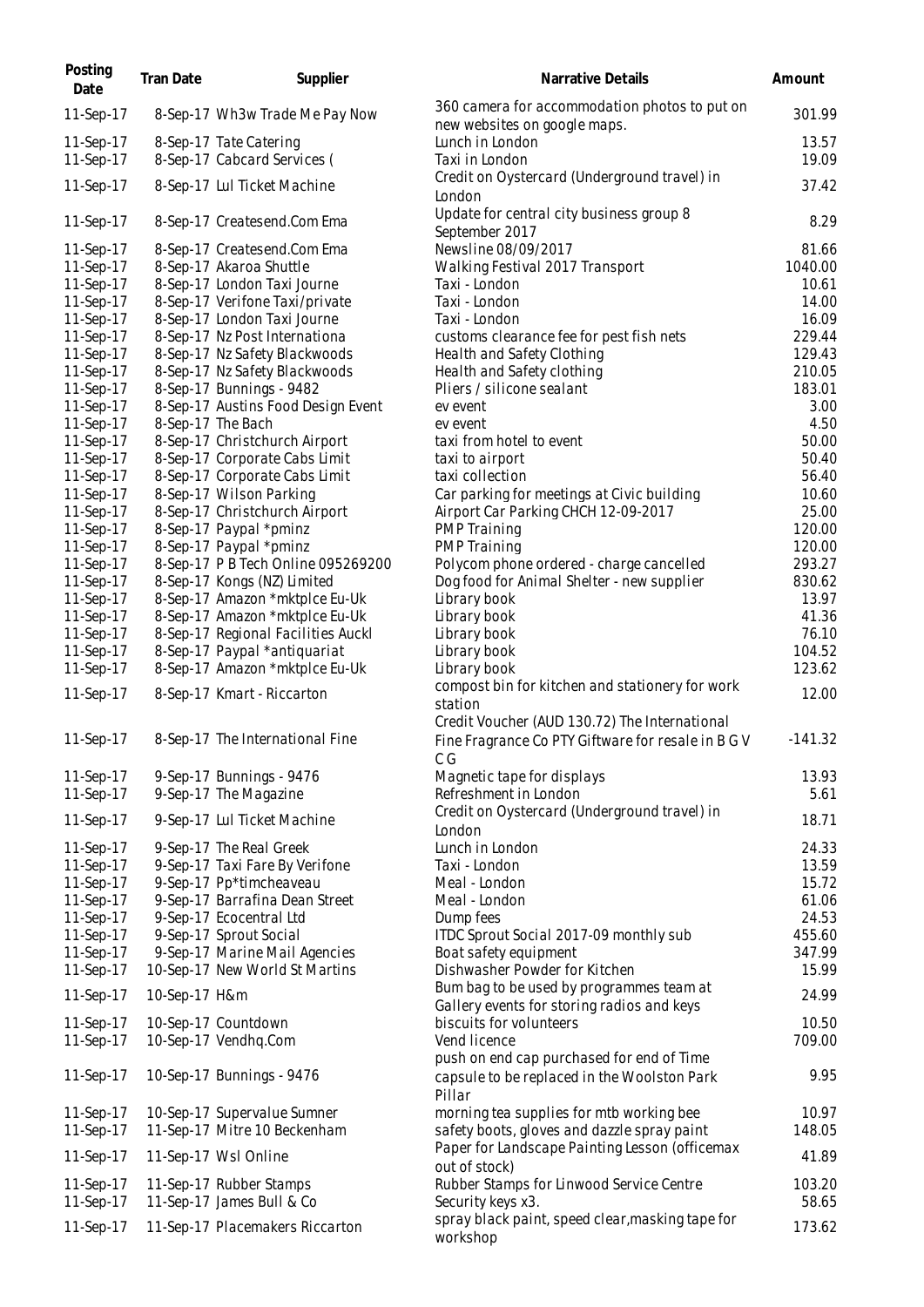| Posting<br>Date        | <b>Tran Date</b> | Supplier                                                       | Narrative Details                                                            | Amount         |
|------------------------|------------------|----------------------------------------------------------------|------------------------------------------------------------------------------|----------------|
| 11-Sep-17<br>11-Sep-17 |                  | 11-Sep-17 Mitre 10 Beckenham<br>11-Sep-17 Supervalue Sumner    | hinge for traffic counter install<br>Biscuits - Eastenders group             | 2.34<br>10.77  |
| 11-Sep-17              |                  | 11-Sep-17 Pakn Save Rangiora                                   | Prizes for Redwood Library programme run in<br>September                     | 37.09          |
| 11-Sep-17              |                  | 11-Sep-17 Rebel Christchurch                                   | \$100 Voucher prize incentive for Clever<br><b>Commuters Week</b>            | 100.00         |
| 11-Sep-17              |                  | 11-Sep-17 Mitre 10 Mega Papanui                                | Door stop and rubber grip for Bishopdale library                             | 25.90          |
| 12-Sep-17<br>12-Sep-17 |                  | 9-Sep-17 Black Cab Vic 132227<br>10-Sep-17 Pret A Manger       | ARC meeting Melbourne taxi<br>Lunch in London                                | 85.36<br>8.98  |
| 12-Sep-17              |                  | 10-Sep-17 Eb Brand Strategy By                                 | Update for central city business group 8<br>September 2017                   | 20.00          |
| 12-Sep-17              |                  | 10-Sep-17 Eb Brand Strategy By                                 | Project Connect registration                                                 | 80.00          |
| 12-Sep-17              |                  | 10-Sep-17 Le Caprice                                           | Meal - London                                                                | 147.36         |
| 12-Sep-17              |                  | 10-Sep-17 Smk*wufoo.Com Charge                                 | Wufoo - On-line Vendor Management System<br>Account Fee, Sept 2017           | 42.37          |
| 12-Sep-17              |                  | 10-Sep-17 Amazon.Uk Payments                                   | Library book                                                                 | 64.25          |
| 12-Sep-17              |                  | 11-Sep-17 Createsend.Com Ema                                   | 5001-4312 EDM Event Info                                                     | 39.24<br>48.39 |
| 12-Sep-17<br>12-Sep-17 |                  | 11-Sep-17 Createsend.Com Ema<br>11-Sep-17 Parkhouse Rd Garden  | 5308-4160 EDM Guest Survey<br>screened soil for turf repairs to events areas | 180.00         |
| 12-Sep-17              |                  | 11-Sep-17 Saecowilson - Christch                               | In House Maintenance - WO                                                    | 5.54           |
| 12-Sep-17              |                  | 11-Sep-17 Richard Suckling                                     | Glasses                                                                      | 224.20         |
| 12-Sep-17              |                  | 11-Sep-17 Blacks Fasteners Lt                                  | Washers for Aberhart Installation                                            | 8.63           |
| 12-Sep-17              |                  | 11-Sep-17 Storage Box-Tower Junctio                            | Storage tubs                                                                 | 289.94         |
| 12-Sep-17              |                  | 11-Sep-17 Createsend.Com Ema                                   | Friends of the Art Gallery email                                             | 22.84          |
| 12-Sep-17              |                  | 11-Sep-17 Campaignmonitor.Co                                   | Campaign Monitor fee eBook assistance survey                                 | 888.55         |
| 12-Sep-17              |                  | 11-Sep-17 The Naked Baker Ltd                                  | Councillor meeting                                                           | 25.20          |
| 12-Sep-17              |                  | 11-Sep-17 Wilson Parking                                       | parking fee for meeting in civic                                             | 6.60           |
| 12-Sep-17<br>12-Sep-17 |                  | 11-Sep-17 Wilson Parking                                       | Parking<br>Gardening gloves                                                  | 12.60<br>66.16 |
| 12-Sep-17              |                  | 11-Sep-17 Nz Safety Blackwoods<br>11-Sep-17 Oderings Nurseries | Plants section E Rock Garden                                                 | 121.93         |
| 12-Sep-17              |                  | 11-Sep-17 Bunnings - 9476                                      | bolts and clips for new sightscreen set up                                   | 120.29         |
| 12-Sep-17              |                  | 11-Sep-17 Fleet Cycle Works 1996                               | Prize incentive for Clever Commuters week - bike<br>lights                   | 93.50          |
| 12-Sep-17              |                  | 11-Sep-17 P B Tech Online 095269200                            | Credit Voucher                                                               | $-293.27$      |
| 12-Sep-17              |                  | 11-Sep-17 Countdown                                            | Batteries for microphones B G V C                                            | 24.00          |
| 12-Sep-17              |                  | 12-Sep-17 Parsley And Sage                                     | Board Meeting - 11 Sept 2017                                                 | 214.19         |
| 12-Sep-17              |                  | 12-Sep-17 Cotton On Typo 9715                                  | Thank you cards for each of the Te Reo o wainene<br>o tua guest presenters   | 24.00          |
| 12-Sep-17              |                  | 12-Sep-17 Mitre 10 Mega Hornby                                 | hand sanitiser for staff use in ute 870                                      | 9.49           |
| 12-Sep-17              |                  | 12-Sep-17 Uoc Parking Meters                                   | Parking for meetings in city centre / Univ of<br>Canterbury                  | 5.00           |
| 12-Sep-17              |                  | 12-Sep-17 Parsley And Sage                                     | Catering for Community Board meeting                                         | 171.93         |
| 12-Sep-17              |                  | 12-Sep-17 Countdown                                            | Items for Shirley/Linwood team meeting activity                              | 14.49          |
| 12-Sep-17              |                  | 12-Sep-17 Wsl South City                                       | Spirex notebook                                                              | 21.18          |
| 12-Sep-17              |                  | 12-Sep-17 Mitre 10 Rangiora                                    | 5 Bonsai Pots                                                                | 359.95         |
| 12-Sep-17              |                  | 12-Sep-17 James Bull & Co                                      | Security keys x6.                                                            | 117.30         |
| 12-Sep-17              |                  | 12-Sep-17 Mitre 10 Beckenham                                   | Parts for installing a new track counter on MTB<br>track                     | 12.17          |
| 12-Sep-17              |                  | 12-Sep-17 Mitre 10 Mega Papanui                                | Irrigation requirements for section A                                        | 133.07         |
| 12-Sep-17              |                  | 12-Sep-17 Ascent Technology Ltd                                | Polycom phone - s4b experiment - correct model.                              | 275.36         |
| 12-Sep-17              |                  | 12-Sep-17 Shirley Vet Clinic                                   | Consultation - health check - re: court case                                 | 52.00          |
| 12-Sep-17              |                  | 12-Sep-17 Total Pos Solutions                                  | Eftpos rolls for office and shop                                             | 34.50          |
| 12-Sep-17<br>13-Sep-17 |                  | 12-Sep-17 Pakn Save Rangiora<br>8-Sep-17 Verifone Taxi/private | Grocery items for re sale in the shop<br>Taxi - London                       | 56.83<br>16.85 |
| 13-Sep-17              |                  | 10-Sep-17 Paypal *anwyl Broms                                  | Tillandsias (Plants)                                                         | 160.50         |
| 13-Sep-17              |                  | 11-Sep-17 National Portrait Gall                               | image rights for image in Bridget Riley                                      | 176.88         |
|                        |                  |                                                                | publication                                                                  |                |
| 13-Sep-17              |                  | 11-Sep-17 Www.Nationalgaller                                   | image rights for image in Bridget Riley<br>publication                       | 262.05         |
| 13-Sep-17              |                  | 11-Sep-17 Pp*taxihass                                          | Taxi - London                                                                | 16.09          |
| 13-Sep-17              |                  | 11-Sep-17 Taxi Fare By Verifone                                | Taxi - London                                                                | 31.44          |
| 13-Sep-17              |                  | 11-Sep-17 Paknsave Moorhouse                                   | Milk for Staffroom                                                           | 4.50           |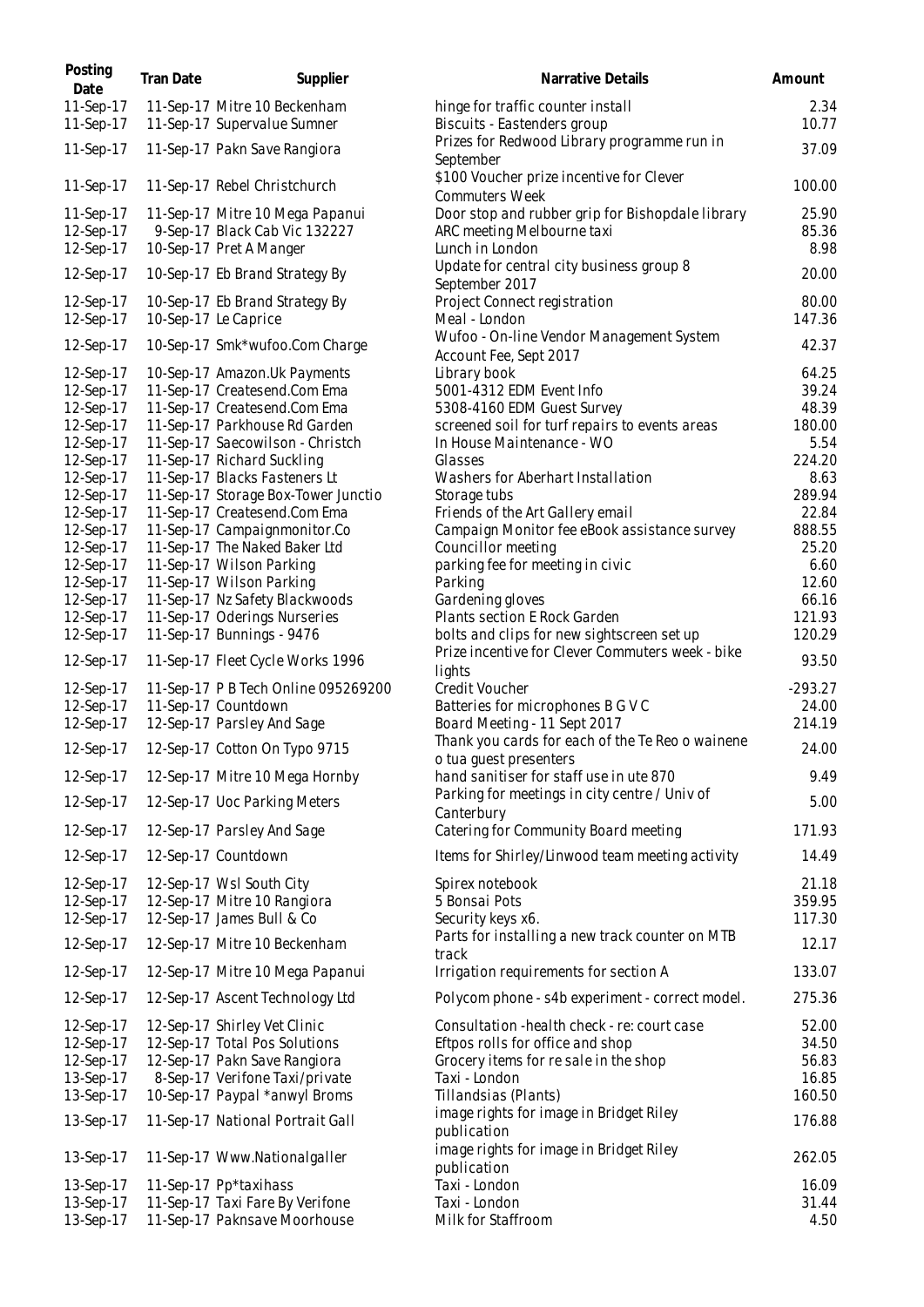| Posting<br>Date | Tran Date           | Supplier                          | Narrative Details                                                           | Amount |
|-----------------|---------------------|-----------------------------------|-----------------------------------------------------------------------------|--------|
| 13-Sep-17       |                     | 11-Sep-17 National Film & Soun    | Permission to use archive artist interview text in<br>exhibition wall label | 68.31  |
| 13-Sep-17       |                     | 11-Sep-17 Skr*abebooks.Co 44alp5  | Library book                                                                | 60.65  |
| 13-Sep-17       |                     | 11-Sep-17 Skr*abebooks.Co 44alp4  | Library book                                                                | 84.93  |
| 13-Sep-17       |                     | 12-Sep-17 Wilson Parking          | Wilson Parking                                                              | 6.60   |
| 13-Sep-17       |                     | 12-Sep-17 Createsend.Com Ema      | 5001-4312 EDM Event Info                                                    | 34.41  |
| 13-Sep-17       |                     | 12-Sep-17 New Brighton Paper Plus | Postage                                                                     | 26.40  |
| 13-Sep-17       |                     | 12-Sep-17 New World Bishopdale    | Lunch provided for Te Reo o wainene o tua                                   | 71.13  |
| 13-Sep-17       |                     | 12-Sep-17 New World Bishopdale    | presenters<br>From a bi-cultural prospective it customary to                | 279.75 |
|                 |                     |                                   | provide a gift.<br>flush bolt replacement for Kiosk door.                   | 98.23  |
| 13-Sep-17       |                     | 12-Sep-17 Sopers Macindoe Chch    | top soil for lawn renovations - events area nth                             |        |
| 13-Sep-17       |                     | 12-Sep-17 Parkhouse Rd Garden     | hagley                                                                      | 180.00 |
| 13-Sep-17       |                     | 12-Sep-17 Parkhouse Rd Garden     | top soil for lawn renovations - events area nth<br>hagley                   | 180.00 |
| 13-Sep-17       |                     | 12-Sep-17 Parkhouse Rd Garden     | top soil for lawn renovations - events area nth<br>hagley                   | 180.00 |
| 13-Sep-17       |                     | 12-Sep-17 Papertree Bishopdale    | removable mounting squares                                                  | 23.96  |
| 13-Sep-17       |                     | 12-Sep-17 Rex Wheels & Castors    | Castors for w/shop Pipe Bender                                              | 75.30  |
| 13-Sep-17       |                     | 12-Sep-17 The Picture Framing     | 5-3-02-4160 Signed Cirque poster for Catering<br>team thanks                | 61.00  |
| 13-Sep-17       |                     | 12-Sep-17 Createsend.Com Ema      | Friends of the Art Gallery email                                            | 17.32  |
| 13-Sep-17       |                     | 12-Sep-17 Shirley Optometrists    | reading glasses for work                                                    | 224.25 |
| 13-Sep-17       |                     | 12-Sep-17 Caltex Hornby           | Milk for staffroom                                                          | 5.99   |
| 13-Sep-17       |                     | 12-Sep-17 Bunnings - 9476         | hose clamps and washers for new sight screens                               | 93.84  |
| 13-Sep-17       |                     | 12-Sep-17 Blue Star Services L    | Travel for a flooding refugee from Welfare Centre<br>to Motel               | 24.00  |
| 13-Sep-17       |                     | 12-Sep-17 Kerridge Linens & More  | Giftware for resale in B G V C Giftshop                                     | 72.45  |
| 13-Sep-17       |                     | 12-Sep-17 Kerridge Linens & More  | Giftware for resale in B G V C Giftshop                                     | 96.49  |
| 13-Sep-17       |                     | 13-Sep-17 Pgg Wrightson Chch      | Fencing for Somerfield Park cricket block<br>following renovations          | 32.94  |
| 13-Sep-17       |                     | 13-Sep-17 Gold Band Taxis         | Taxi whilst working at MBIE in Wellington.                                  | 38.80  |
| 13-Sep-17       |                     | 13-Sep-17 Wgtn Combined Taxis     | Taxi whilst working at MBIE in Wellington.                                  | 43.60  |
| 13-Sep-17       |                     | 13-Sep-17 Ccc Parking             | Parking for meeting at Civic                                                | 3.60   |
|                 |                     |                                   | Parking for meetings in city centre / Univ of                               |        |
| 13-Sep-17       |                     | 13-Sep-17 Ccc Parking             | Canterbury                                                                  | 6.70   |
| 13-Sep-17       |                     | 13-Sep-17 Fendalton Service Ctr   | Parking Coupons                                                             | 62.00  |
| 13-Sep-17       |                     | 13-Sep-17 Countdown               | styx working party catering                                                 | 57.57  |
| 13-Sep-17       | 13-Sep-17 Site Safe |                                   | Site Safe training renewal                                                  | 201.25 |
| 13-Sep-17       |                     | 13-Sep-17 Ccc Parking             | Parking for a meeting at civic                                              | 6.70   |
| 13-Sep-17       |                     | 13-Sep-17 Rata Certification Nz   | RATA Certification Breakfast Seminar                                        | 76.99  |
| 13-Sep-17       |                     | 13-Sep-17 Wsl Online              | 100x 8mg USB sticks for sale within libraries                               | 799.00 |
| 13-Sep-17       |                     | 13-Sep-17 Twl 123 Eastgate        | Linwood Central Heathcote Community Board<br>room clock Sept 2017           | 10.10  |
| 13-Sep-17       |                     | 13-Sep-17 Countdown               | Linwood Central Heathcote Community Board<br>meeting catering Sept 2017     | 28.88  |
| 13-Sep-17       |                     | 13-Sep-17 Spotlight Stores NZ Ltd | polystyrene beads                                                           | 34.98  |
| 13-Sep-17       |                     | 13-Sep-17 Nz Law Society - Rep    | NZ Law Society - Property Law Section seminar                               | 40.00  |
| 13-Sep-17       |                     | 13-Sep-17 Wsl Eastgate            | tape for the label maker                                                    | 34.99  |
| 13-Sep-17       |                     | 13-Sep-17 Ferrymead Mitre 10 Mega | spade                                                                       | 29.70  |
| 13-Sep-17       |                     | 13-Sep-17 Barcodes Ltd            | 3 x barcodes for publications                                               | 60.00  |
| 13-Sep-17       |                     | 13-Sep-17 Twl 181 Belfast         | Curtain hooks                                                               | 15.80  |
| 13-Sep-17       |                     | 13-Sep-17 Is Cleaning Ltd         | Two new commercial vacuum cleaners for Lodge<br>and Homestead               | 798.00 |
| 13-Sep-17       |                     | 13-Sep-17 Ccc Parking             | CCC parking - meeting 13 Sep 2017                                           | 2.50   |
| 13-Sep-17       |                     | 13-Sep-17 Ccc Parking             | CCC parking - meeting at CCC 13 Sep 2017                                    | 3.60   |
|                 |                     |                                   | Catering for Older Adults network meeting 13                                |        |
| 13-Sep-17       |                     | 13-Sep-17 Countdown               | September 2017.                                                             | 9.50   |
| 14-Sep-17       |                     | 11-Sep-17 Sp * Silverguard        | Silver object storage                                                       | 416.89 |
| 14-Sep-17       |                     | 11-Sep-17 Naritakukokeiseikosokub | Bus - airport to hotel for Stadia & arena<br>conference                     | 11.68  |
| 14-Sep-17       |                     | 12-Sep-17 Spotify P03693c9ca      | 5306-4615 Cafe Monthly Music Subscription                                   | 14.99  |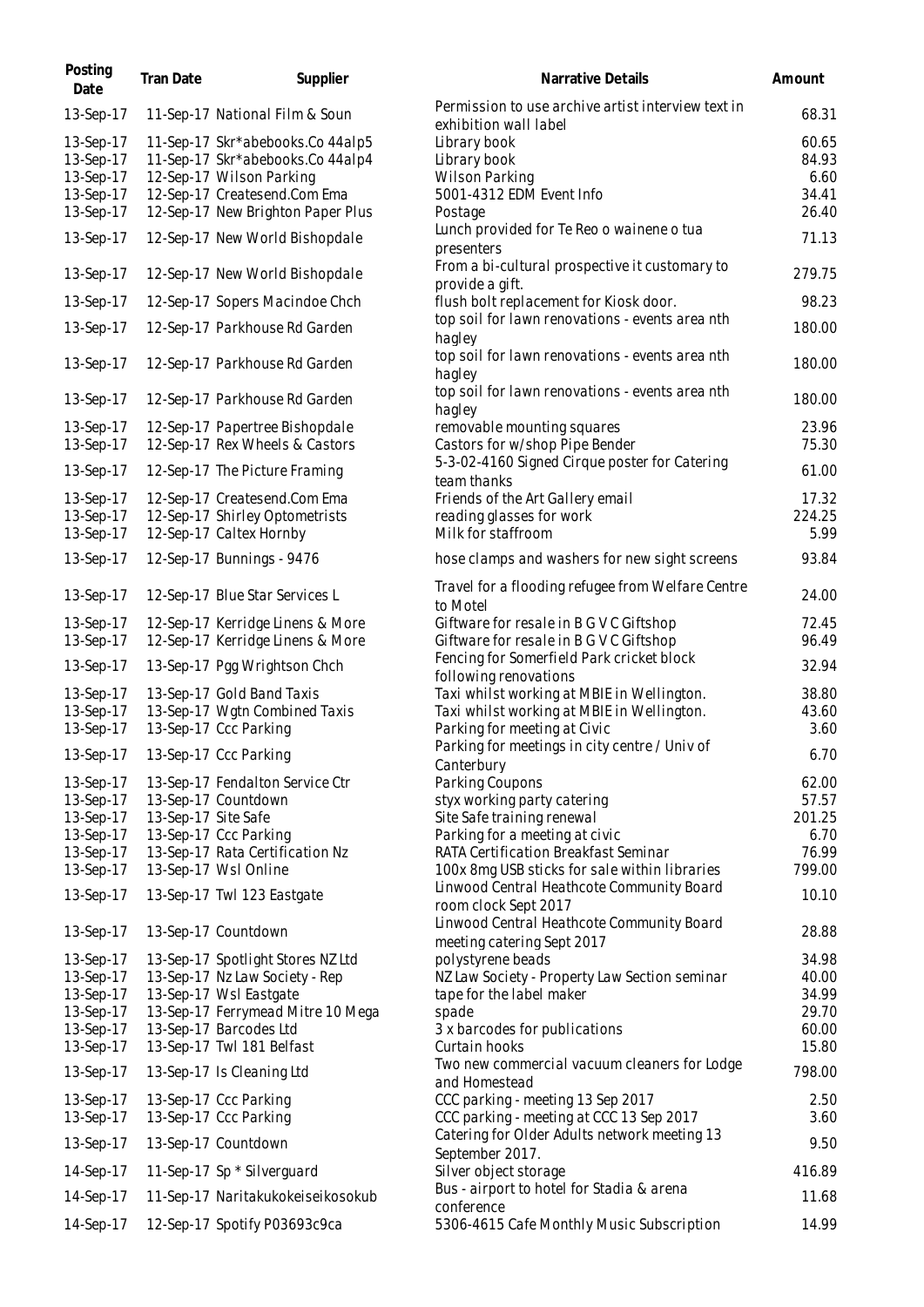| Posting<br>Date        | <b>Tran Date</b>    | Supplier                                                   | Narrative Details                                                                                         | Amount         |
|------------------------|---------------------|------------------------------------------------------------|-----------------------------------------------------------------------------------------------------------|----------------|
| 14-Sep-17              |                     | 12-Sep-17 Www.Ciria.Org                                    | Rock design manual (book) - structural<br>engineering for coastal structures.                             | 584.73         |
| 14-Sep-17              |                     | 12-Sep-17 Tate Enterprises Ltd                             | Rachel Whiteread Exhibition Catalogue                                                                     | 47.12          |
| 14-Sep-17              |                     | 12-Sep-17 Facebk *pgebfdws62                               | Cashmere - Penruddick works, Waste Free                                                                   | 73.35          |
| 14-Sep-17              |                     | 12-Sep-17 Paknsave Moorhouse                               | Parenting workshops, Pre-schoolers swim free<br>PaknSave gift cards                                       | 200.00         |
| 14-Sep-17              |                     | 12-Sep-17 Facebk *ngebfdws62                               | Penruddick works, Newsline, Walking Festival,<br>Sport & Rec, Waste Free Workshops, Streets for<br>People | 927.30         |
| 14-Sep-17              |                     | 12-Sep-17 Taxi Fare By Verifone                            | Taxi - London                                                                                             | 19.07          |
| 14-Sep-17              |                     | 12-Sep-17 Paknsave Moorhouse                               | Morning and afternoon tea for UD workshop                                                                 | 43.35          |
| 14-Sep-17              |                     | 13-Sep-17 Createsend.Com Ema                               | 5308-4160 EDM Guest Survey                                                                                | 30.28          |
| 14-Sep-17              |                     | 13-Sep-17 Outsider Mountain Sprt                           | Boots as part of staff uniform                                                                            | 286.35         |
| 14-Sep-17              |                     | 13-Sep-17 Bp Connect Fendalton                             | Volunteer Voucher for Walk n Talk speaker                                                                 | 40.00          |
| 14-Sep-17              |                     | 13-Sep-17 Braxton Car Lights (Si) L                        | Repair trailer lights for WOF -                                                                           | 81.74          |
| 14-Sep-17              |                     | 13-Sep-17 Mainland Fasterners                              | Workshop Supplies Credit also attached for<br>returned goods on same transaction.                         | 119.70         |
| 14-Sep-17              |                     | 13-Sep-17 Gymsports New Zealand                            | Gymnastic badges                                                                                          | 387.47         |
| 14-Sep-17              |                     | 13-Sep-17 Ideal Electrical Syd                             | Light Bulbs for general exhibition use                                                                    | 492.20         |
|                        |                     |                                                            | Roses choc x 2 for St Martins volunteers who                                                              |                |
| 14-Sep-17              |                     | 13-Sep-17 New World St Martins                             | served 15 years plus at St Martins Library.                                                               | 33.98          |
| 14-Sep-17              |                     | 13-Sep-17 Createsend.Com Ema                               | Gymnastics Progression Notification 13/08/17                                                              | 7.69           |
| 14-Sep-17              |                     |                                                            | Update for central city business group 13                                                                 | 8.29           |
|                        |                     | 13-Sep-17 Createsend.Com Ema                               | September 2017                                                                                            |                |
| 14-Sep-17              |                     | 13-Sep-17 Createsend.Com Ema                               | Gymnastics Rollover Notification 13/09/17                                                                 | 8.97           |
| 14-Sep-17              |                     | 13-Sep-17 Roofwash Ltd                                     | 2 x5L Biosheild Concentrate, Applicator + 2.5L<br>concentrate                                             | 258.00         |
| 14-Sep-17              |                     | 13-Sep-17 Couplands Bakeries                               | styx working party                                                                                        | 15.26          |
| 14-Sep-17              |                     | 13-Sep-17 Wilson Parking                                   | Parking                                                                                                   | 6.60           |
| 14-Sep-17              |                     | 13-Sep-17 Bunnings - 9476                                  | materials for Land and Sea exhibition install                                                             | 30.35          |
| 14-Sep-17              |                     | 13-Sep-17 Cyclone Cycles & Mowers L                        | Repairs and service on toro walk behind mower                                                             | 196.20         |
| 14-Sep-17              |                     | 13-Sep-17 Para Rubber Christchur                           | Rubber strip                                                                                              | 159.80         |
| 14-Sep-17              |                     | 13-Sep-17 Modern Teaching Aids                             | Easel for storytelling sessions                                                                           | 229.78         |
| 14-Sep-17              |                     | 13-Sep-17 French Bakery Limited                            | Catering for Spreydon-Cashmere Community                                                                  | 57.30          |
| 14-Sep-17              |                     | 14-Sep-17 Mainland Resene Colorsh                          | Board meeting 18 August 2017.<br>Paints for Holiday Programme Displays                                    | 41.70          |
|                        |                     | 14-Sep-17 14-Sep-17 The Kitchen Cafe                       | Coffee for SAP HANA Technical Academy                                                                     | 42.50          |
|                        |                     |                                                            | Workshop                                                                                                  |                |
| 14-Sep-17              |                     | 14-Sep-17 Fairfax Media (Ps)                               | Monthly Press account for August at Pioneer                                                               | 293.84         |
| 14-Sep-17              |                     | 14-Sep-17 Gold Band Taxis<br>14-Sep-17 Wgtn Combined Taxis | Taxi whilst working at MBIE in Wellington.                                                                | 37.50<br>42.80 |
| 14-Sep-17<br>14-Sep-17 |                     | 14-Sep-17 Chch City Council Civic                          | Taxi whilst working at MBIE in Wellington.<br>Parking Coupons                                             | 155.00         |
| 14-Sep-17              |                     | 14-Sep-17 Ferrymead Mitre 10 Mega                          | Measuring wheels                                                                                          | 318.00         |
| 14-Sep-17              |                     | 14-Sep-17 Ccc Parking                                      | Parking for meeting at Civic                                                                              | 5.15           |
|                        |                     |                                                            | Antarctic Air Day - lanyards for staff and                                                                |                |
| 14-Sep-17              |                     | 14-Sep-17 Trademe Paynow                                   | volunteers                                                                                                | 45.00          |
| 14-Sep-17              |                     | 14-Sep-17 Trademe Paynow                                   | Table decorations for Antarctic Season Opening<br>Civic Reception                                         | 47.00          |
| 14-Sep-17              |                     | 14-Sep-17 Wsl Papanui                                      | Antarctic Season Opening Civic Reception - name<br>labelling                                              | 99.99          |
| 14-Sep-17              |                     | 14-Sep-17 Permark Industries Ltd                           | blank name badges for unit                                                                                | 928.05         |
| 14-Sep-17              |                     | 14-Sep-17 Hampton & Co Ltd                                 | Timber for shelf experiments                                                                              | 213.90         |
| 14-Sep-17              |                     | 14-Sep-17 Twenty Seven Steps                               | 5-0-02-4160 Client gifts (LM and TM)                                                                      | 200.00         |
| 14-Sep-17              |                     | 14-Sep-17 Twl 120 Northlands                               | Water toys for GC Bubbletimes programme                                                                   | 73.00          |
| 14-Sep-17              |                     | 14-Sep-17 Repco 130                                        | Maintenance items                                                                                         | 15.36          |
| 14-Sep-17              |                     | 14-Sep-17 Joes Garage                                      | Breakfast for 2 for interpretation forum                                                                  | 34.60          |
| 14-Sep-17              | 14-Sep-17 Site Safe |                                                            | Site Safe Training<br>Tram charter on 12 September for the Ministry of                                    | 442.75         |
| 14-Sep-17              |                     | 14-Sep-17 The Tram Station                                 | Foreign Affairs group as advance visit                                                                    | 230.00         |
| 14-Sep-17              |                     | 14-Sep-17 Ccc Art Gallery Car Prk                          | Parking at Civic                                                                                          | 17.00          |
| 14-Sep-17              |                     | 14-Sep-17 Little River Cafe & Sto                          | Banks Peninsula Zone Committee Meeting -<br>catering                                                      | 414.50         |
| 14-Sep-17              |                     | 14-Sep-17 Pakn Save Rangiora                               | Soap for soap carving - for Makerspace<br>programme at Redwood Library                                    | 7.96           |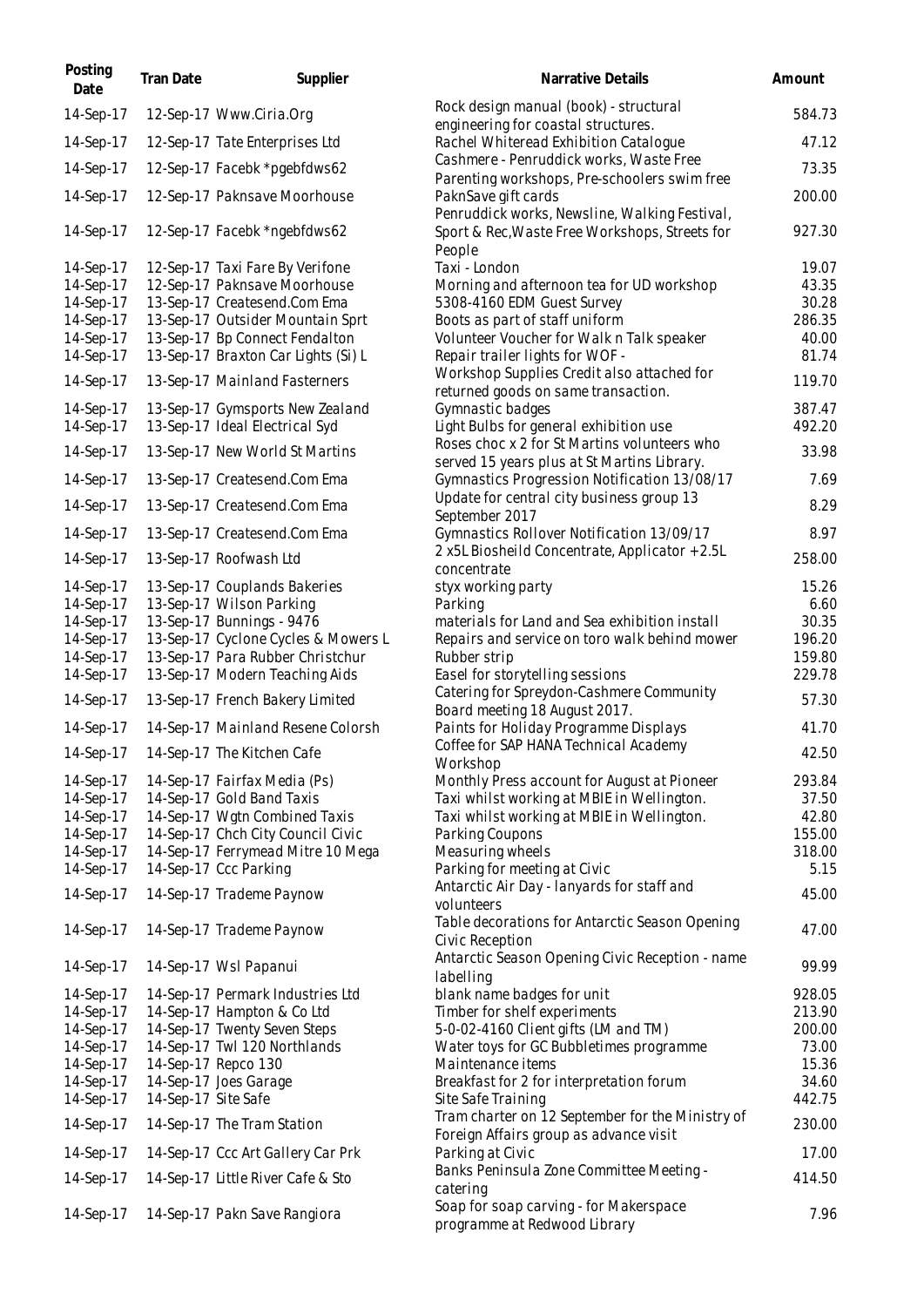| Posting<br>Date        | Tran Date          | Supplier                                                          | Narrative Details                                                           | Amount           |
|------------------------|--------------------|-------------------------------------------------------------------|-----------------------------------------------------------------------------|------------------|
| 14-Sep-17              |                    | 14-Sep-17 Ccc Parking                                             | Car parking for meeting                                                     | 3.60             |
| 14-Sep-17              |                    | 14-Sep-17 Pak N Save Northlands                                   | Catering for Papanui-Innes Community Board<br>meeting on 15 September 2017. | 15.05            |
| 14-Sep-17<br>15-Sep-17 |                    | 14-Sep-17 Mighty Ape Limited                                      | Replacement logi-tech UE Boom 2 wifi speaker<br>Cancel Radio Licence Kainga | 217.55<br>107.81 |
| 15-Sep-17              |                    | 12-Sep-17 Paypal *mr Bf Davis<br>12-Sep-17 Apa Hotels&resorts     | Evening meal at Stadiam & Arena conference                                  | 35.90            |
| 15-Sep-17              |                    | 12-Sep-17 Www.Dialacab.Co.Uk                                      | Taxi in London                                                              | 37.76            |
| 15-Sep-17              | 12-Sep-17 St John  |                                                                   | Meal - London                                                               | 223.55           |
| 15-Sep-17              |                    | 13-Sep-17 Pmi - Membership                                        | PMI Membership                                                              | 267.71           |
| 15-Sep-17              |                    | 13-Sep-17 McDonalds Lambton Quay                                  | Dinner whilst working at MBIE in Wellington                                 | 14.60            |
| 15-Sep-17              | 13-Sep-17 Zaffron  |                                                                   | Lunch provided for Te Reo o wainene o tua<br>presenters                     | 24.00            |
| 15-Sep-17              |                    | 13-Sep-17 Butler Auto Mart Ltd                                    | Fuses for Van                                                               | 1.68             |
| 15-Sep-17              |                    | 13-Sep-17 Hemming Group Ltd                                       | bridge magazine subscription-structural<br>engineering                      | 198.26           |
| 15-Sep-17              |                    | 13-Sep-17 Cmt (UK) Ltd - Glasgow                                  | Taxi in London                                                              | 19.03            |
| 15-Sep-17              |                    | 13-Sep-17 Apt. Ric.Bagagli Tvm. 964                               | Water bus from Airport to Venice (ticket taken by<br>operator)              | 25.49            |
| 15-Sep-17              |                    | 13-Sep-17 Biennale Di Venezia 458                                 | Entry Ticket to Venice Biennale - Giardini &<br>Arsenale venues             | 42.47            |
| 15-Sep-17              |                    | 13-Sep-17 New Southern Railw                                      | Gatwick Express Train to airport                                            | 67.04            |
| 15-Sep-17              |                    | 13-Sep-17 London Taxi Journe                                      | Taxi - London                                                               | 17.37            |
| 15-Sep-17              |                    | 13-Sep-17 The Royal Hotel                                         | Meal - Isle of Wight                                                        | 414.09           |
| 15-Sep-17              | 13-Sep-17 Keystone |                                                                   | Evening meal for two during Interpretation forum                            | 78.00            |
| 15-Sep-17              |                    | 13-Sep-17 Paypal *nzbookaward                                     | Entry fee for the Ockham Book Awards 2017 for<br>Aberhart Starts Here       | 160.00           |
| 15-Sep-17              |                    | 13-Sep-17 Skr*abebooks 44cpdc                                     | Library book                                                                | 40.55            |
| 15-Sep-17              |                    | 13-Sep-17 Skr*abebooks 44cpde                                     | Library book                                                                | 93.15            |
| 15-Sep-17              |                    | 14-Sep-17 Wilson Parking                                          | <b>Wilson Parking</b>                                                       | 10.60            |
| 15-Sep-17              |                    | 14-Sep-17 Createsend.Com Ema                                      | 5308-4160 EDM Guest Survey                                                  | 26.26            |
| 15-Sep-17              |                    | 14-Sep-17 Trade Me                                                | Mistaken transaction - has been reimbursed                                  | 5.00             |
| 15-Sep-17              |                    | 14-Sep-17 Steel & Tube Processing C                               | 6m galvanise pipe for for shelf experiments                                 | 86.25            |
| 15-Sep-17              |                    | 14-Sep-17 The Service Company Ltd C                               | Glass cleaning kit for fitness centre                                       | 114.18           |
| 15-Sep-17              |                    | 14-Sep-17 Bunnings - 9482                                         | Maintenance Items/Safety Equipment                                          | 828.02           |
| 15-Sep-17              |                    | 14-Sep-17 Akaroa Auto Centre Ltd                                  | Lawn Mower blades for Camp Lawn Mower                                       | 34.00            |
| 15-Sep-17              |                    | 14-Sep-17 Nz Safety Blackwoods                                    | Safety Sign                                                                 | 17.15<br>1035.00 |
| 15-Sep-17<br>15-Sep-17 |                    | 14-Sep-17 Pminz Conferences<br>14-Sep-17 Relish Catering          | Registration for PMINZ Conference<br>External advisory group Lunch          | 282.04           |
| 15-Sep-17              |                    | 14-Sep-17 Pminz Conferences                                       | <b>PMI Conference</b>                                                       | 785.00           |
| 15-Sep-17              |                    | 14-Sep-17 Conference Innovators Ltd                               | Social Enterprise World Forum Conference                                    | 307.71           |
| 15-Sep-17              |                    | 14-Sep-17 Outsider Mountain Sprt                                  | Attendance<br><b>Work Boots</b>                                             | 344.94           |
| 15-Sep-17              |                    | 14-Sep-17 Spark The Palms                                         | Cellphone protective case as discussed with I.T                             | 49.95            |
|                        |                    |                                                                   | for smartphone.                                                             | 27.75            |
| 15-Sep-17<br>15-Sep-17 |                    | 14-Sep-17 Freshchoice Barrington<br>14-Sep-17 Supershuttle/custom | Afternoon Tea<br>Shuttle to/from Dunedin Airport for ALGIM                  | 83.20            |
|                        |                    |                                                                   | Conference<br>Shuttle to/from Dunedin Airport for ALGIM                     |                  |
| 15-Sep-17              |                    | 14-Sep-17 Supershuttle/custom                                     | Conference                                                                  | 83.20            |
| 15-Sep-17              |                    | 14-Sep-17 P B Tech Online 095269200                               | USB wall chargers x10 stock                                                 | 77.80            |
| 15-Sep-17              |                    | 14-Sep-17 Northwood Post Shop                                     | Returning equipment back to HQ WIFI                                         | 23.50            |
| 15-Sep-17              |                    | 14-Sep-17 Hq Wifi Ecom                                            | Final HQ WIFI invoice                                                       | 215.20           |
| 15-Sep-17              |                    | 14-Sep-17 Bunnings - 9482                                         | Makita hammer drill                                                         | 147.00           |
| 15-Sep-17              |                    | 14-Sep-17 Old Mill Road Limite                                    | Giftware for resale in B G V C Giftshop                                     | 209.30           |
| 15-Sep-17              |                    | 14-Sep-17 Relish Catering                                         | Catering for Spreydon-Cashmere Community<br>Board meeting 5 September 2017. | 119.60           |
| 15-Sep-17              |                    | 15-Sep-17 Countdown                                               | sunscreen                                                                   | 22.19            |
| 15-Sep-17              |                    | 15-Sep-17 Ferrymead Mitre 10 Mega                                 | gloves for school groups volunteering at<br>Charlesworth reserve            | 51.92            |
| 15-Sep-17              |                    | 15-Sep-17 Bselect - Moorhouse Ave                                 | replacement tube and tyre for team sack barrow                              | 45.00            |
| 15-Sep-17              |                    | 15-Sep-17 Ccc Parking                                             | Parking for meeting at Civic                                                | 3.60             |
| 15-Sep-17              |                    | 15-Sep-17 Halswell Service Centre                                 | Parking coupons for staff travel                                            | 46.50            |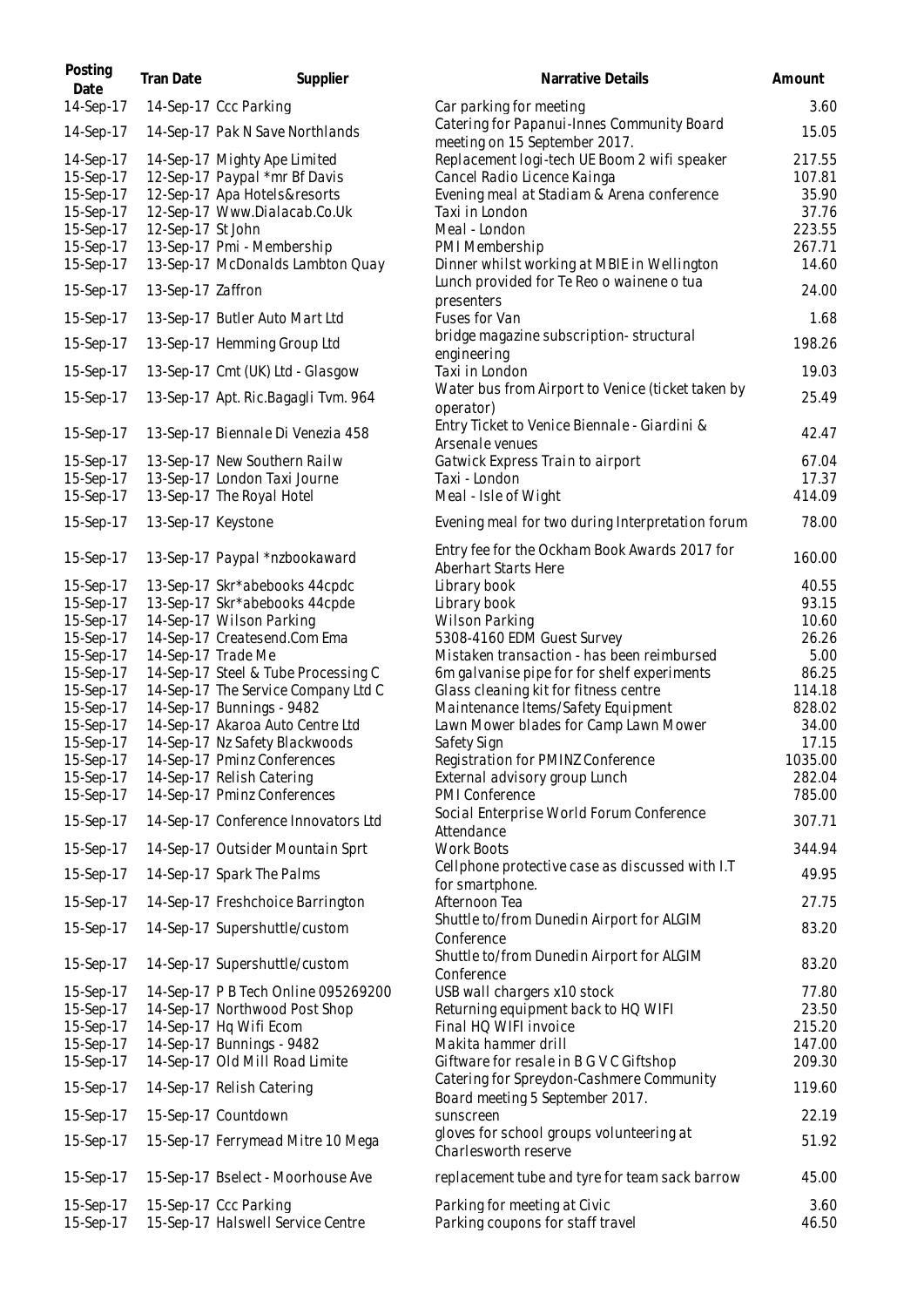| Posting<br>Date | <b>Tran Date</b>   | Supplier                            | Narrative Details                                                                                          | Amount  |
|-----------------|--------------------|-------------------------------------|------------------------------------------------------------------------------------------------------------|---------|
| 15-Sep-17       |                    | 15-Sep-17 Countdown                 | tissues and santizer                                                                                       | 33.00   |
| 15-Sep-17       |                    | 15-Sep-17 Twl 120 Northlands        | Plants for Fendalton Library                                                                               | 96.00   |
| 15-Sep-17       |                    | 15-Sep-17 Fresh Choice Parklands    | volunteer support community planting day                                                                   | 162.56  |
| 15-Sep-17       |                    | 15-Sep-17 Peter Timbs Meats         | volunteer support community planting day                                                                   | 270.18  |
| 15-Sep-17       |                    | 15-Sep-17 Ccc Parking               | Parking for a meeting at civic                                                                             | 3.60    |
| 15-Sep-17       |                    | 15-Sep-17 New World South City      | Office morning tea supplies                                                                                | 50.96   |
| 15-Sep-17       |                    | 15-Sep-17 Mavis Made To Order       | Breakfast for 2 interpretation forum                                                                       | 46.10   |
| 15-Sep-17       |                    | 15-Sep-17 New World South City      | Farewell Catering                                                                                          | 30.00   |
| 15-Sep-17       |                    | 15-Sep-17 Briscoes Rangiora         | Jugs and frypans for accommodation                                                                         | 99.92   |
| 15-Sep-17       |                    | 15-Sep-17 Chch Ready Mix Concrete   | pre mix shingle and cement for front gate                                                                  | 104.85  |
| 18-Sep-17       | 13-Sep-17 Iso/cs   |                                     | Documents for ISO 14001 & 14004                                                                            | 467.81  |
| 18-Sep-17       |                    | 13-Sep-17 Art & Food Arsenale       | Refreshment at Venice Biennale                                                                             | 7.64    |
| 18-Sep-17       |                    | 13-Sep-17 Art & Food Arsenale       | Lunch at Venice Biennale                                                                                   | 7.64    |
| 18-Sep-17       |                    | 13-Sep-17 Paypal *inthestyx         | Laser cutting and training                                                                                 | 218.50  |
| 18-Sep-17       |                    | 13-Sep-17 Paypal *pause3            |                                                                                                            | 345.00  |
| 18-Sep-17       |                    | 14-Sep-17 Amazon Mktplace Pmts      | Filming for ALGIM Award presentation<br>Training book                                                      | 91.95   |
|                 |                    |                                     |                                                                                                            | 1855.23 |
| 18-Sep-17       |                    | 14-Sep-17 World Collection          | Goods for Resale                                                                                           |         |
| 18-Sep-17       |                    | 14-Sep-17 Fulcrumapp.Com            | Asset management                                                                                           | 70.90   |
| 18-Sep-17       |                    | 14-Sep-17 Mailchimp *monthly        | Mailchimp subscription - mailing list<br>management                                                        | 69.96   |
| 18-Sep-17       |                    | 14-Sep-17 Ve.La. S.P.A.             | Water bus to airport from Venice                                                                           | 25.46   |
| 18-Sep-17       |                    | 14-Sep-17 Cose Belle D Italia M 511 | Entry to Giotto Exhibition                                                                                 | 27.16   |
| 18-Sep-17       |                    | 14-Sep-17 Cmt (UK) Ltd - Glasgow    | Taxi - London                                                                                              | 11.23   |
| 18-Sep-17       |                    | 14-Sep-17 Verifone Taxi/private     | Taxi - London                                                                                              | 22.93   |
| 18-Sep-17       |                    | 14-Sep-17 Gothenburg                | Conference dinner - Annual Interpretation Forum                                                            | 150.00  |
| 18-Sep-17       |                    | 14-Sep-17 Christchurch Airport      | Airport parking at Christchurch                                                                            | 25.00   |
| 18-Sep-17       |                    | 14-Sep-17 Gro Hm Passport Office    | Death certificate                                                                                          | 17.66   |
| 18-Sep-17       |                    | 14-Sep-17 Skr*abebooks 44cpdd       | Library book                                                                                               | 60.79   |
| 18-Sep-17       |                    | 15-Sep-17 Kevin Daly Mowers Ltd     | small plant maintenance - victa mower #1841                                                                | 33.00   |
| 18-Sep-17       |                    | 15-Sep-17 Wilson Parking            | <b>Wilson Parking</b>                                                                                      | 6.60    |
| 18-Sep-17       |                    | 15-Sep-17 New World Bishopdale      | Water jug                                                                                                  | 12.65   |
| 18-Sep-17       |                    | 15-Sep-17 Para Rubber Christchur    | Foam for Spreydon returns box                                                                              | 107.10  |
| 18-Sep-17       |                    | 15-Sep-17 Anderson & Hill           | Tennis net for Stallion Reserve                                                                            | 379.90  |
|                 |                    |                                     | Aquakneadit tile & gap filler, Storeage boxes for                                                          |         |
| 18-Sep-17       |                    | 15-Sep-17 Bunnings - 9476           | spare tiles, cleaning products                                                                             | 426.88  |
| 18-Sep-17       |                    | 15-Sep-17 Tate Catering             | Lunch in London                                                                                            | 14.00   |
| 18-Sep-17       |                    | 15-Sep-17 Createsend.Com Ema        | Peacocks Gallop works                                                                                      | 7.36    |
| 18-Sep-17       |                    | 15-Sep-17 Createsend.Com Ema        | Friends of the Art Gallery email                                                                           | 10.78   |
| 18-Sep-17       |                    | 15-Sep-17 Createsend.Com Ema        | Newsline 15/09/2017                                                                                        | 50.07   |
| 18-Sep-17       |                    | 15-Sep-17 Nz Safety Blackwoods      | gloves                                                                                                     | 30.61   |
|                 |                    |                                     | Spray bottle and CRC for gym, Balls for Aquatics,                                                          |         |
| 18-Sep-17       |                    | 15-Sep-17 Twl 123 Eastgate          | Containers for Customer service                                                                            | 250.00  |
| 18-Sep-17       |                    | 15-Sep-17 Rhs London                | Second Library subscription Garden magazine                                                                | 104.26  |
| 18-Sep-17       |                    | 15-Sep-17 Iz *stephen Hylton        | Taxi - London                                                                                              | 12.74   |
| 18-Sep-17       |                    | 15-Sep-17 Taxi Fare By Verifone     | Taxi - London                                                                                              | 19.54   |
| 18-Sep-17       | 15-Sep-17 Quan Ltd |                                     | change proposal review meeting (ex. attendees)                                                             | 12.90   |
| 18-Sep-17       |                    | 15-Sep-17 Christchurch Airport      | Christchurch Airport Parking; CEs H&S workshop<br>AKL 14-15/9/17                                           | 64.00   |
| 18-Sep-17       |                    | 15-Sep-17 Paypal *eds               | Climate Change & Business Summit 2017                                                                      | 925.00  |
| 18-Sep-17       |                    | 15-Sep-17 Mainland Fasteners Ltd    | nuts and bolts, jet screws, vice grips for workshop                                                        | 275.52  |
| 18-Sep-17       |                    | 15-Sep-17 Boulevard Cafe & Bar      | Catering for Kurashiki Outbound student group<br>Send-off function on 18 September at the Civic<br>Offices | 72.00   |
| 18-Sep-17       |                    | 15-Sep-17 Aliexpress                | 2 x 3m HDMI leads for boardroom.                                                                           | 34.48   |
| 18-Sep-17       |                    | 15-Sep-17 Countdown Online Shopping | Love food hate waste campaign                                                                              | 62.44   |
| 18-Sep-17       |                    | 15-Sep-17 Minit Northlands Mall     | Keys cut for Board room                                                                                    | 19.80   |
|                 |                    |                                     | Trailer hire for Addington Cemetery volunteer                                                              |         |
| 18-Sep-17       |                    | 16-Sep-17 Z Barrington              | clean-up event                                                                                             | 10.00   |
|                 |                    |                                     | Trailer hire for Addington Cemetery volunteer                                                              |         |
| 18-Sep-17       |                    | 16-Sep-17 Z Barrington              | clean-up event                                                                                             | 40.00   |
| 18-Sep-17       |                    | 16-Sep-17 Pb Technologies Christchu | SD card for 360 Camera for website updates.                                                                | 79.35   |
| 18-Sep-17       |                    | 16-Sep-17 Pret A Manger             | Lunch in London                                                                                            | 4.35    |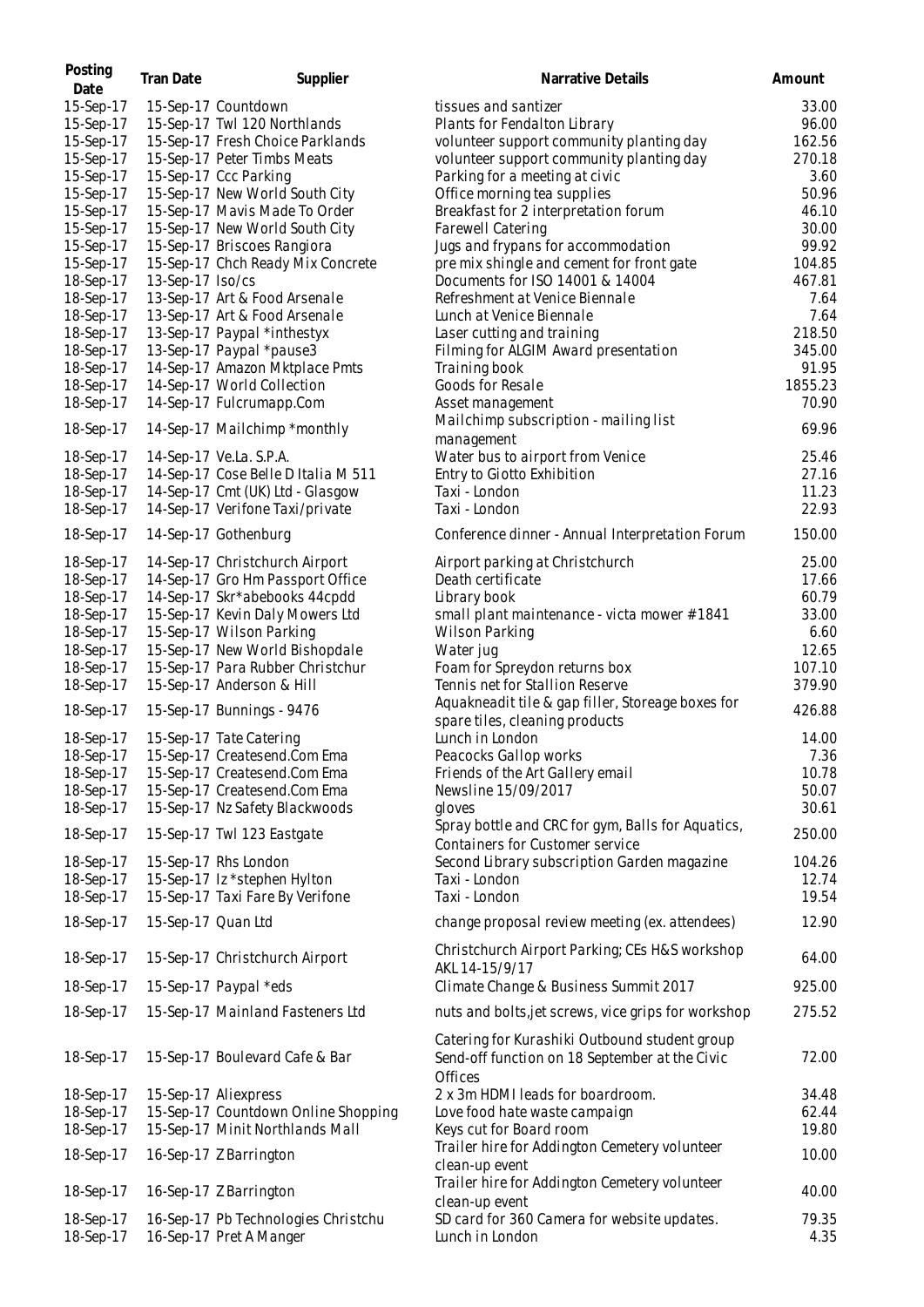| Posting<br>Date        | Tran Date | Supplier                                                          | Narrative Details                                                            | Amount          |
|------------------------|-----------|-------------------------------------------------------------------|------------------------------------------------------------------------------|-----------------|
| 18-Sep-17              |           | 16-Sep-17 Cmt (UK) Ltd - Glasgow                                  | Taxi in London                                                               | 19.30           |
| 18-Sep-17              |           | 16-Sep-17 Fresh Choice Parklands                                  | baking trays for travis education centre                                     | 11.98           |
| 18-Sep-17              |           | 16-Sep-17 Axure Software                                          | ITDC Axure Pro monthly sub 2017-09                                           | 277.94          |
| 18-Sep-17              |           | 16-Sep-17 Fresh Choice Parklands                                  | foil and baking trays for BBQ trailer                                        | 18.00           |
| 18-Sep-17              |           | 17-Sep-17 Freedom Furniture                                       | Antarctic Season Opening Civic Reception - table<br>decorations              | 49.60           |
| 18-Sep-17              |           | 17-Sep-17 Ecocentral Ltd                                          | dump fees                                                                    | 19.62           |
| 18-Sep-17              |           | 17-Sep-17 Ferrymead Mitre 10 Mega                                 | shelter maintenance                                                          | 49.99           |
| 18-Sep-17              |           | 17-Sep-17 On The Spot Cashmere                                    | morning tea biscuits for mtb volunteers                                      | 11.10           |
| 18-Sep-17              |           | 18-Sep-17 Mish Limited                                            | Goods for Resale                                                             | 800.06          |
| 18-Sep-17              |           | 18-Sep-17 Ferrymead Mitre 10 Mega                                 | Sand for filling seats at Sumner                                             | 57.90           |
| 18-Sep-17<br>18-Sep-17 |           | 18-Sep-17 Party Warehouse<br>18-Sep-17 Mitre 10 Mega Hornby       | youth event hire of lights for youth dance<br>general tools                  | 170.00<br>80.73 |
| 18-Sep-17              |           | 18-Sep-17 Countdown                                               | Programming resources                                                        | 3.69            |
|                        |           |                                                                   | Linwood Central Heathcote Community Board                                    |                 |
| 18-Sep-17              |           | 18-Sep-17 Countdown                                               | meeting catering 18 Sept 2017<br>Replacement drill bits and gloves for       | 9.80            |
| 18-Sep-17              |           | 18-Sep-17 Ferrymead Mitre 10 Mega                                 | Maintenance staff                                                            | 49.16           |
| 18-Sep-17              |           | 18-Sep-17 Cactus Outdoor Limited                                  | Shorts for PB                                                                | 143.65          |
| 18-Sep-17              |           | 18-Sep-17 Countdown                                               | Milk for Carlyle                                                             | 6.88            |
| 18-Sep-17              |           | 18-Sep-17 Touchwood Books                                         | Library book                                                                 | 36.00           |
| 18-Sep-17              |           | 18-Sep-17 The Warehouse Online                                    | Tee shirts for Hoon Hay Hoops event 2017                                     | 55.00           |
| 19-Sep-17              |           | 15-Sep-17 Apa Hotels&resorts                                      | Bus - hotel to airport for Stadiam and Arena                                 | 11.65           |
| 19-Sep-17              |           | 16-Sep-17 Christchurch Airport                                    | conference<br>Airport car parking for Stadia and Arena                       | 125.00          |
| 19-Sep-17              |           | 16-Sep-17 Cmt (UK) Ltd - Glasgow                                  | Conference<br>Taxi in London                                                 | 29.73           |
| 19-Sep-17              |           | 17-Sep-17 Smk*wufoo.Com Charge                                    | Climathon - Wufoo subscription for processing<br>event applications          | 21.20           |
| 19-Sep-17              |           | 17-Sep-17 B&h Photo 800-606-6969                                  | Photographic equipment                                                       | 136.58          |
| 19-Sep-17              |           | 17-Sep-17 Royal Overseas League                                   | Accommodation                                                                | 1158.52         |
| 19-Sep-17              |           | 18-Sep-17 Nz Safety Blackwoods                                    | <b>PPE Annual</b>                                                            | 434.21          |
| 19-Sep-17              |           | 18-Sep-17 Hydraulic Systems & Co                                  | repairs to Avant bucket hydraulics                                           | 398.43          |
| 19-Sep-17              |           | 18-Sep-17 Specsavers Northlands                                   | Glasses and Eye Test                                                         | 202.50          |
| 19-Sep-17              |           | 18-Sep-17 Wilson Parking                                          | Parking for Board meeting                                                    | 10.60           |
| 19-Sep-17              |           | 18-Sep-17 Printstopplus                                           | Heritage Week 2017 - City of Cycles - Valet<br>Parking Passes                | 1087.12         |
| 19-Sep-17              |           | 18-Sep-17 Dunedin Art Gallery                                     | Marketing reproduction fee Yellow Moon                                       | 58.00           |
| 19-Sep-17              |           | 18-Sep-17 Ballingers Hunting & Fish                               | waders x 1                                                                   | 99.99           |
| 19-Sep-17              |           | 18-Sep-17 Bunnings - 9482                                         | garden hose for watering plants at<br>travis801091953                        | 142.42          |
| 19-Sep-17              |           | 18-Sep-17 Pivotel Communicat                                      | <b>GPS location device Port Hills</b>                                        | 45.94           |
| 19-Sep-17              |           | 18-Sep-17 Pivotel Communicat                                      | GPS location device Port Hills                                               | 45.94           |
| 19-Sep-17              |           | 18-Sep-17 French Bakery Limited                                   | Linwood Central Heathcote Community Board<br>meeting catering 16 August 2017 | 22.00           |
| 19-Sep-17              |           | 18-Sep-17 French Bakery Limited                                   | Linwood Central Heathcote Community Board<br>meeting catering 4 Sept 2017    | 26.50           |
| 19-Sep-17              |           | 18-Sep-17 French Bakery Limited                                   | Linwood Central Heathcote breakfast hui with<br>Youth Workers 12 July 2017   | 73.00           |
| 19-Sep-17              |           | 18-Sep-17 Victoria Food Service                                   | Linwood Central Heathcote Community Board<br>meeting catering 16 August 2017 | 129.95          |
| 19-Sep-17              |           | 18-Sep-17 Victoria Food Service                                   | Linwood Central Heathcote Community Board<br>meeting catering 4 Sept 2017    | 138.00          |
| 19-Sep-17              |           | 18-Sep-17 Para Rubber Christchur                                  | spongeseal for crates                                                        | 197.91          |
| 19-Sep-17              |           | 18-Sep-17 Nz Safety Blackwoods                                    | waterproof rain jacket and cleaner                                           | 127.59          |
| 19-Sep-17              |           | 18-Sep-17 Bp Connect Marshlands                                   | Milk for BLFP                                                                | 11.97           |
| 19-Sep-17              |           | 18-Sep-17 Gooses Screen Design 2007                               | clothing                                                                     | 541.40          |
| 19-Sep-17              |           | 19-Sep-17 Wsl South City                                          | ticket books for the Mix talks in the auditorium                             | 27.96           |
| 19-Sep-17              |           | 19-Sep-17 Toms Emporium                                           | Card for the Wharenui school Boys event posters                              | 14.60           |
| 19-Sep-17              |           | 19-Sep-17 Ashton Garage Doors                                     | replace door opener motor on BG yard shed door                               | 744.99          |
| 19-Sep-17<br>19-Sep-17 |           | 19-Sep-17 Gordon Harris Chch<br>19-Sep-17 Ferrymead Mitre 10 Mega | Paper roll for Waka Print<br>In House Maintenance - Door Latch               | 58.49<br>43.76  |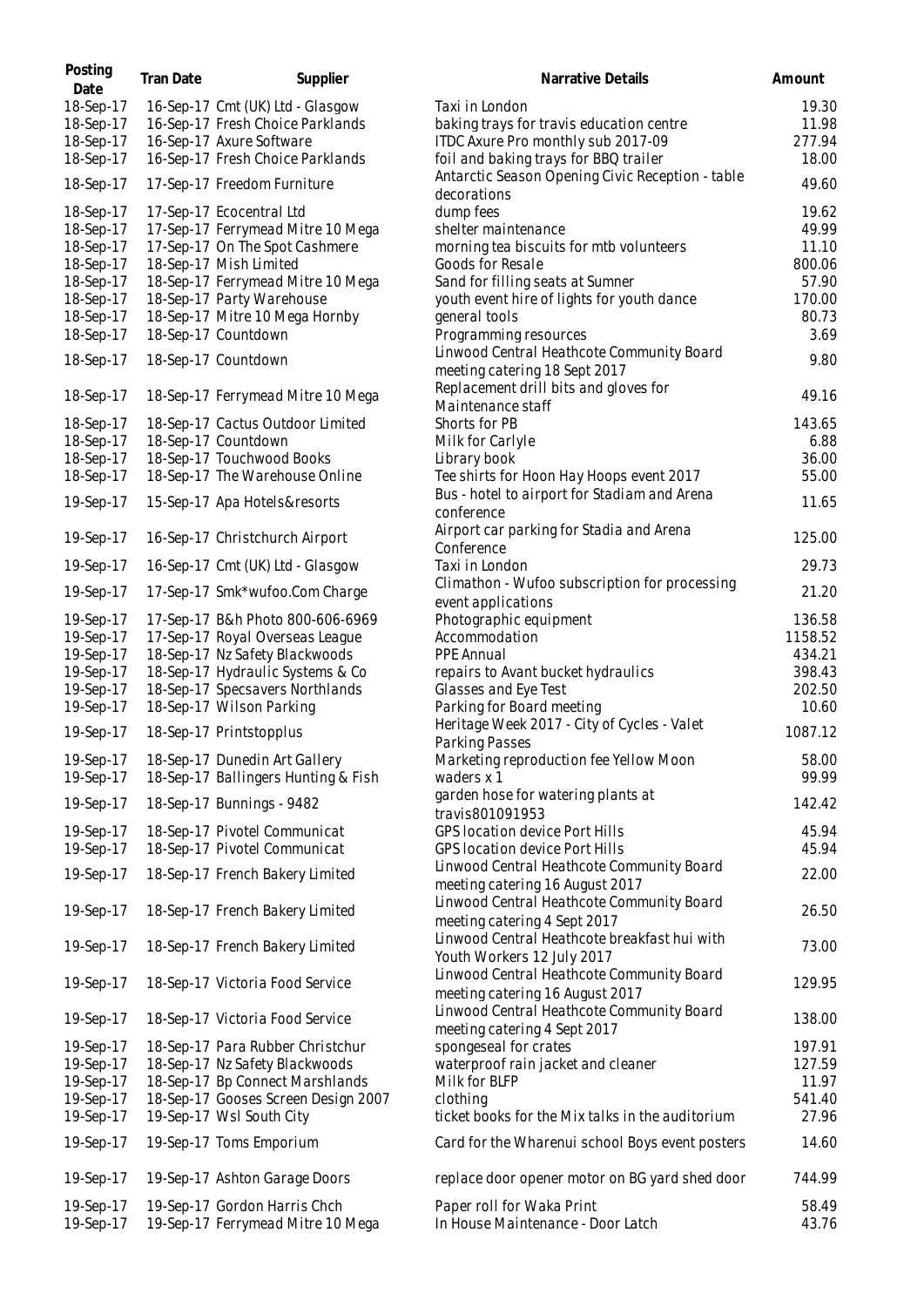| Posting<br>Date | Tran Date           | Supplier                            | Narrative Details                                                                          | Amount |
|-----------------|---------------------|-------------------------------------|--------------------------------------------------------------------------------------------|--------|
| 19-Sep-17       |                     | 19-Sep-17 Black Pearl Mail Ltd      | Black Pearl subscription for email signatures                                              | 23.22  |
| 19-Sep-17       |                     | 19-Sep-17 Fairfax Media (Ps)        | The Press                                                                                  | 51.00  |
| 19-Sep-17       |                     | 19-Sep-17 Paper Plus South City     | Breavement card for staff - death of parent                                                | 7.99   |
| 19-Sep-17       |                     | 19-Sep-17 New World South City      | Milk for Port Hills tearoom                                                                | 13.88  |
| 19-Sep-17       |                     | 19-Sep-17 Ferrymead Mitre 10 Mega   | Buckets for use at Mission HQ conservation week<br>event                                   | 21.60  |
| 19-Sep-17       |                     | 19-Sep-17 Countdown                 | Cleaning material for Mission HQ event during<br>conservation Week                         | 30.42  |
| 19-Sep-17       |                     | 19-Sep-17 Rubber Stamps             | Stamps for use at Walking Festival Gruffulo<br>activity                                    | 37.00  |
| 19-Sep-17       |                     | 19-Sep-17 Spotlight Stores NZ Ltd   | Paint for camouflage activity Mission HQ<br>Conservation week                              | 148.87 |
| 19-Sep-17       |                     | 19-Sep-17 The Kitchen Cafe          | Lunch for RAMM Contractor                                                                  | 8.00   |
| 19-Sep-17       |                     | 19-Sep-17 Wsl South City            | 2x boxes for "introducing" stickers for ADNZ<br>customer forum.                            | 21.98  |
| 19-Sep-17       |                     | 19-Sep-17 Wsl Riccarton             | printer ink & eftpos rolls                                                                 | 173.52 |
| 19-Sep-17       |                     | 19-Sep-17 Mitre 10 Beckenham        | New grubbers/rakes/shovels and two<br>wheelbarrows for track volunteers                    | 776.04 |
| 19-Sep-17       |                     | 19-Sep-17 Ccc Art Gallery Car Prk   | Civic parking                                                                              | 4.00   |
| 19-Sep-17       |                     | 19-Sep-17 Fishpond Co NZ            | Book order - Structural design for fire safety                                             | 79.99  |
| 19-Sep-17       |                     | 19-Sep-17 Canterbury Teamwear       | Uniform for Cycle Safe team                                                                | 138.35 |
| 19-Sep-17       |                     | 19-Sep-17 Z Addington               | diesel rental truck Wayne Youle returns                                                    | 42.92  |
| 19-Sep-17       |                     | 19-Sep-17 Belfast Vet Clinic        | treatment for foot of pigs                                                                 | 281.70 |
| 19-Sep-17       |                     | 19-Sep-17 Rebel Sports              | 2 Basketballs for Hoon Hay Hoops event 2017                                                | 49.98  |
| 19-Sep-17       |                     | 19-Sep-17 Rebel Sports              | 3 Basketballs for Hoon Hay Hoops event 2017                                                | 74.97  |
| 20-Sep-17       |                     | 17-Sep-17 Cicchetti Piccadilly      | Meal - London                                                                              | 33.63  |
| 20-Sep-17       |                     | 18-Sep-17 Cmt (UK) Ltd - Glasgow    | Taxi - London                                                                              | 23.01  |
| 20-Sep-17       | 18-Sep-17 Eianz     |                                     | Membership fee for the Environment Institute of<br>Australia and New Zealand Inc           | 310.00 |
| 20-Sep-17       |                     | 18-Sep-17 Paypal *mindkitsItd       | Mindkits - 5 x rolls of filament 3D printers                                               | 292.61 |
| 20-Sep-17       | 19-Sep-17 Lft Group |                                     | Belt clip for radio                                                                        | 27.81  |
| 20-Sep-17       |                     | 19-Sep-17 Bp 2go Papanui            | Petrol for new field ranger tools. The fuel cards<br>for their trucks are for diesel only. | 65.53  |
| 20-Sep-17       |                     | 19-Sep-17 Nz Safety Blackwoods      | 3 replacement safety helmets for chainsaw use                                              | 353.26 |
| 20-Sep-17       |                     | 19-Sep-17 Chester Electrics 20      | In House Maintenance - Motorized Drum                                                      | 39.68  |
| 20-Sep-17       |                     | 19-Sep-17 Blacks Fasteners Lt       | <b>Worshop Consumables</b>                                                                 | 45.29  |
| 20-Sep-17       |                     | 19-Sep-17 Mainland Fasteners Ltd    | Signage Installation                                                                       | 91.64  |
| 20-Sep-17       |                     | 19-Sep-17 Powerboat Centre Ltd      | Boat Propellor                                                                             | 116.10 |
| 20-Sep-17       |                     | 19-Sep-17 Nz Safety Blackwoods      | Store "A" Setup - WO Wheel Stops                                                           | 671.96 |
| 20-Sep-17       |                     | 19-Sep-17 Spotify P0378281e8        | 5-3-08-4401 For Arena concourse                                                            | 14.99  |
| 20-Sep-17       |                     | 19-Sep-17 Doc Motukarara            | supply of plants for Radley park                                                           | 998.14 |
| 20-Sep-17       |                     | 19-Sep-17 Ascot Television Ser      | Aerial repair - Huggins Place<br>Mayoral visit to Adelaide Taxi for the Mayoral            | 302.51 |
| 20-Sep-17       |                     | 19-Sep-17 Suburban Taxi 131008      | delegation between Adelaide Airport and the city<br>centre                                 | 44.51  |
| 20-Sep-17       |                     | 19-Sep-17 Couplands Bakeries        | Catering for ADNZ meet and greet forum. Catering<br>in the function room.                  | 49.94  |
| 20-Sep-17       |                     | 19-Sep-17 Farmlands Co-Operative So | Netting for fence                                                                          | 501.22 |
| 20-Sep-17       |                     | 19-Sep-17 Nams Group Ltd            | Assessing and Improving Asset Management<br>Seminar                                        | 684.25 |
| 20-Sep-17       |                     | 19-Sep-17 Bunnings - 9476           | Storage for cleaning cloths                                                                | 59.60  |
| 20-Sep-17       |                     | 19-Sep-17 Marine Mail Agencies      | Compass for Ranger boat                                                                    | 45.91  |
| 20-Sep-17       |                     | 19-Sep-17 Rex Wheels & Castors      | new wheel for super soper                                                                  | 62.90  |
| 20-Sep-17       |                     | 19-Sep-17 Kolorful Kanvas Ltd       | easy cover repair                                                                          | 558.90 |
| 20-Sep-17       |                     | 20-Sep-17 A-Bike-Electric.Co.Nz     | Goods for resale                                                                           | 737.04 |
| 20-Sep-17       |                     | 20-Sep-17 Gold Band Taxis           | Taxi whilst working at MBIE in Wellington.                                                 | 37.30  |
| 20-Sep-17       |                     | 20-Sep-17 2degrees Mobile           | Volunteer Expenses                                                                         | 109.40 |
| 20-Sep-17       |                     | 20-Sep-17 Countdown                 | lunch room supplies (hand soap and milk)                                                   | 18.19  |
| 20-Sep-17       |                     | 20-Sep-17 Pgg Wrightson Chch        | weed control chemicals (Tyllanex, Simatop,<br>Roundup, Agsalt)                             | 767.98 |
| 20-Sep-17       |                     | 20-Sep-17 Twl 178 Barrington        | Gymnastics programme accesories                                                            | 262.86 |
| 20-Sep-17       |                     | 20-Sep-17 Fairfaxmedia Recurring    | Press subscription                                                                         | 45.07  |
| 20-Sep-17       |                     | 20-Sep-17 Fairfaxmedia Recurring    | Press subscription                                                                         | 46.80  |
| 20-Sep-17       |                     | 20-Sep-17 Fairfaxmedia Recurring    | Press subscription                                                                         | 47.23  |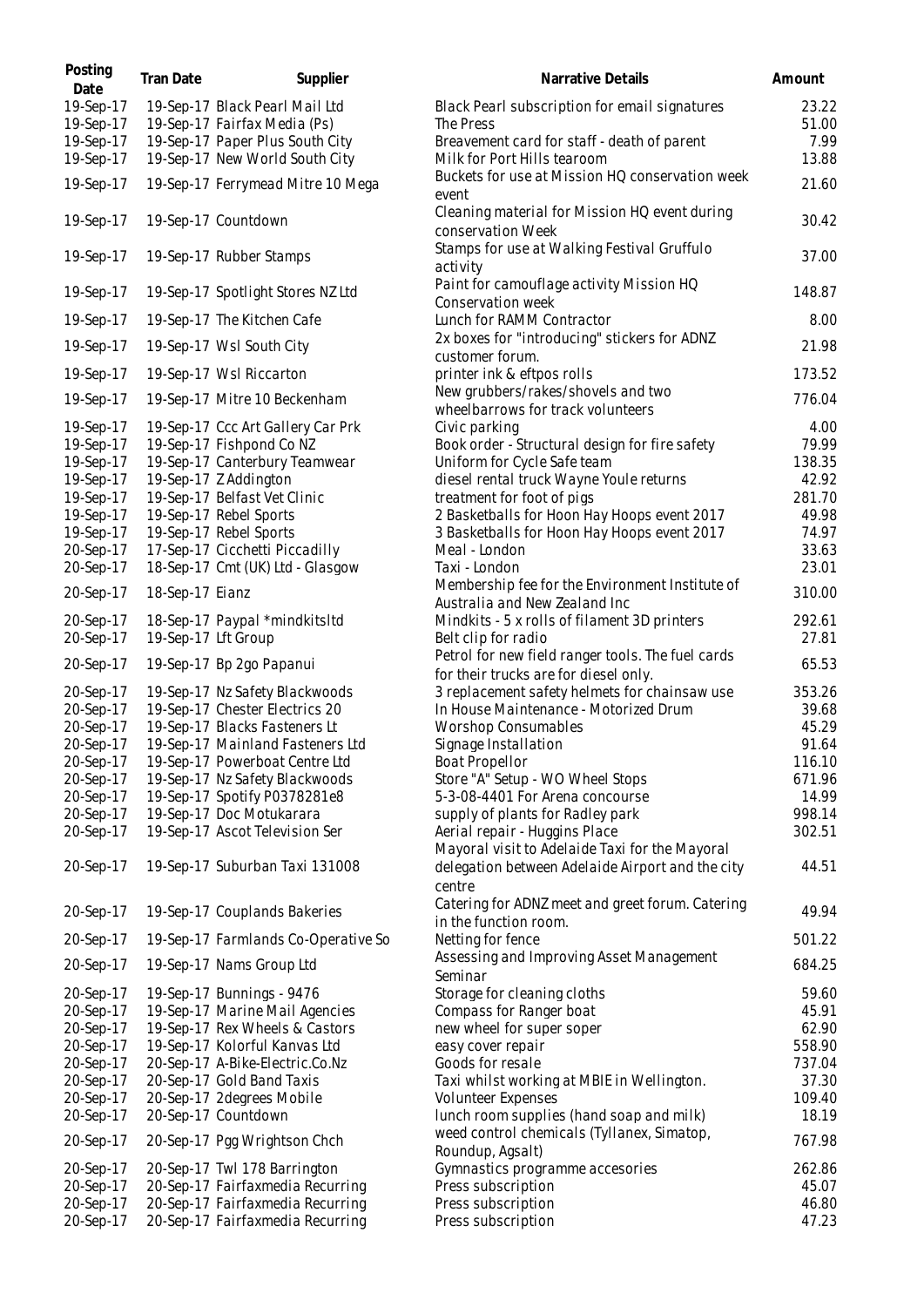| Posting<br>Date        | <b>Tran Date</b>    | Supplier                          | Narrative Details                                                                           | Amount         |
|------------------------|---------------------|-----------------------------------|---------------------------------------------------------------------------------------------|----------------|
| 20-Sep-17              |                     | 20-Sep-17 Fairfaxmedia Recurring  | Press subscription                                                                          | 56.85          |
| 20-Sep-17              |                     | 20-Sep-17 Trademe Paynow          | Bonsai Wire                                                                                 | 42.50          |
| 20-Sep-17              |                     | 20-Sep-17 Trademe Paynow          | Bonsai wire                                                                                 | 52.50          |
| 20-Sep-17              |                     | 20-Sep-17 Trademe Paynow          | Bonsai Wire                                                                                 | 66.50          |
| 20-Sep-17              |                     | 20-Sep-17 No1 Fitness             | Gear for the fitness Centre                                                                 | 428.98         |
| 20-Sep-17              |                     | 20-Sep-17 Twl 123 Eastgate        | Supplies for Youth Consultation meeting                                                     | 54.15          |
| 20-Sep-17              |                     | 20-Sep-17 Ccc Parking             | Parking for a meeting at civic                                                              | 5.15           |
| 20-Sep-17              |                     | 20-Sep-17 Fairfaxmedia Recurring  | The Press subscription for CAG library                                                      | 45.50          |
| 20-Sep-17              |                     | 20-Sep-17 Gold Band Taxis         | Conference                                                                                  | 35.20          |
| 20-Sep-17              |                     | 20-Sep-17 Hamilton Taxis          | Conference                                                                                  | 61.50          |
| 20-Sep-17              |                     | 20-Sep-17 Twl 178 Barrington      | chuckle ball, 3 sensory balls and swim noodles                                              | 63.00          |
| 20-Sep-17              |                     | 20-Sep-17 New World Halswell      | Popcorn for holiday programme                                                               | 3.85           |
| 20-Sep-17              |                     | 20-Sep-17 Twl 123 Eastgate        | Tarp and materials for Camouflage activity<br>Mission HQ COnservation week                  | 70.80          |
| 20-Sep-17              | 20-Sep-17 Site Safe |                                   | Site Safe Training                                                                          | 261.63         |
| 20-Sep-17              |                     | 20-Sep-17 Placemakers Riccarton   | bostik handy wipes for workshop                                                             | 31.95          |
| 20-Sep-17              |                     | 20-Sep-17 Placemakers Riccarton   | chest handles for crates                                                                    | 130.20         |
| 20-Sep-17              |                     | 20-Sep-17 Chch City Council Civic | parking coupons for Disability Advisory Group<br>(DAG) members                              | 124.00         |
| 20-Sep-17              |                     | 20-Sep-17 Mitre 10 Beckenham      | general woodworking tools chisels, sanding discs<br>etc                                     | 61.77          |
|                        |                     |                                   | 30m hose and tap connectors and dust shovel                                                 |                |
| 20-Sep-17              |                     | 20-Sep-17 Ferrymead Mitre 10 Mega | with brush for Waltham pool                                                                 | 98.93          |
| 20-Sep-17              |                     |                                   | Service contract email to SMS one month payment                                             | 194.04         |
|                        |                     | 20-Sep-17 Modica Group Limited    | LIU FingerTip LIbrary                                                                       |                |
| 20-Sep-17              |                     | 20-Sep-17 Briscoes Chch Salisbury | <b>Curtains for Homestead</b>                                                               | 25.00          |
| 20-Sep-17              |                     | 20-Sep-17 Rebel Sports            | 1 Basketball for Hoon Hay Hoops event 2017                                                  | 24.99          |
| 20-Sep-17              |                     | 20-Sep-17 Rebel Sports            | 2 Basketballs for Hoon Hay Hoops event 2017                                                 | 54.98          |
| 21-Sep-17              |                     | 18-Sep-17 Paypal *ihrsa           | <b>IHRSA Fitness Industry Report</b>                                                        | 107.49         |
| 21-Sep-17              |                     | 18-Sep-17 Cicchetti Piccadilly    | Meal - London                                                                               | 47.45          |
| 21-Sep-17              |                     | 19-Sep-17 Charge.Prezi.Com        | Annual subscription for Prezi.com                                                           | 83.16          |
| 21-Sep-17              |                     | 19-Sep-17 Www.Dialacab.Co.Uk      | Taxi - London                                                                               | 12.83          |
| 21-Sep-17              |                     | 19-Sep-17 Cmt (UK) Ltd - Glasgow  | Taxi - London                                                                               | 14.85          |
| 21-Sep-17              |                     | 19-Sep-17 Cmt (UK) Ltd - Glasgow  | Taxi - London                                                                               | 22.46          |
| 21-Sep-17              |                     | 19-Sep-17 London Taxi Journe      | Taxi - London                                                                               | 37.31          |
| 21-Sep-17              |                     | 19-Sep-17 Caviar House            | Meal - London                                                                               | 74.98          |
| 21-Sep-17              |                     | 19-Sep-17 Royal Overseas League   | Accommodation London                                                                        | 1146.17        |
| 21-Sep-17              |                     | 19-Sep-17 Royal Overseas League   | Accommodation London                                                                        | 1146.17        |
| 21-Sep-17<br>21-Sep-17 | 19-Sep-17 Keystone  | 19-Sep-17 Www.Ingogo              | Dinner in Hamilton for WaterNZ conference<br>Mayoral visit to Adelaide Taxi for the Mayoral | 15.00<br>13.33 |
|                        |                     |                                   | delegation in Adelaide                                                                      |                |
| 21-Sep-17              |                     | 19-Sep-17 Paypal *stickerdot      | Stickers used on Gruffulo walk                                                              | 126.00         |
| 21-Sep-17              |                     | 19-Sep-17 Paypal *hogartharts     | British Art Journal subscription                                                            | 107.99         |
| 21-Sep-17              |                     | 20-Sep-17 Kiwi Cabs               | Taxi whilst working at MBIE in Wellington.                                                  | 36.00          |
| 21-Sep-17              |                     | 20-Sep-17 Coenes Provisions       | Dinner whilst working at MBIE in Wellington                                                 | 47.00          |
| 21-Sep-17              |                     | 20-Sep-17 Bp Connect Bush Inn     | gas bottle refill for path weed control burner x 4<br>9kg bottles                           | 155.96         |
| 21-Sep-17              |                     | 20-Sep-17 Kevin Daly Mowers Ltd   | sharpen 5 edge clippers + repairs to small plant<br>1762 & L/master 660                     | 323.00         |
| 21-Sep-17              | 20-Sep-17 Trailcom  |                                   | In House Maintenance - WO                                                                   | 103.85         |
| 21-Sep-17              |                     | 20-Sep-17 Mainland Fasteners Ltd  | In House Maintenance - WO                                                                   | 242.25         |
| 21-Sep-17              |                     | 20-Sep-17 Urban Paving Harewood   | gravel for seed sowing                                                                      | 25.00          |
| 21-Sep-17              |                     | 20-Sep-17 Outsider Mountain Sprt  | <b>Boots</b>                                                                                | 689.89         |
| 21-Sep-17              |                     | 20-Sep-17 Voyager Internet Ltd    | Webhosting fees for SBHP                                                                    | 34.44          |
| 21-Sep-17              |                     | 20-Sep-17 Wilson Parking          | Parking for meeting                                                                         | 8.60           |
| 21-Sep-17              |                     | 20-Sep-17 Wilson Parking          | Parking for training at Hereford Street offices                                             | 12.60          |
| 21-Sep-17              |                     | 20-Sep-17 Akaroa Auto Centre Ltd  | Gate keys BP Meats Site                                                                     | 14.00          |
| 21-Sep-17<br>21-Sep-17 | 20-Sep-17 2 Cheap   | 20-Sep-17 Createsend.Com Ema      | Halswell Skate and Recreation Park e-newsletter<br>Station for Gruffalo Explorer Walk 2017  | 11.62<br>50.00 |
| 21-Sep-17              |                     | 20-Sep-17 Fitnessgear4u           | Gear for the fitness centre                                                                 | 460.00         |
| 21-Sep-17              |                     | 20-Sep-17 Voyager Internet Ltd    | Charge for Bulletin                                                                         | 36.55          |
| 21-Sep-17              | 20-Sep-17 Alga      |                                   | Training for Contaminated land/Water                                                        | 28.75          |
| 21-Sep-17              |                     | 20-Sep-17 Computer Dynamics Ltd   | audio cable                                                                                 | 13.17          |
| 21-Sep-17              |                     | 20-Sep-17 Ruby Tuesday            | Get well soon flowers and card                                                              | 81.00          |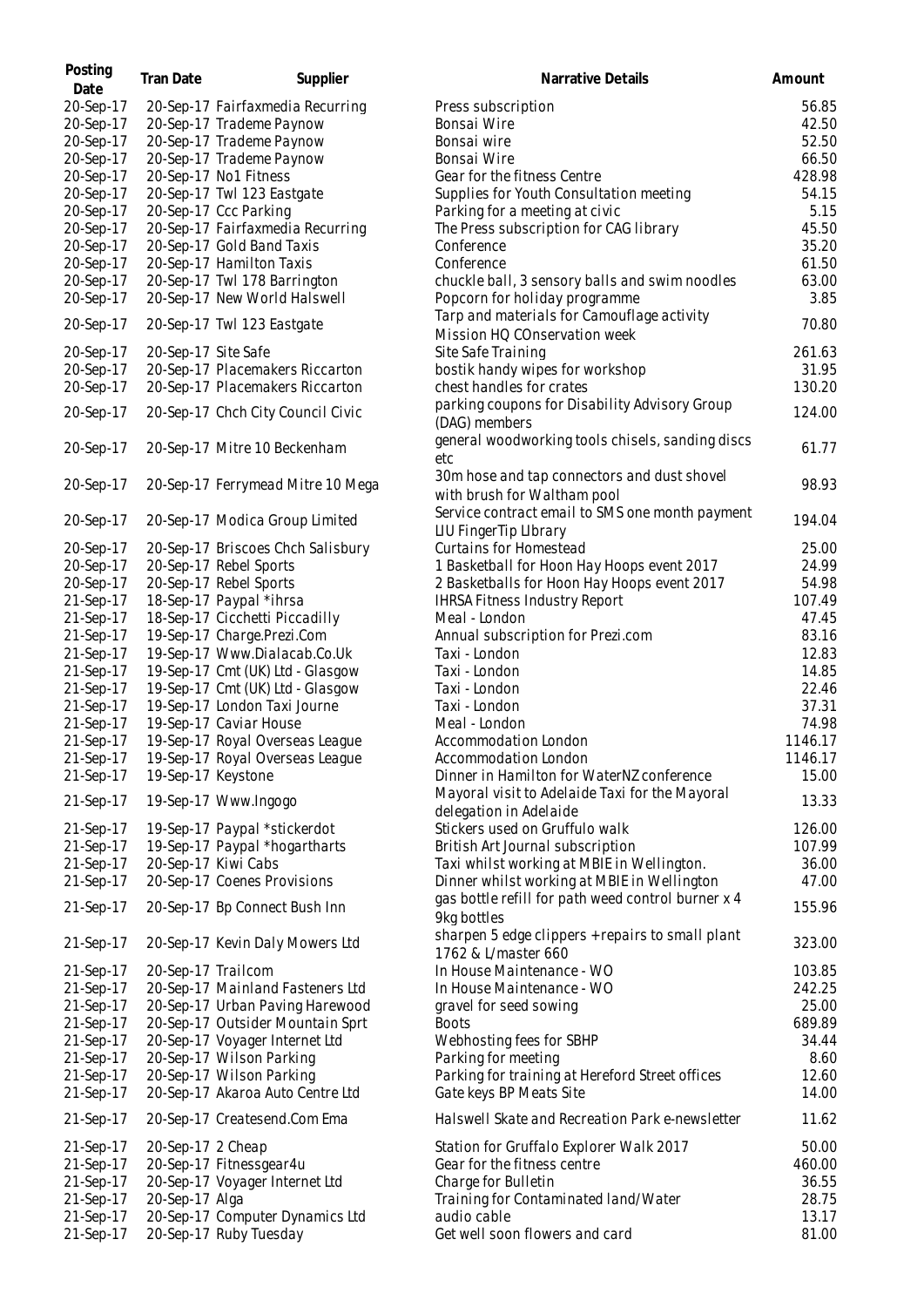| Posting<br>Date | <b>Tran Date</b>   | Supplier                           | Narrative Details                                  | Amount  |
|-----------------|--------------------|------------------------------------|----------------------------------------------------|---------|
| 21-Sep-17       | 20-Sep-17 Casbolts |                                    | x1 helmet x1 gloves                                | 409.00  |
| 21-Sep-17       |                    | 20-Sep-17 Paardekooper & Associa   | NDF registrartion                                  | 605.00  |
| 21-Sep-17       |                    | 20-Sep-17 Ogilvies 2004 Limited    | Giftware for resale in B G V C Giftshop            | 458.85  |
| 21-Sep-17       | 20-Sep-17 Until    |                                    | Giftware for resale in B G V C Giftshop            | 535.66  |
| 21-Sep-17       |                    | 21-Sep-17 Surmanti NZ Limited      | Goods for Resale                                   | 103.16  |
| 21-Sep-17       |                    | 21-Sep-17 Wgtn Combined Taxis      | Taxi whilst working at MBIE in Wellington.         | 41.40   |
|                 |                    |                                    |                                                    |         |
| 21-Sep-17       |                    | 21-Sep-17 New World Fendalton      | Supplies for Fendalton Meeting Rooms               | 9.49    |
| 21-Sep-17       |                    | 21-Sep-17 Wgtn Combined Taxis      | Taxi Wgtn airport to CBD for meetings re REG NLTP  | 57.00   |
|                 |                    |                                    | and NZTA                                           |         |
| 21-Sep-17       |                    | 21-Sep-17 Nz Red Cross Cwc         | 2 x new defib pads for poolcontrol                 | 287.50  |
| 21-Sep-17       |                    | 21-Sep-17 Mitre 10 Mega Papanui    | New Mat for Abberley Park CC                       | 30.95   |
|                 |                    |                                    | bubble machine with Batteries and bubble           |         |
| 21-Sep-17       |                    | 21-Sep-17 Twl 120 Northlands       | mixture                                            | 50.00   |
| 21-Sep-17       |                    | 21-Sep-17 Hampton & Co Ltd         | Mdf yellow moon                                    | 14.38   |
| 21-Sep-17       |                    | 21-Sep-17 Hampton & Co Ltd         | Screws and Mdf for Yellow moon                     | 227.02  |
|                 |                    |                                    |                                                    |         |
| 21-Sep-17       |                    | 21-Sep-17 Rubber Monkey Sales      | QXD memory cards and card reader for Nikon         | 568.75  |
|                 |                    |                                    | D850 camera                                        |         |
| 21-Sep-17       |                    | 21-Sep-17 Wsl Hornby               | Highlighters, envelopes, time sheet pad & liquid   | 59.45   |
|                 |                    |                                    | paper correction s x 2                             |         |
| 21-Sep-17       |                    | 21-Sep-17 Mitre 10 Mega Hornby     | Outdoor Umbrella for Tourist Flat Patio            | 119.00  |
|                 |                    |                                    | texture cushions textured bath mats, textured      |         |
| 21-Sep-17       |                    | 21-Sep-17 Spotlight Stores NZ Ltd  | feathers x2                                        | 126.34  |
| 21-Sep-17       |                    | 21-Sep-17 Chch City Council Civic  | Parking Vouchers                                   | 46.50   |
|                 |                    |                                    | holesaw for Morison exhibition test piece          | 29.34   |
| 21-Sep-17       |                    | 21-Sep-17 Mitre 10 Mega Papanui    |                                                    |         |
| 21-Sep-17       |                    | 21-Sep-17 Ferrymead Mitre 10 Mega  | bell to alert staff out the back for assistance in | 29.50   |
|                 |                    |                                    | the library                                        |         |
| 21-Sep-17       |                    | 21-Sep-17 Ferrymead Mitre 10 Mega  | Tools                                              | 100.74  |
| 21-Sep-17       |                    | 21-Sep-17 Battery Masta Ltd        | GPS battery                                        | 89.90   |
| 21-Sep-17       |                    | 21-Sep-17 Mighty Ape Limited       | Replacement controllers and PS4 for SH             | 748.00  |
| 21-Sep-17       |                    | 21-Sep-17 Twl 181 Belfast          | Sunscreen for resale in the shop                   | 20.00   |
| 21-Sep-17       |                    | 21-Sep-17 Countdown                | Grocery items for resale in the shop               | 95.88   |
| 22-Sep-17       |                    | 19-Sep-17 Jotform Inc.             | Web form for OHS reporting                         | 26.61   |
| 22-Sep-17       |                    | 20-Sep-17 Blacklist Store          | Goods for Resale                                   | 594.46  |
|                 |                    |                                    | 5-0-01-4115 Thanks to Kirsten Stewart Makeup       |         |
| 22-Sep-17       |                    | 20-Sep-17 Paypal *cakesbyanna      |                                                    | 65.00   |
|                 |                    |                                    | School                                             |         |
| 22-Sep-17       |                    | 20-Sep-17 Its America              | Registration to attend ITS World Congress 29 Oct - | 1538.78 |
|                 |                    |                                    | 2 November 2017                                    |         |
| 22-Sep-17       |                    | 20-Sep-17 Royal Overseas League    | Accommodation London                               | 1410.81 |
| 22-Sep-17       |                    | 20-Sep-17 Paypal *onemum Book      | Books for resale in B G V C Giftshop               | 216.00  |
| 22-Sep-17       |                    | 20-Sep-17 Paypal *thurlbyherb      | Soaps for resale in B G V C Giftshop               | 279.56  |
| 22-Sep-17       |                    | 20-Sep-17 Braziwi Ltd(Karsten)     | Cushions for resale in B G V C Giftshop            | 309.95  |
| 22-Sep-17       |                    | 20-Sep-17 Sq *2englishbirds Pty    | Jewellery for resale in B G V C Giftshop           | 751.01  |
| 22-Sep-17       |                    | 21-Sep-17 Inxpress Australia       | Goods for Resale                                   | 656.83  |
| 22-Sep-17       |                    | 21-Sep-17 Americanos               | Breakfast whilst working at MBIE in Wellington     | 21.70   |
| 22-Sep-17       | 21-Sep-17 Cab 100  |                                    | Taxi whilst working at MBIE in Wellington.         | 41.60   |
|                 |                    |                                    |                                                    |         |
| 22-Sep-17       |                    | 21-Sep-17 Lep Engineering Plastics | Dryer 1 Heat Exchanger - WO                        | 163.15  |
| 22-Sep-17       |                    | 21-Sep-17 Ecocentral Ltd           | Refuse                                             | 103.03  |
| 22-Sep-17       |                    | 21-Sep-17 De Spa Chocolaterie      | Prize for LIANZA conference stand                  | 58.00   |
| 22-Sep-17       |                    | 21-Sep-17 Antarctic Heritage Tru   | Glfts for international visiting speakers and      | 138.00  |
|                 |                    |                                    | special guests at Antarctic Season Opening         |         |
|                 |                    |                                    | meal while in Wgtn for meetings re REG NLTP and    |         |
| 22-Sep-17       |                    | 21-Sep-17 Gotham Cafe Chews Lane   | <b>NZTA</b>                                        | 21.00   |
| 22-Sep-17       |                    | 21-Sep-17 Bunnings - 9476          | Screw covers for group fit room paint upgrade      | 10.37   |
| 22-Sep-17       |                    | 21-Sep-17 Specsavers Northlands    | Glass and Eye Test                                 | 202.50  |
| 22-Sep-17       |                    | 21-Sep-17 Vehicle Testing NZ Ltd   | <b>COMPACTOR COF</b>                               | 139.00  |
|                 |                    |                                    |                                                    |         |
| 22-Sep-17       |                    | 21-Sep-17 Ecocentral Ltd           | Refuse                                             | 176.62  |
| 22-Sep-17       |                    | 21-Sep-17 Createsend.Com Ema       | Peacocks Gallop works                              | 7.36    |
| 22-Sep-17       |                    | 21-Sep-17 Createsend.Com Ema       | Friends of the Art Gallery email                   | 8.26    |
| 22-Sep-17       |                    | 21-Sep-17 Createsend.Com Ema       | Infrastructure Design Standard 2017                | 14.73   |
| 22-Sep-17       |                    | 21-Sep-17 Relish Catering          | Catering for 18 September Board meeting            | 189.52  |
| 22-Sep-17       |                    | 21-Sep-17 Kmart - Shirley          | replacement of strength bands - heavy to light     | 32.00   |
| 22-Sep-17       |                    | 21-Sep-17 Nz Safety Blackwoods     | Earmuffs c5                                        | 79.26   |
| 22-Sep-17       |                    | 21-Sep-17 Nz Transport Agency      | Registration of Camp trailer                       | 32.48   |
| 22-Sep-17       |                    | 21-Sep-17 Hamilton Taxis           | Conterence                                         | 12.50   |
| 22-Sep-17       |                    | 21-Sep-17 061784370                | Repair to Light Box - Lightsite                    | 34.50   |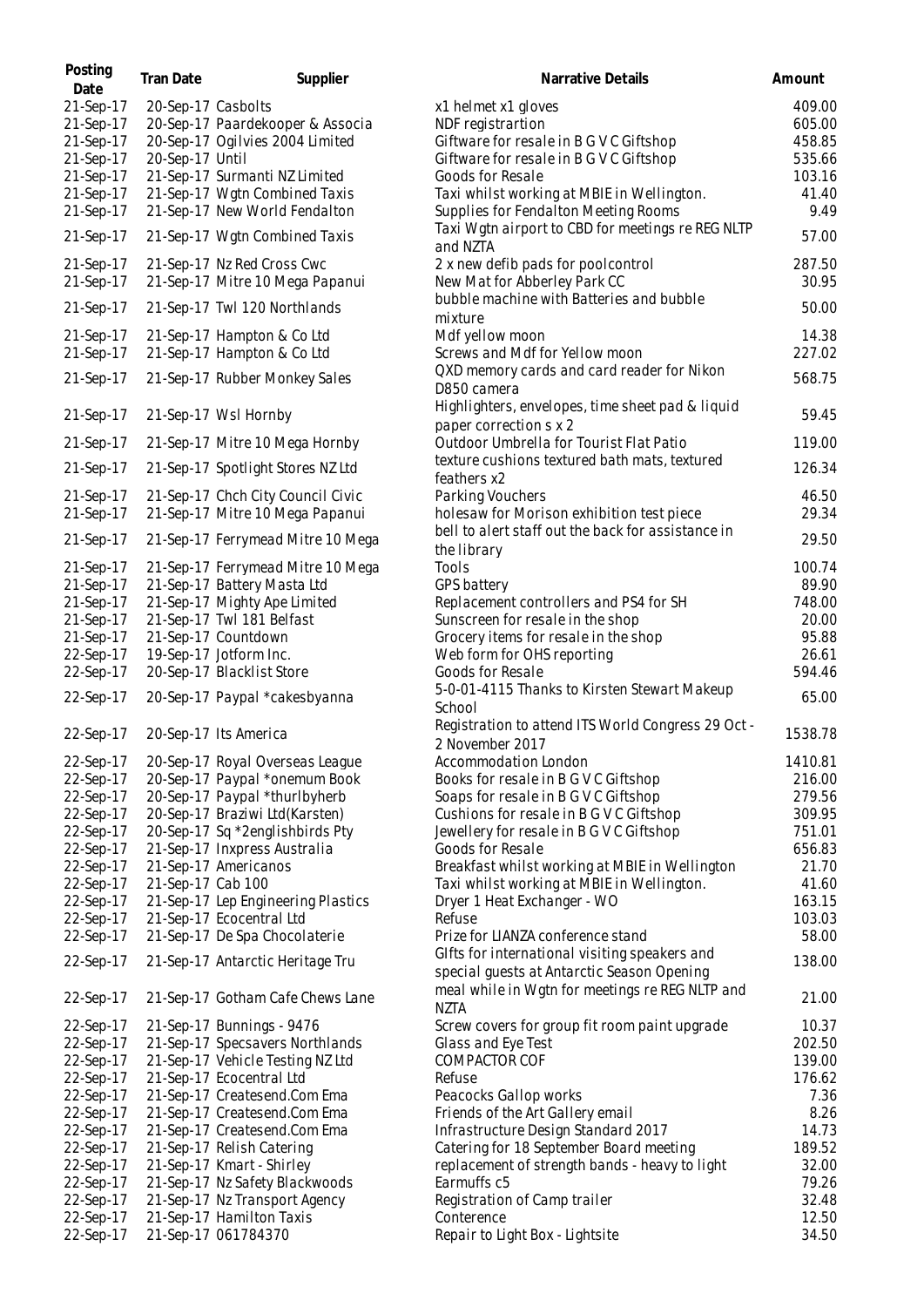| Posting<br>Date | Tran Date          | Supplier                            | Narrative Details                                                            | Amount  |
|-----------------|--------------------|-------------------------------------|------------------------------------------------------------------------------|---------|
| 22-Sep-17       |                    | 21-Sep-17 Computer Food             | Toner Cartridge                                                              | 188.48  |
| 22-Sep-17       |                    | 21-Sep-17 Bunnings - 9476           | Pots and misc garden requirements                                            | 89.63   |
| 22-Sep-17       |                    | 21-Sep-17 Oderings Nurseries        | Plants for section H/I                                                       | 178.71  |
| 22-Sep-17       |                    | 21-Sep-17 Freshchoice Merivale      | Biscuits, tea & Coffee for Ride Leader Workshop                              | 14.81   |
| 22-Sep-17       | 21-Sep-17 Casbolts |                                     | x1 gloves                                                                    | 129.00  |
| 22-Sep-17       |                    | 22-Sep-17 Fendalton Service Ctr     | Parking Coupons                                                              | 31.00   |
| 22-Sep-17       |                    | 22-Sep-17 Repco 130                 | Diesel Can                                                                   | 74.64   |
| 22-Sep-17       |                    | 22-Sep-17 Uoc Parking Meters        | Parking for training                                                         | 9.50    |
| 22-Sep-17       |                    | 22-Sep-17 Battery Masta Ltd         | Battery refurbishment Seat D                                                 | 185.58  |
| 22-Sep-17       |                    | 22-Sep-17 Blue Star Taxis           | Conterence                                                                   | 35.20   |
| 22-Sep-17       |                    | 22-Sep-17 Hamilton Taxis            | Conference                                                                   | 57.80   |
| 22-Sep-17       |                    | 22-Sep-17 Twl 178 Barrington        | colouring pens, texture cushions, batteries,<br>kenetic sand, chopping borad | 145.10  |
|                 |                    |                                     | Leaving morning tea for staff member - as per                                |         |
| 22-Sep-17       |                    | 22-Sep-17 Sydenham Bakery           | policy                                                                       | 80.00   |
| 22-Sep-17       |                    | 22-Sep-17 Challenge Halswell        | Gas bottle fill port hills Volunteer days                                    | 35.63   |
| 22-Sep-17       |                    | 22-Sep-17 New World Halswell        | HQP sep 23 community volunteer bbq                                           | 159.02  |
| 22-Sep-17       |                    | 22-Sep-17 Peter Timbs Meats         | HQP sep 23 community volunteer bbq                                           | 278.83  |
| 22-Sep-17       |                    | 22-Sep-17 Photo & Video Interntnl   | Photo paper for exhibition                                                   | 86.00   |
| 25-Sep-17       |                    | 20-Sep-17 Viscopy Limited           | Copyright fees for online use of Matise image in<br>Bulletin B.189           | 111.84  |
| 25-Sep-17       |                    | 20-Sep-17 Restaurant Orana          | Mayoral visit to Adelaide meal for Mayoral                                   | 201.31  |
|                 |                    |                                     | delegation                                                                   |         |
| 25-Sep-17       |                    | 21-Sep-17 Christchurch Airport      | Chch airport parking while on business in Wgtn                               | 25.00   |
|                 |                    |                                     | for meetings re REG NLTP and NZTA                                            |         |
| 25-Sep-17       |                    | 21-Sep-17 Treasury 1860             | Mayoral visit to Adelaide dinner for Mayoral                                 | 107.36  |
|                 |                    |                                     | delegation                                                                   |         |
| 25-Sep-17       |                    | 21-Sep-17 Addington Raceway         | Lunch                                                                        | 42.80   |
| 25-Sep-17       |                    | 21-Sep-17 Paypal *fionascater       | Farewell function for CIO, as per 10-15 to years'<br>service policy          | 358.80  |
| 25-Sep-17       |                    | 21-Sep-17 Heebie Jeebies            | Giftware for resale in B G V C Giftshop                                      | 251.64  |
| 25-Sep-17       |                    | 22-Sep-17 Wilson Parking            | Wilson Parking                                                               | 4.60    |
| 25-Sep-17       |                    | 22-Sep-17 Createsend.Com Ema        | 5308-4160 EDM Guest Survey                                                   | 7.74    |
| 25-Sep-17       |                    | 22-Sep-17 Createsend.Com Ema        | 5001-4312 EDM Event Info                                                     | 7.92    |
| 25-Sep-17       |                    | 22-Sep-17 Createsend.Com Ema        | 5001-4312 EDM Event Info                                                     | 15.76   |
| 25-Sep-17       |                    | 22-Sep-17 Indus Design Pty Ltd      | Goods for resale                                                             | 176.95  |
| 25-Sep-17       |                    | 22-Sep-17 Father Rabbit Ltd         | Goods for resale                                                             | 261.62  |
| 25-Sep-17       |                    | 22-Sep-17 Caroline Mitchell Ltd     | Goods for resale                                                             | 655.40  |
| 25-Sep-17       |                    | 22-Sep-17 Parragon Publishing       | Goods for resale                                                             | 804.03  |
| 25-Sep-17       | 22-Sep-17 Trailcom |                                     | In House Maintenance - WO                                                    | 11.76   |
| 25-Sep-17       |                    | 22-Sep-17 Priest Sheetmetal And Pla | Mobil Generator - WO                                                         | 574.64  |
| 25-Sep-17       |                    | 22-Sep-17 Bunnings - 9482           | Maintenance and Administration                                               | 281.80  |
| 25-Sep-17       |                    | 22-Sep-17 Bunnings - 9482           | Painting Supplies                                                            | 336.98  |
| 25-Sep-17       |                    | 22-Sep-17 Createsend.Com Ema        | Newsline 22/09/2017                                                          | 50.02   |
| 25-Sep-17       |                    | 22-Sep-17 Createsend.Com Ema        | NZ Cup and Show Week 22 September                                            | 86.25   |
| 25-Sep-17       |                    | 22-Sep-17 Createsend.Com Ema        | Art Gallery email                                                            | 148.92  |
| 25-Sep-17       |                    | 22-Sep-17 Createsend.Com Ema        | Chch Events (bethere) September 2017 email                                   | 167.56  |
| 25-Sep-17       |                    | 22-Sep-17 Har*harvard Busns Rev     | Library subscription Harvard Business Review                                 | 205.24  |
| 25-Sep-17       |                    | 22-Sep-17 Nz Safety Blackwoods      | <b>HYGIENE KIT</b>                                                           | 19.98   |
| 25-Sep-17       |                    | 22-Sep-17 Wilson Parking            | Parking                                                                      | 6.60    |
| 25-Sep-17       | 22-Sep-17 Ipwea Nz |                                     | IPWEA Procurement Course 14-15Nov17                                          | 1378.85 |
| 25-Sep-17       |                    | 22-Sep-17 Skycity Adelaide          | Mayoral visit to Adelaide lunch for Mayoral<br>delegation                    | 162.04  |
| 25-Sep-17       |                    | 22-Sep-17 Relish Catering           | Lunch for External Advisory Committee                                        | 228.86  |
| 25-Sep-17       |                    | 22-Sep-17 Business Fitness Nz       | webinar                                                                      | 230.00  |
| 25-Sep-17       |                    | 22-Sep-17 The Little Big Tree       | Citrus curators garden x 1                                                   | 29.95   |
| 25-Sep-17       |                    | 22-Sep-17 Bunnings - 9476           | Plant stakes and rope section E                                              | 106.10  |
| 25-Sep-17       |                    | 22-Sep-17 Pottery World             | Teracotta pots x 3 for curators garden                                       | 379.95  |
| 25-Sep-17       |                    | 22-Sep-17 Wilson Parking            | Car parking for meeting                                                      | 6.60    |
| 25-Sep-17       |                    | 22-Sep-17 Bunnings - 9476           | tools                                                                        | 33.48   |
| 25-Sep-17       |                    | 22-Sep-17 Dhl Express               | DHL bill for GST and clearance on 'Aberhart Starts<br>Here' books            | 515.63  |
| 25-Sep-17       |                    | 23-Sep-17 Sprout Social             | 5001-4342 Montlhy Social Media Platform                                      | 82.88   |